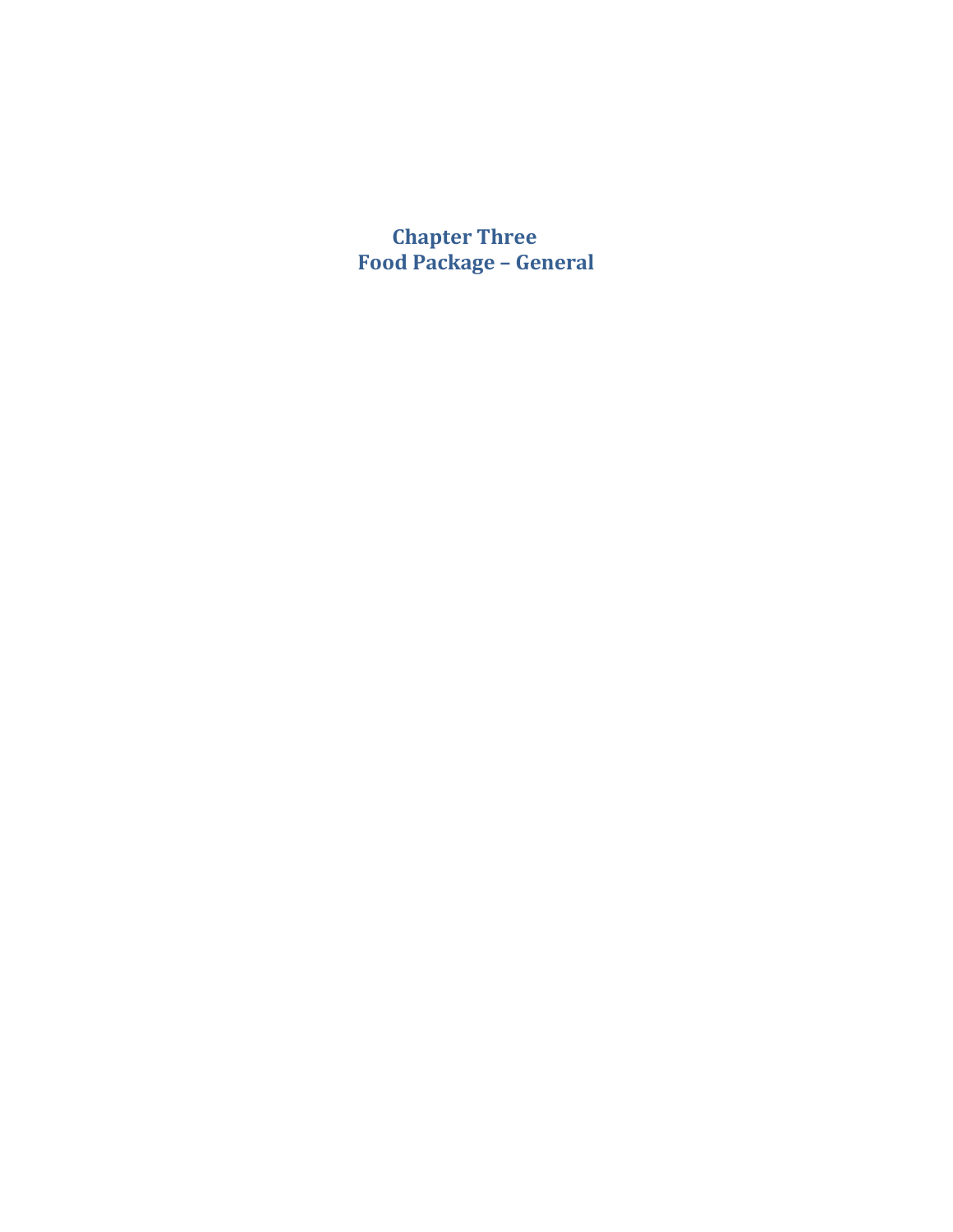## **Contents**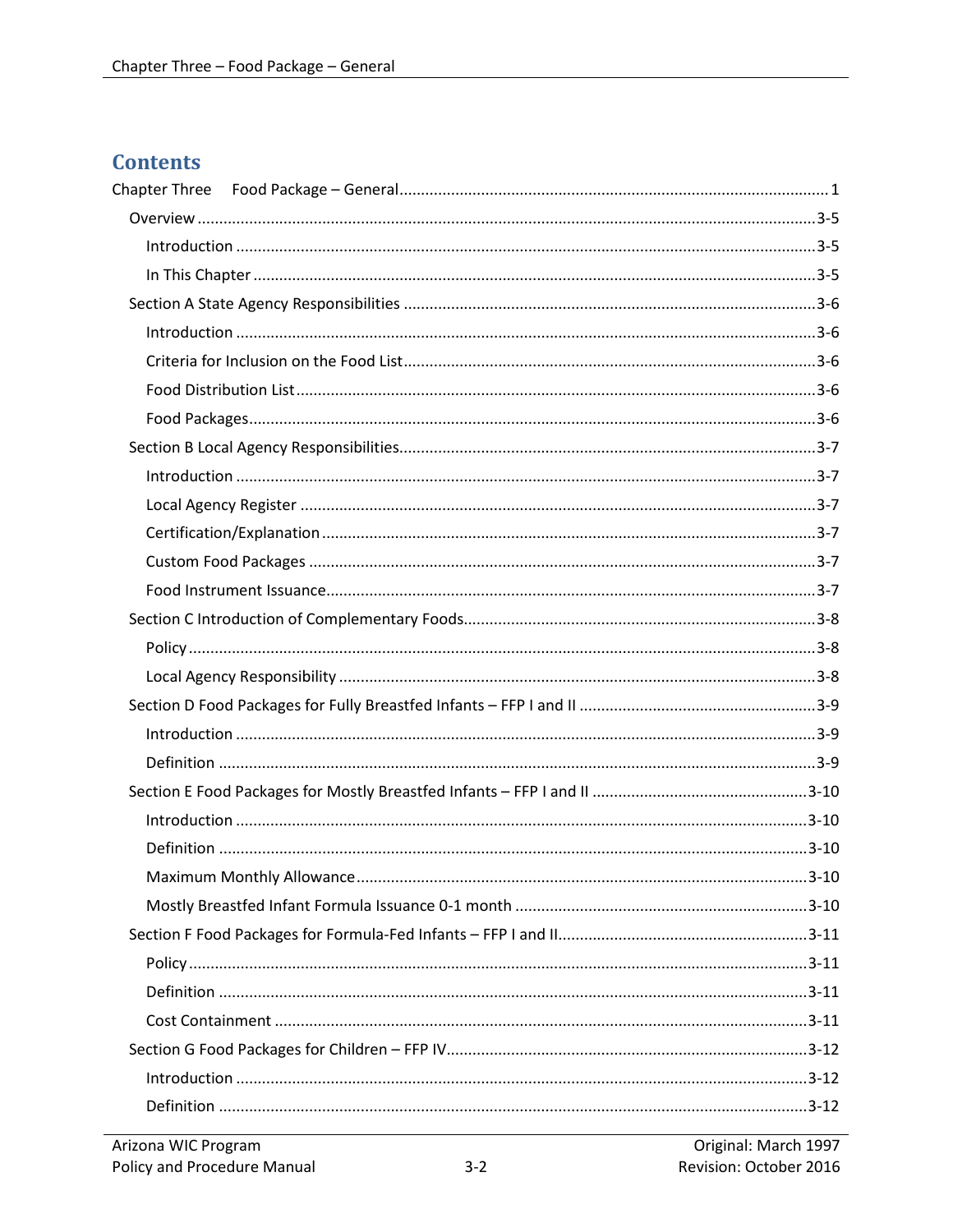| Section I Food Packages for Fully Breastfeeding Women, Pregnant/Partially Nursing with Multiples, or |  |
|------------------------------------------------------------------------------------------------------|--|
|                                                                                                      |  |
|                                                                                                      |  |
|                                                                                                      |  |
|                                                                                                      |  |
|                                                                                                      |  |
| Section K Food Packages for Postpartum Women and Minimally Breastfeeding Women - FFP VI3-16          |  |
|                                                                                                      |  |
|                                                                                                      |  |
|                                                                                                      |  |
|                                                                                                      |  |
|                                                                                                      |  |
|                                                                                                      |  |
|                                                                                                      |  |
|                                                                                                      |  |
|                                                                                                      |  |
|                                                                                                      |  |
|                                                                                                      |  |
|                                                                                                      |  |
|                                                                                                      |  |
|                                                                                                      |  |
|                                                                                                      |  |
|                                                                                                      |  |
|                                                                                                      |  |
|                                                                                                      |  |
|                                                                                                      |  |
|                                                                                                      |  |
|                                                                                                      |  |
|                                                                                                      |  |
|                                                                                                      |  |
|                                                                                                      |  |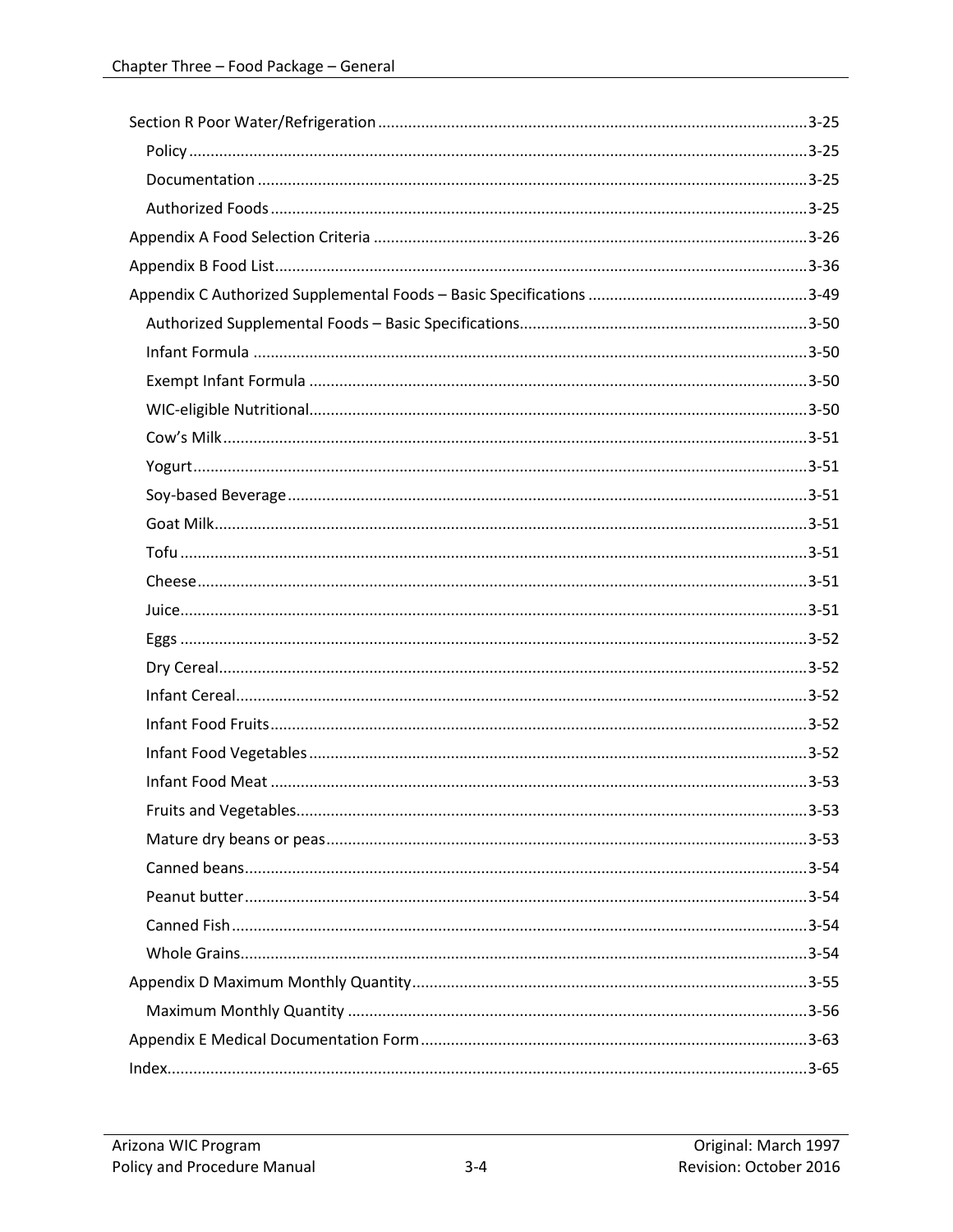# **Overview**

#### <span id="page-4-1"></span><span id="page-4-0"></span>**Introduction**

Specific food packages are designed, each of which are appropriate for a category of participants, taking into consideration the specific needs of the individuals to be served.

A Food Package Committee determines which foods shall be authorized for inclusion in the Arizona WIC Programs Food List. The nutritional value of all foods selected shall meet Federal Regulations 7 CFR 246.10 (c).

#### <span id="page-4-2"></span>**In This Chapter**

This chapter is divided into the following eighteen (18) sections; each one details State and Local Agency responsibilities, and describes the various food packages. It also includes five (5) Appendices.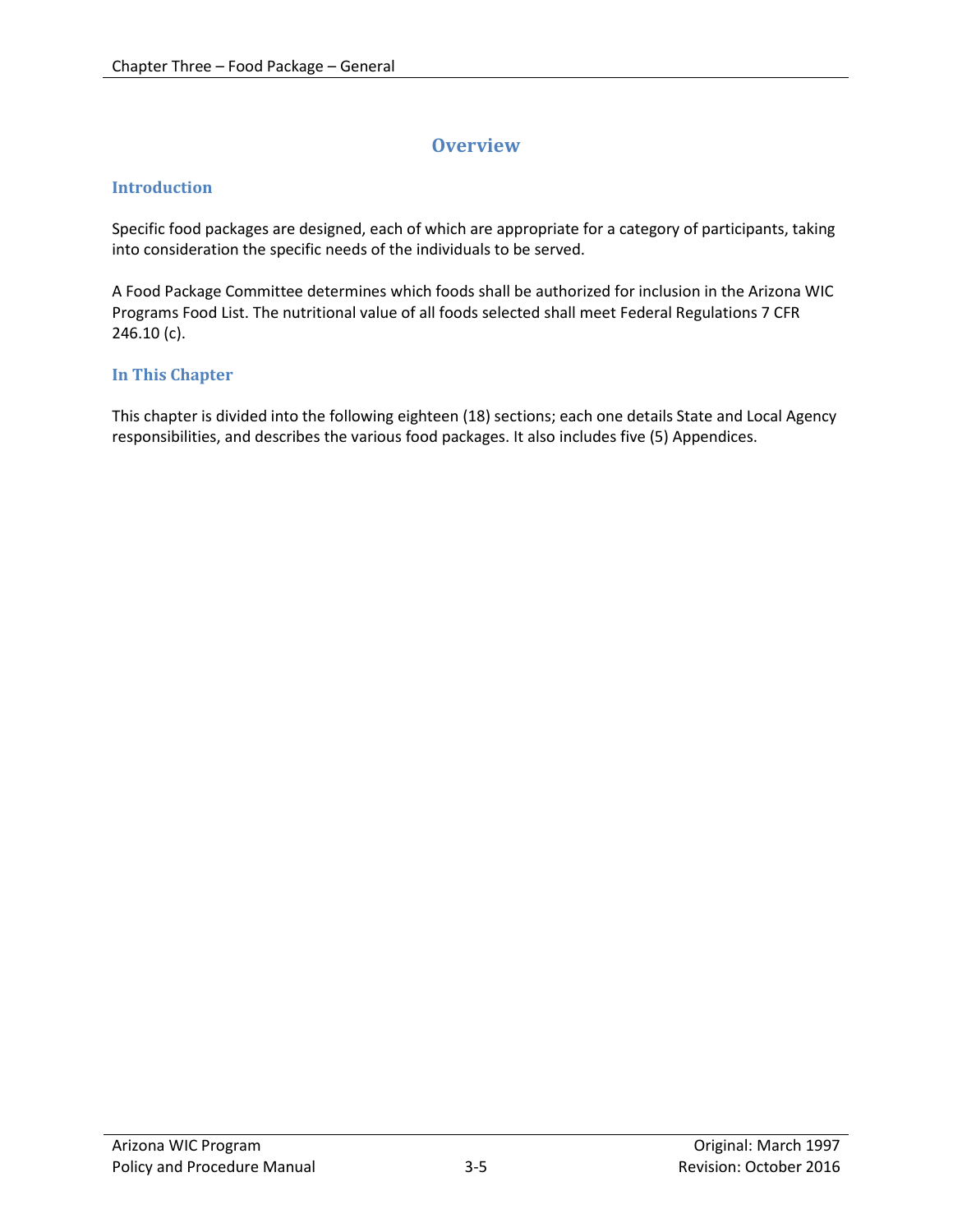## **Section A State Agency Responsibilities**

#### <span id="page-5-1"></span><span id="page-5-0"></span>**Introduction**

The State Agency shall develop and distribute a list of authorized foods and shall develop food packages for participants by category and for those with special needs.

#### <span id="page-5-2"></span>**Criteria for Inclusion on the Food List**

Those foods authorized by the Food Package Committee are selected on the basis of:

- Nutritional criteria as listed in Appendix A
- Cost the cost of each food item shall be similar to like food types, and shall not exceed 130 percent of the cost of like foods
- Availability the food item shall be readily available in the marketplace
- Time in Market The food product, with the exception of formula, shall have been available for at least one year on store shelves before it is considered for addition to the WIC food package in an effort to effectively assess cost and future availability. However, the program reserves the right to waive this requirement to ensure that appropriate food packages are implemented.

#### <span id="page-5-3"></span>**Food Distribution List**

The list of approved foods shall be provided to all Local Agencies, Participants, and Vendors. The list shall be reviewed periodically, and additions or deletions shall be made as required or recommended by the Food Package Committee.

#### <span id="page-5-4"></span>**Food Packages**

Food packages, conforming to Federal food package specifications and based on recognized principles of proper nutrition, shall be developed for each category of participant. Additionally, packages shall be created for those participants with special needs. Food packages are categorically defined as follows: FFP I: Infants 0-5.9 Months; FFP II: Infants 6-11.9 Months; FFP III: Participants with qualifying medical conditions; FFP IV: Children 1-4.9 years of age; FFP V: Pregnant & Mostly Breastfeeding; FFP VI: Postpartum & Minimally Breastfeeding; FFP VII: Fully Breastfeeding Women.

With eWIC, Local Agency staff shall be able to customize food packages based on the client category and food preferences. Local Agency staff shall be able to easily tailor the food package by assigning up to the maximum amount allowable for each food category/subcategory.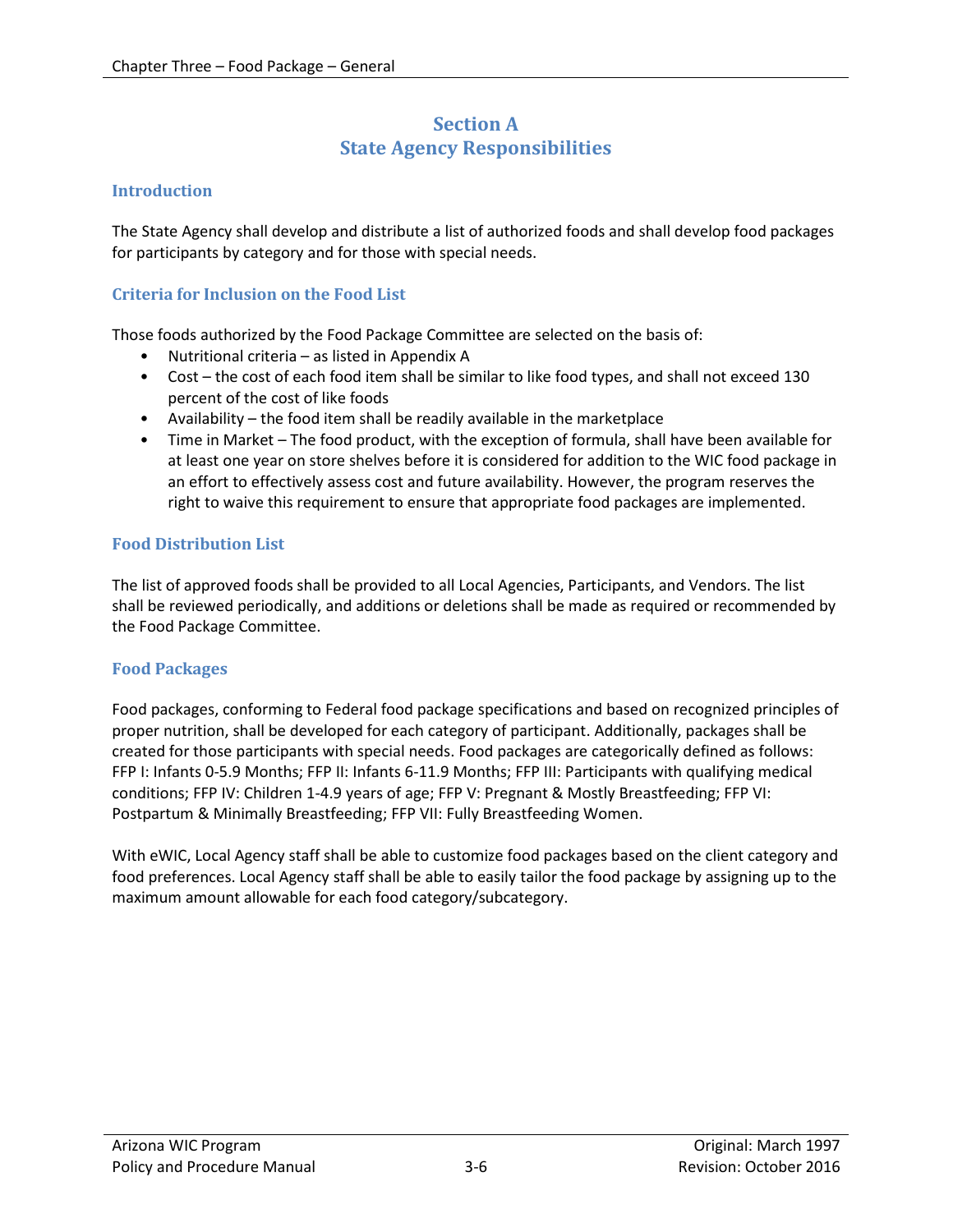## **Section B Local Agency Responsibilities**

#### <span id="page-6-1"></span><span id="page-6-0"></span>**Introduction**

Local Agency staff shall issue and explain the use of Food Benefits and Cash Value Vouchers for food package purchases, and tailor food packages for individual clients' needs and cultural preferences as desired. It is the responsibility of the Local Agency to verify and document food packages for those participants with special needs and obtain medical documentation for the issuance of any supplemental foods requiring medical documentation (see Section L).

#### <span id="page-6-2"></span>**Local Agency Register**

The Local Agency WIC Director or designee shall maintain a current listing of the staff members authorized to issue supplemental food packages. The list shall include the names, signatures, and titles of those staff members.

#### <span id="page-6-3"></span>**Certification/Explanation**

During Certification, Local Agency staff shall explain the food package to the participant. The explanation shall include a list of which foods can be purchased and how they are relevant to the participant's nutritional risk, including proper use and redemption of Food Benefits and Cash Value Vouchers.

#### <span id="page-6-4"></span>**Custom Food Packages**

The State Agency shall provide custom food packages at the request of the Local Agency.

With eWIC, greater tailoring shall be possible at the Local Agency level. Some food package changes shall be able to done remotely without the client coming into the clinic.

#### <span id="page-6-5"></span>**Food Instrument Issuance**

Local Agency staff shall issue Food Benefits to participants (or their proxies) that can be used to purchase supplemental foods.

Participants or Authorized Representative(s) shall be advised, when appropriate, that the supplemental foods issued are only for the use of the WIC participant only. Supplemental foods are not authorized for participant use while hospitalized on an in-patient basis. Supplemental foods are also not authorized for use in communal food service settings.

**NOTE**: The amount of supplemental foods authorized for purchase shall not exceed the maximum quantities specified in Appendix C. The amount can be tailored downward if the participant needs or requests less.

With eWIC, participant Food Benefits are aggregated to the family level for shopping. If a family member is removed after some family benefits have been used, a system shall be in place to determine which participant's benefits have been used.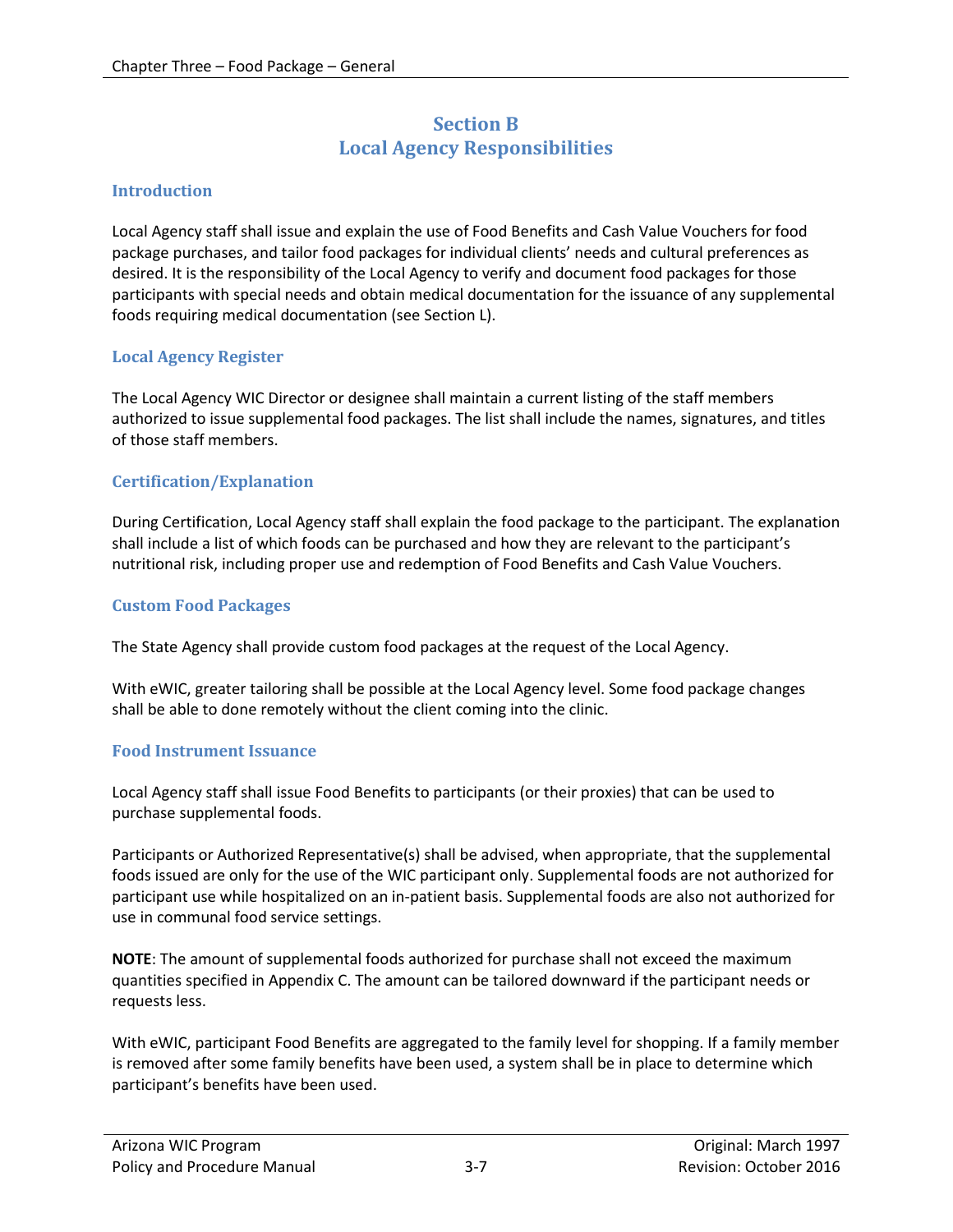## **Section C Introduction of Complementary Foods**

#### <span id="page-7-1"></span><span id="page-7-0"></span>**Policy**

Baby food fruits and vegetables allow for early introduction to new flavors and textures over time and encourage availability of developmentally appropriate textures.

Infants shall be issued baby food fruits and vegetables and infant cereal beginning at six (6) months of age and shall continue through eleven (11) months of age.

Fully breastfed infants shall also receive baby food meats in addition to the baby food fruits and vegetables beginning at six (6) months of age and shall continue through eleven (11) months of age.

Special needs children (C1–C4) and women categories shall be able to receive infant fruits and vegetables if needed in place of the Cash Value Voucher.

#### <span id="page-7-2"></span>**Local Agency Responsibility**

Infant food packages are designed to address the developmental needs of participants and bring the infant food packages in line with current infant feeding practice guidelines from the American Academy of Pediatrics (AAP). Local Agencies shall issue infant food packages in accordance with the individual developmental needs of the infant to encourage healthy dietary patterns.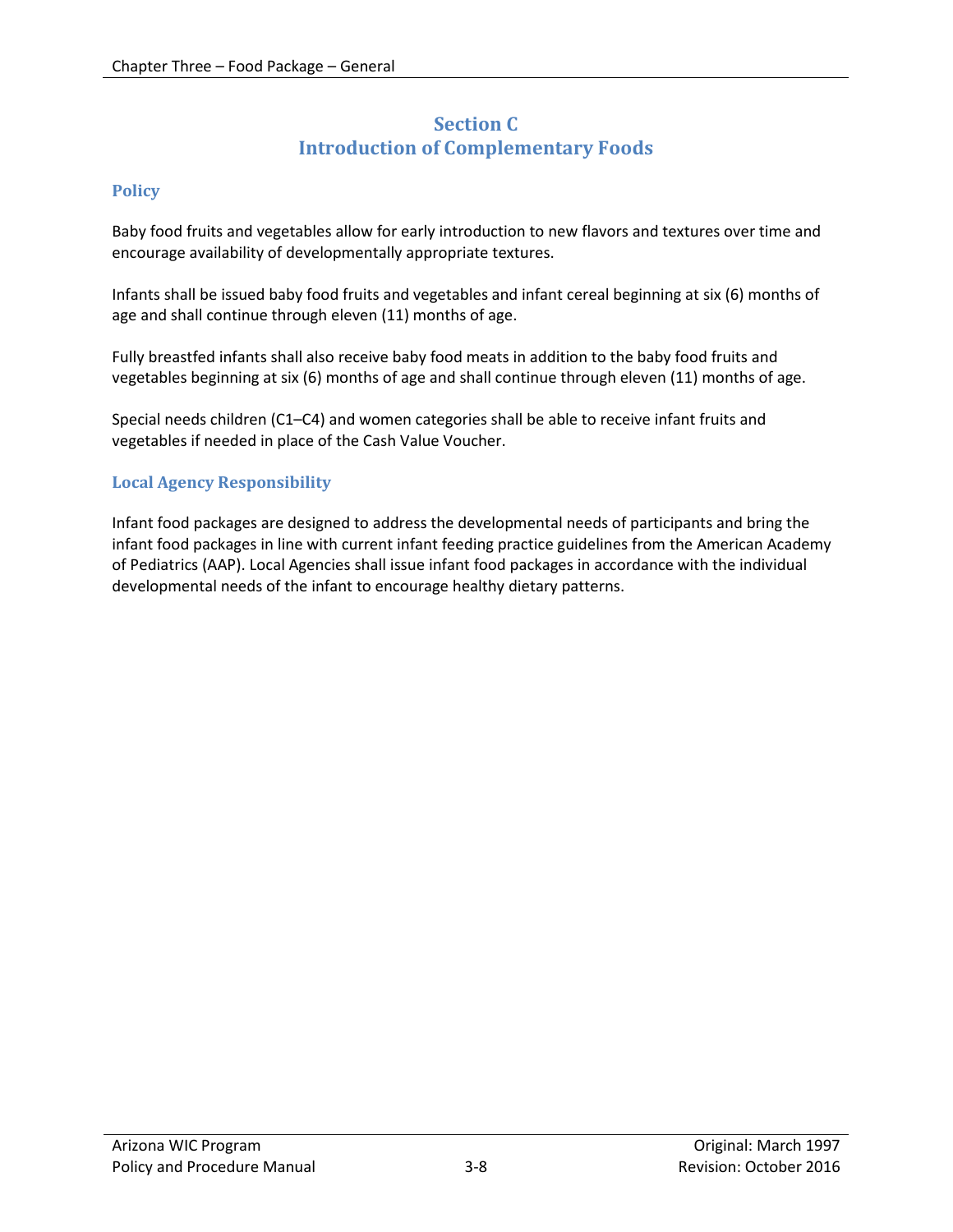## **Section D Food Packages for Fully Breastfed Infants – FFP I and II**

#### <span id="page-8-1"></span><span id="page-8-0"></span>**Introduction**

Local Agency staff shall actively support and encourage breastfeeding to pregnant and postpartum participants.

#### <span id="page-8-2"></span>**Definition**

WIC promotes breastfeeding as the optimal feeding choice for infants.

A fully breastfed infant is one who does not receive any formula from the WIC program.

The fully breastfed infant feeding category includes infants who are zero to five (0-5) months; they receive breastfeeding support and referrals. At six to eleven (6-11) months of age, the fully breastfed infant receives baby food fruits and vegetables, baby food meats, and infant cereal in addition to the continued breastfeeding support and referrals.

A breastfeeding assessment shall be done before the issuance of Food Benefits at every visit. The results of the assessment shall be used to provide individualized breastfeeding support and to determine the appropriate food package.

This category is identified as IEN (Infant Exclusively Nursing) in HANDS.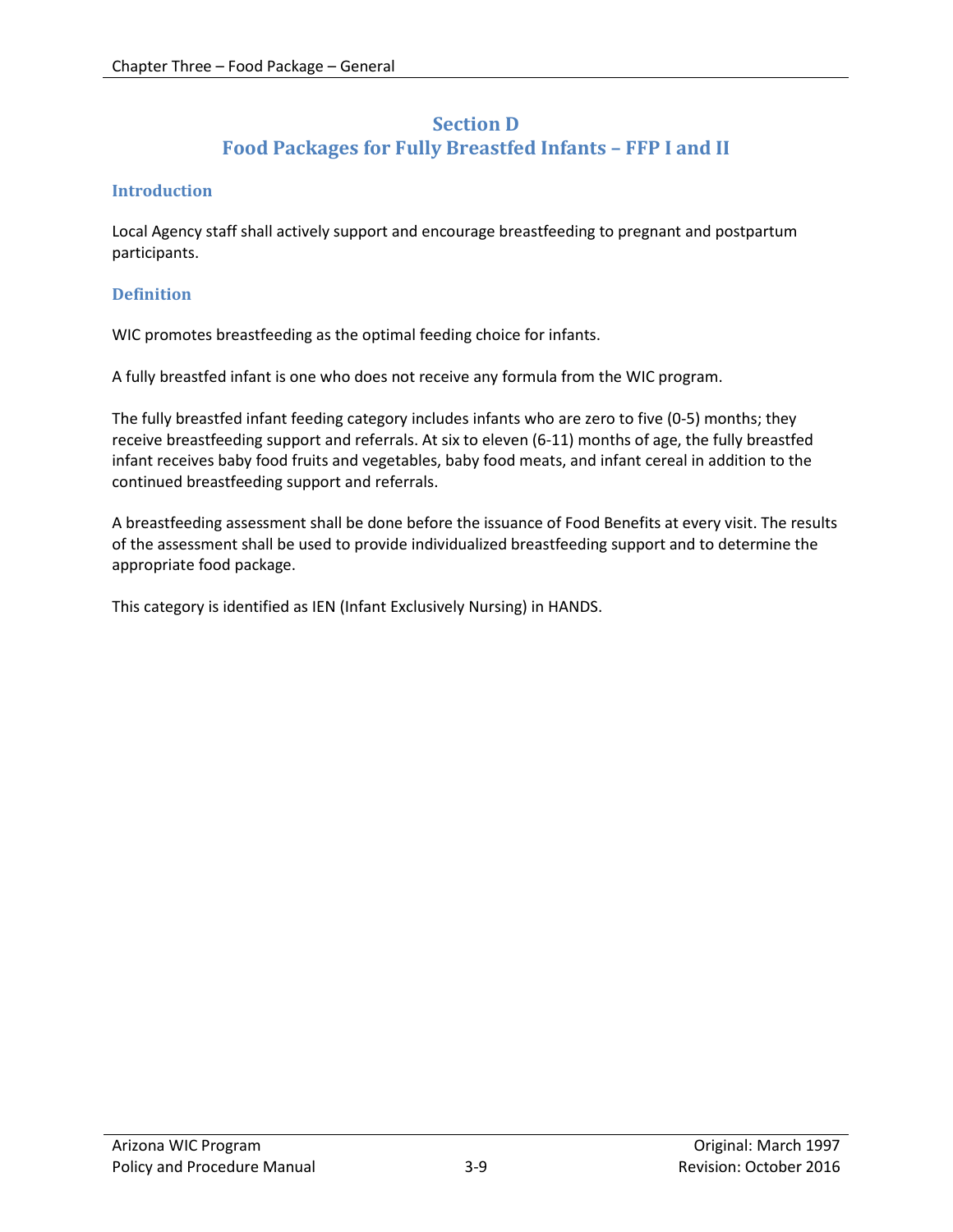## **Section E Food Packages for Mostly Breastfed Infants – FFP I and II**

#### <span id="page-9-1"></span><span id="page-9-0"></span>**Introduction**

Local Agency staff shall actively support and encourage breastfeeding to pregnant and postpartum participants.

#### <span id="page-9-2"></span>**Definition**

WIC promotes breastfeeding as the optimal feeding choice for infants.

A mostly breastfed infant is categorized by four infant feeding categories by age including zero to one (0-1) month of age; one through three (1-3) months of age; four through five (4-5) months of age; and six through eleven (6-11) months of age.

Mostly breastfeeding infants receive baby food fruits and vegetables and infant cereal beginning at six (6) months of age.

A breastfeeding assessment shall be done before the issuance of Food Benefits at every visit. The results of the assessment shall be used to provide individualized breastfeeding support and to determine the appropriate food package.

#### <span id="page-9-3"></span>**Maximum Monthly Allowance**

The maximum monthly allowance of formula for the mostly breastfed infant is as follows:

- 0-1 month: 104 fluid oz. of reconstituted powder formula or concentrate or ready-to-feed equivalent. Refer to Chapter 4 Section E for liquid formula issuance policies.
- 1-3 months: 435 fluid oz. of reconstituted powder formula or 388 fluid oz. of liquid concentrate formula or 384 fluid oz. of ready-to-feed formula.
- 4-5 months: 522 fluid oz. of reconstituted powder formula or 460 fluid oz. of liquid concentrate formula or 474 fluid ounces of ready-to-feed formula.
- 6-11 months: 384 fluid oz. of reconstituted powder formula or 315 fluid oz. of liquid concentrate formula or 338 fluid oz. of ready-to-feed formula.

If the Authorized Representative of the mostly breastfed infant requests more than the maximum monthly allowance of formula for a mostly breastfed infant, the infant is identified as an IPN+ in HANDS. The breastfeeding woman shall correspondingly be identified as a PN+ (see Section K) in HANDS, and shall no longer receive a food package or supplemental foods after 6 months postpartum. PN+ mothers shall, however, continue to count as a WIC participant, receiving nutrition and breastfeeding education, support, and referrals.

#### <span id="page-9-4"></span>**Mostly Breastfed Infant Formula Issuance 0-1 month**

Formula may only be issued in the first month after birth for mostly breastfeeding infants following a comprehensive assessment of the breastfeeding mom and infant and by approval of the Local Agency designated breastfeeding authority including an IBCLC/CBC/CLE/CLC or RD/nutritionist.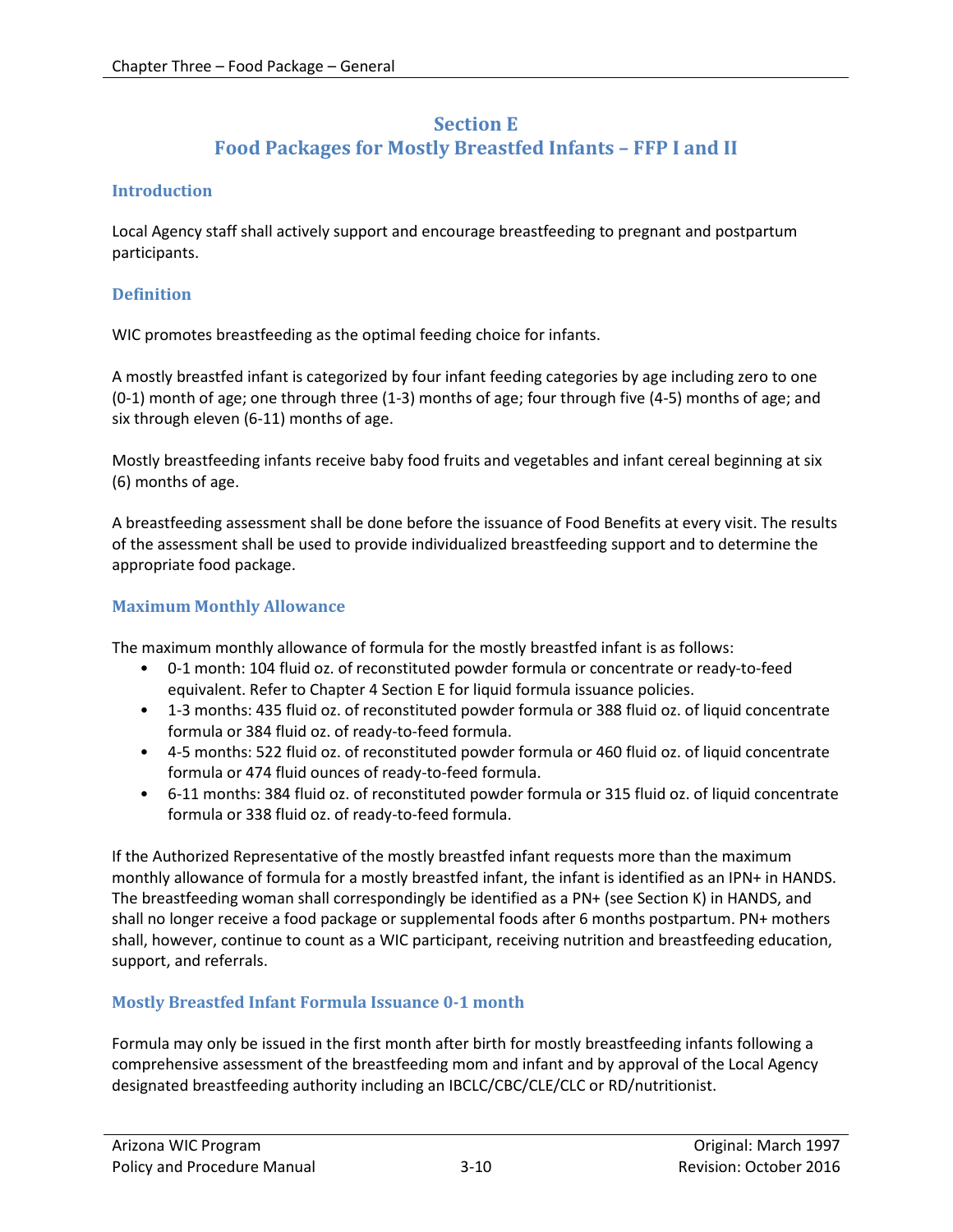### **Section F Food Packages for Formula-Fed Infants – FFP I and II**

#### <span id="page-10-1"></span><span id="page-10-0"></span>**Policy**

Rebated iron fortified milk or soy-based powdered formulas shall be issued to all healthy infants in their first year of life if breastfeeding is not chosen. Issuance of any other exempt or non-contract infant formula shall follow prescribed procedures as outlined in Chapter 4.

Written medical documentation and nutritionist approval shall be obtained for any non-contract infant formula. State nutritionist approval is required for any regular non-contract brand infant formula (i.e., Enfamil Infant).

#### <span id="page-10-2"></span>**Definition**

A formula-fed infant is categorized into three infant feeding categories by age including zero to three (0- 3) months of age; four through five (4-5) months of age; and six through eleven (6-11) months of age.

The maximum monthly allowance of formula for the formula-fed infant is as follows:

- 0-3 months: 870 fluid oz. of reconstituted powder formula or 823 fluid oz. of reconstituted liquid concentrate formula or 832 fluid oz. of ready-to-feed formula.
- 4-5 months: 960 fluid oz. of reconstituted powder formula or 896 fluid oz. of reconstituted liquid concentrate formula or 913 fluid ounces of ready-to-feed formula.
- 6-11 months: 696 fluid oz. of reconstituted powder formula or 630 fluid oz. of reconstituted liquid concentrate formula or 643 fluid oz. of ready-to-feed formula.

Formula-fed infants also receive baby food fruits and vegetables and infant cereal beginning at six (6) months of age.

This category is identified as IFF (Infant Formula Feeding) in HANDS.

#### <span id="page-10-3"></span>**Cost Containment**

The USDA requires cost containment so that WIC can serve more participants. The terms of the infant formula contract state that the Arizona WIC Program shall issue the specified formula in order to receive rebates. As infant formula is the most expensive food that WIC provides, it is important to issue rebated infant formula whenever possible in order to maximize food dollars. The State Agency shall establish and monitor exception rates to rebated formula issuance.

The State Agency shall monitor formula usage and counsel Local Agencies with exception rates above 3 percent.

During Management Evaluations, chart reviews shall focus on proper documentation for exceptions to the issuance of rebated formula according to procedures contained in the Arizona WIC Policy and Procedure manual (see Chapter 4).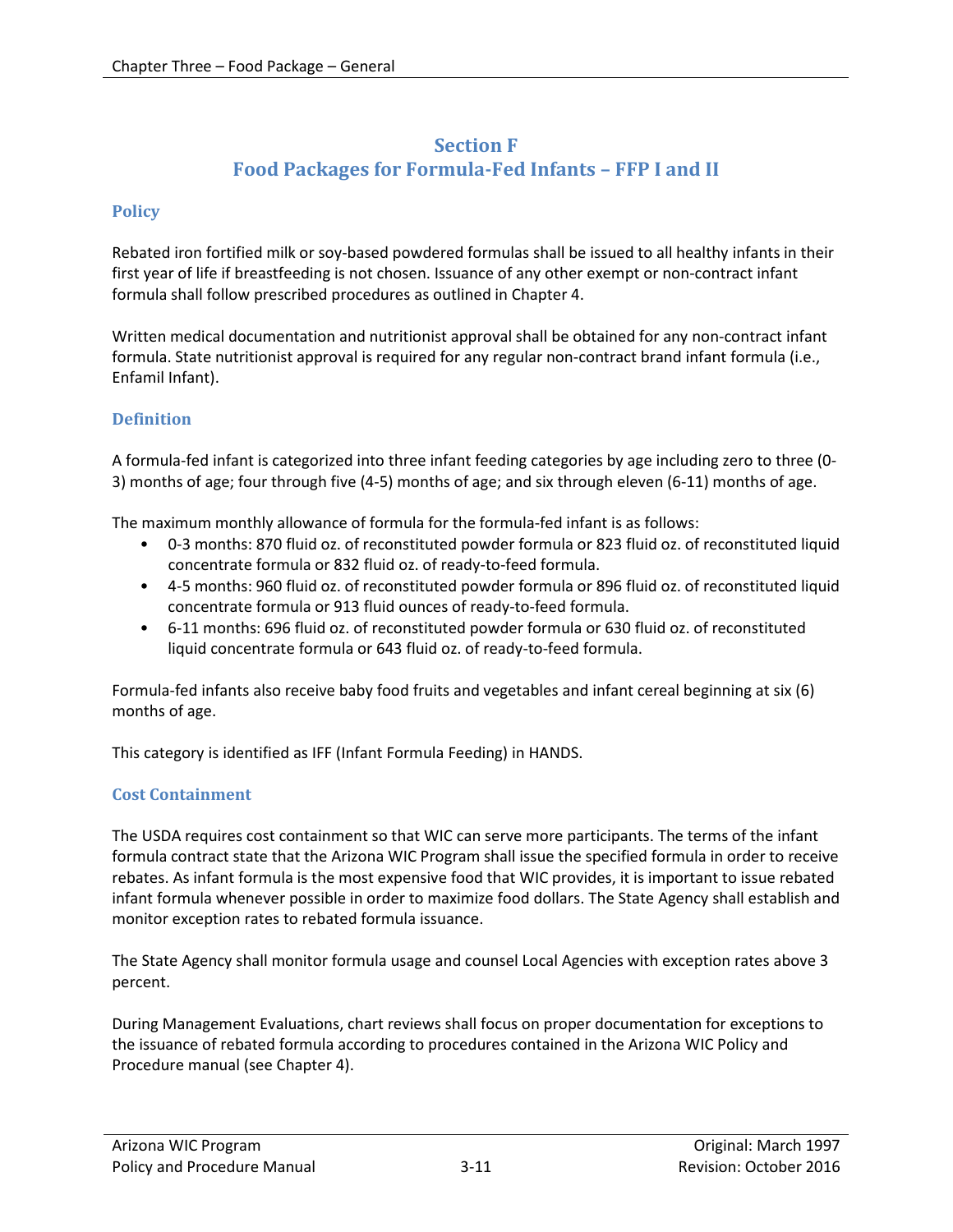## **Section G Food Packages for Children – FFP IV**

#### <span id="page-11-1"></span><span id="page-11-0"></span>**Introduction**

The primary goals of the Arizona WIC food packages for children are to:

- Help the child maintain a healthy weight.
- Offer a variety of foods.
- Provide foods that are lower in fat and higher in fiber.
- Provide foods that are consistent with the Dietary Guidelines for Americans and MyPlate recommendations.

This package is designed for issuance to children who do not have a condition qualifying them to receive a medical food package to address special nutritional needs.

#### <span id="page-11-2"></span>**Definition**

The child's food package is designed for issuance to children 1 through 4 years of age and includes one \$8 cash value voucher for fresh, frozen, and/or canned fruits and vegetables.

Children 1 year of age (12 months-23 months) are authorized to receive whole milk. Reduced fat (2%) milks can be issued to one- year olds for whom overweight or obesity is a concern. This category is identified as C1 in HANDS (see Section N).

Children 2 through 4 years of age shall receive 1% or skim milk. Reduced fat (2%) milks are available only for participants with certain conditions that would benefit from an increased calorie intake, including, but not limited to, being underweight. These categories are identified as C2, C3, and C4 in HANDS (see Section N).

Milk alternatives are allowed as a milk substitution for all children categories.

Special formula or WIC-eligible nutritionals are available for children with qualifying medical conditions up to a maximum of 455 fl oz. of liquid concentrate per month (see Section L).

Maximum monthly allowances for supplemental foods are listed in Appendix D.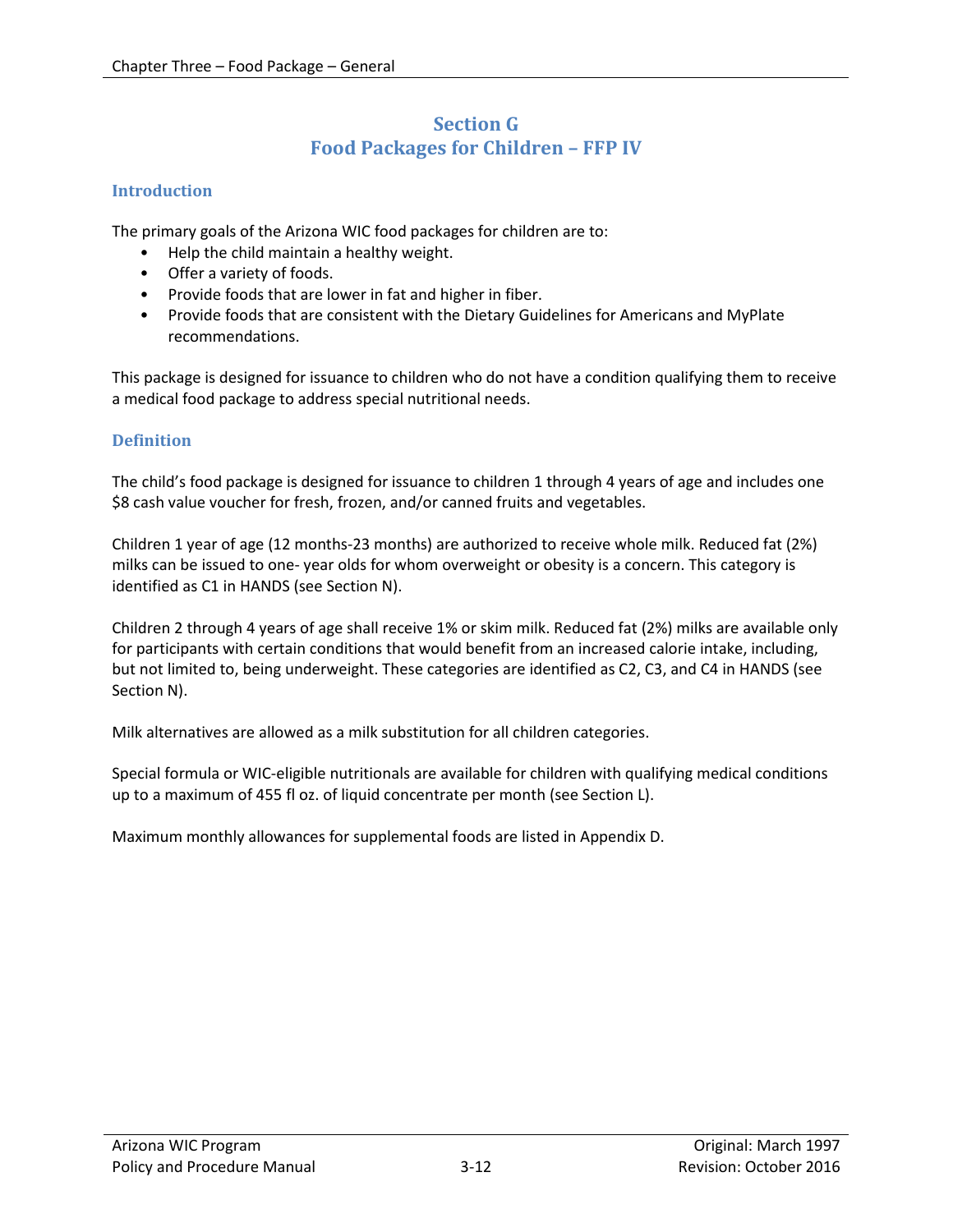## **Section H Food Packages for Pregnant Women – FFP V**

#### <span id="page-12-1"></span><span id="page-12-0"></span>**Introduction**

The primary goals of the Arizona WIC food packages for pregnant women are to:

- Promote a healthy weight gain for mom and baby.
- Improve the variety of foods available.
- Provide foods that are lower in fat and higher in fiber.
- Provide foods that are consistent with the Dietary Guidelines for Americans and MyPlate recommendations.

#### <span id="page-12-2"></span>**Definition**

This food package is designed for issuance to pregnant participants and includes two \$5.50 Cash Value Vouchers (\$11 total) for fresh, frozen, and/or canned fruits and vegetables.

Women participants pregnant with multiples are eligible to receive increased foods as listed in the Maximum Monthly Allowances in Appendix D. The maximum monthly allowance of food is equivalent to that of a fully breastfeeding woman (FFP VII).

Special formula or WIC-eligible nutritionals are available for women with qualifying medical conditions up to a maximum of 455 fl oz. of liquid concentrate per month (see Section L).

This category is identified as PG1 (pregnant woman under 18 years of age) and PG2 (pregnant woman 18 years of age and older) in HANDS.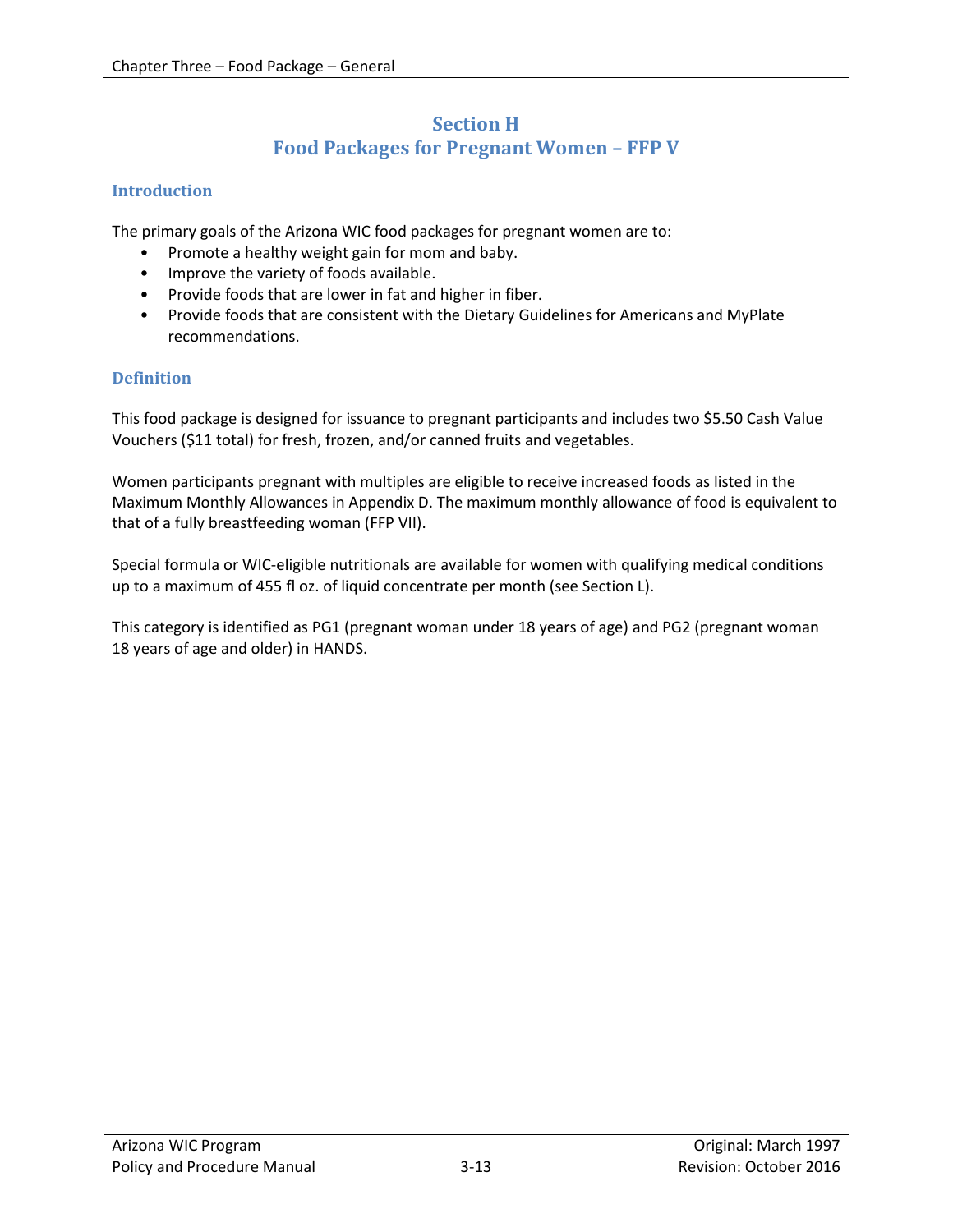## **Section I**

## <span id="page-13-0"></span>**Food Packages for Fully Breastfeeding Women, Pregnant/Partially Nursing with Multiples, or Pregnant while Partially Nursing an Infant – FFP VII**

### <span id="page-13-1"></span>**Introduction**

The primary goals of the Arizona WIC food package for exclusively breastfeeding women are to:

- Actively promote and support successful breastfeeding.
- Promote breastfeeding as the norm and optimal feeding choice for the infant.
- Encourage selection of fully breastfeeding package without formula, providing breastfeeding support to help mom feed only breast milk to baby.
- Encourage continued exclusive breastfeeding and support breast milk supply.
- Improve the variety of foods available.
- Provide foods that are lower in fat and higher in fiber.
- Provide foods that are consistent with the Dietary Guidelines for Americans and MyPlate recommendations.

#### <span id="page-13-2"></span>**Definition**

This is package is designed for breastfeeding women up to one year postpartum whose infants do not receive formula from WIC, women pregnant with two or more fetuses; women mostly breastfeeding multiple infants from the same pregnancy; and pregnant women who are also fully or mostly breastfeeding singleton infants. It includes two \$5.50 Cash Value Vouchers (\$11 total) for fresh, frozen, and/or canned fruits and vegetables.

A breastfeeding assessment shall be done before the issuance of Food Benefits at every visit. The results of the assessment shall be used to provide individualized breastfeeding support and to determine the appropriate food package.

A woman fully breastfeeding multiples is eligible to receive 1.5x the maximum monthly allowance of supplemental food authorized for a fully breastfeeding woman. This includes three \$5.50 Cash Value Vouchers (\$16.50 total) for fresh fruits and vegetables.

Maximum monthly allowances for supplemental foods are listed in Appendix D.

Special formula or WIC-eligible nutritionals are available for women with qualifying medical conditions up to a maximum of 455 fl oz. of liquid concentrate per month (see Section L). This category is identified as EN (Exclusively Nursing) in HANDS.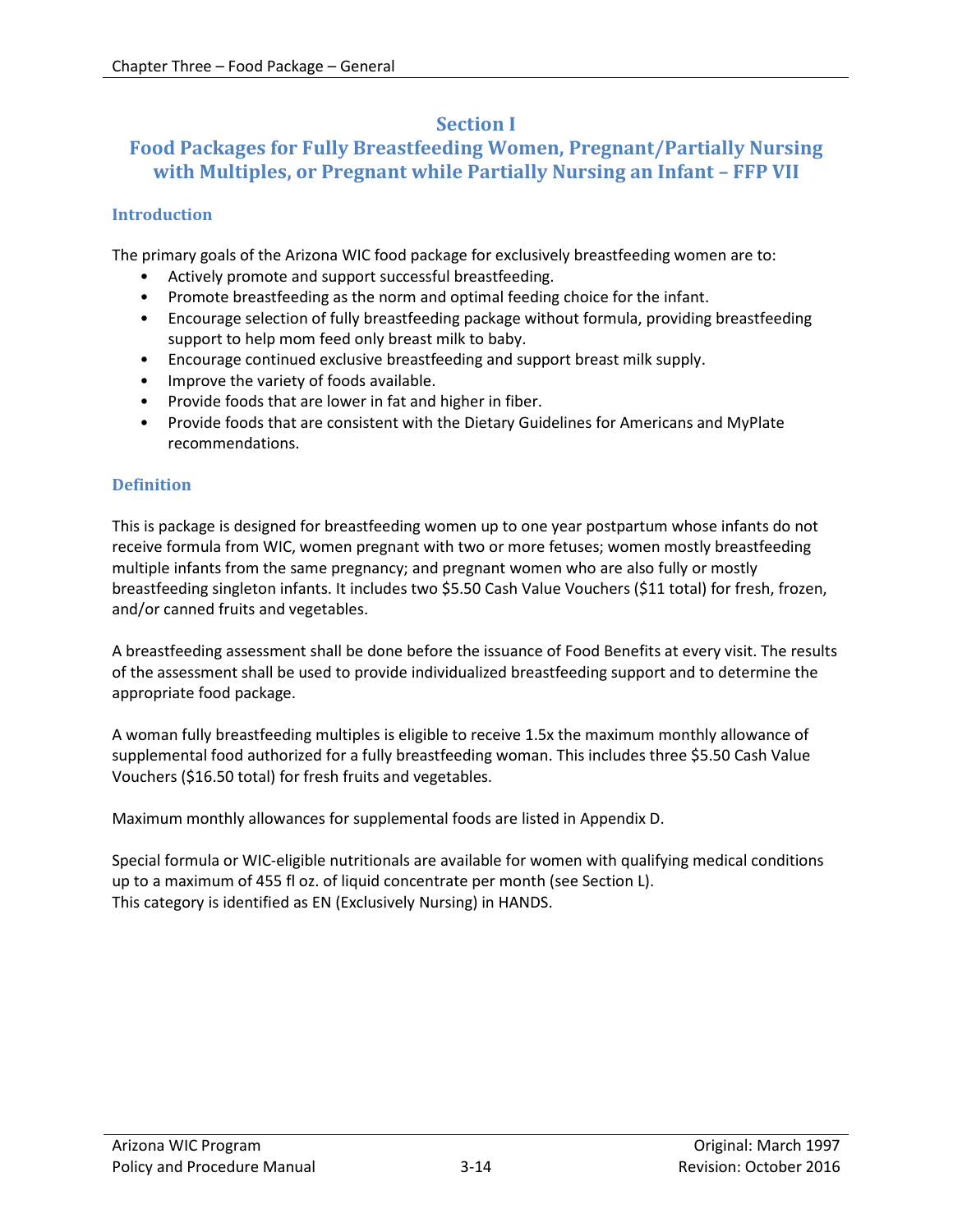## **Section J Food Packages for Mostly Breastfeeding Women – FFP V**

#### <span id="page-14-1"></span><span id="page-14-0"></span>**Introduction**

The primary goals of the Arizona WIC food package for the mostly breastfeeding women are to:

- Promote a healthy weight after delivery.
- Actively promote and support successful breastfeeding.
- Improve the variety of foods available.
- Provide foods that are lower in fat and higher in fiber.
- Provide foods that are consistent with the Dietary Guidelines for Americans and MyPlate recommendations.

#### <span id="page-14-2"></span>**Definition**

This food package is designed for the issuance to breastfeeding women participants, up to one year postpartum, whose mostly breastfed infant receives formula from the WIC program in amounts that do not exceed the maximum allowances described in Appendix D for a mostly breastfeeding infant and includes two \$5.50 Cash Value Vouchers (\$11 total) for fresh, frozen, and/or canned fruits and vegetables.

This category is identified as PN (Mostly Nursing) in HANDS. A PN woman shall receive a food package or supplemental foods up to one year postpartum.

A breastfeeding assessment shall be done before the issuance of Food Benefits at every visit. The results of the assessment shall be used to provide individualized breastfeeding support and to determine the appropriate food package.

A partially breastfeeding woman who requests more formula than can be provided for this category (PN) is identified as a PN+ in HANDS, and shall be given smaller food package (see Section K).

Similarly, a partially breastfeeding infant that receives more than the maximum monthly allowance of formula for a mostly breastfed infant shall be an IPN+ in HANDS (see Section E).

Women participants who are mostly breastfeeding multiples are eligible to receive increased foods as listed in the Maximum Monthly Allowances in Appendix D. The maximum monthly allowance of food is equivalent to that of a fully breastfeeding woman (FFP VII).

Special formula or WIC-eligible nutritionals are available for women with qualifying medical conditions up to a maximum of 455 fl oz. of liquid concentrate per month (see Section L).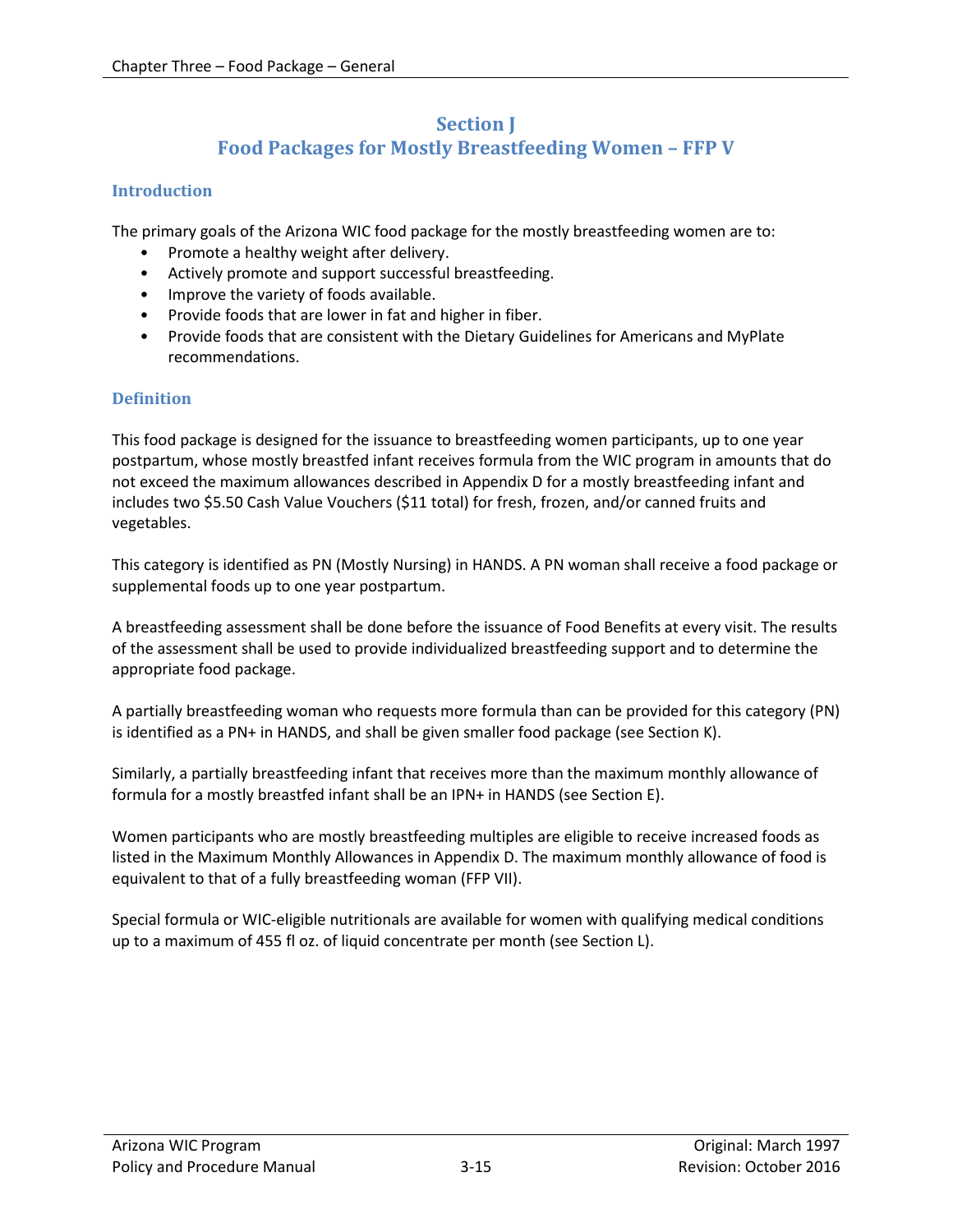### **Section K Food Packages for Postpartum Women and Minimally Breastfeeding Women – FFP VI**

#### <span id="page-15-1"></span><span id="page-15-0"></span>**Introduction**

The primary goals of the Arizona WIC food package for the postpartum woman are to:.

- Promote a healthy weight after delivery.
- Improve the variety of foods available.
- Provide foods that are lower in fat and higher in fiber.
- Provide foods that are consistent with the Dietary Guidelines for Americans and MyPlate recommendations.

#### <span id="page-15-2"></span>**Definition**

This package is designed for issuance to postpartum women up to six months postpartum (who are not breastfeeding their infants), as well as minimally breastfeeding women. Categories receiving this package are identified in HANDS as P (postpartum) and PN+ (minimally breastfeeding). The package includes two \$5.50 Cash Value Vouchers (\$11 total) for fresh, frozen, and/or canned fruits and vegetables. After 6 months, both P and PN+ women shall no longer receive a food package or supplemental foods. However, PN+ women shall continue to count as WIC participants, and continue receiving nutrition and breastfeeding education support and referrals.

A breastfeeding assessment shall be done before the issuance of Food Benefits at every visit. The results of the assessment shall be used to provide individualized breastfeeding support and to determine the appropriate food package.

Maximum monthly allowances for supplemental foods are listed in Appendix D.

Special formula or WIC-eligible nutritionals are available for women with qualifying medical conditions up to a maximum of 455 fl oz. of liquid concentrate per month (see Section L).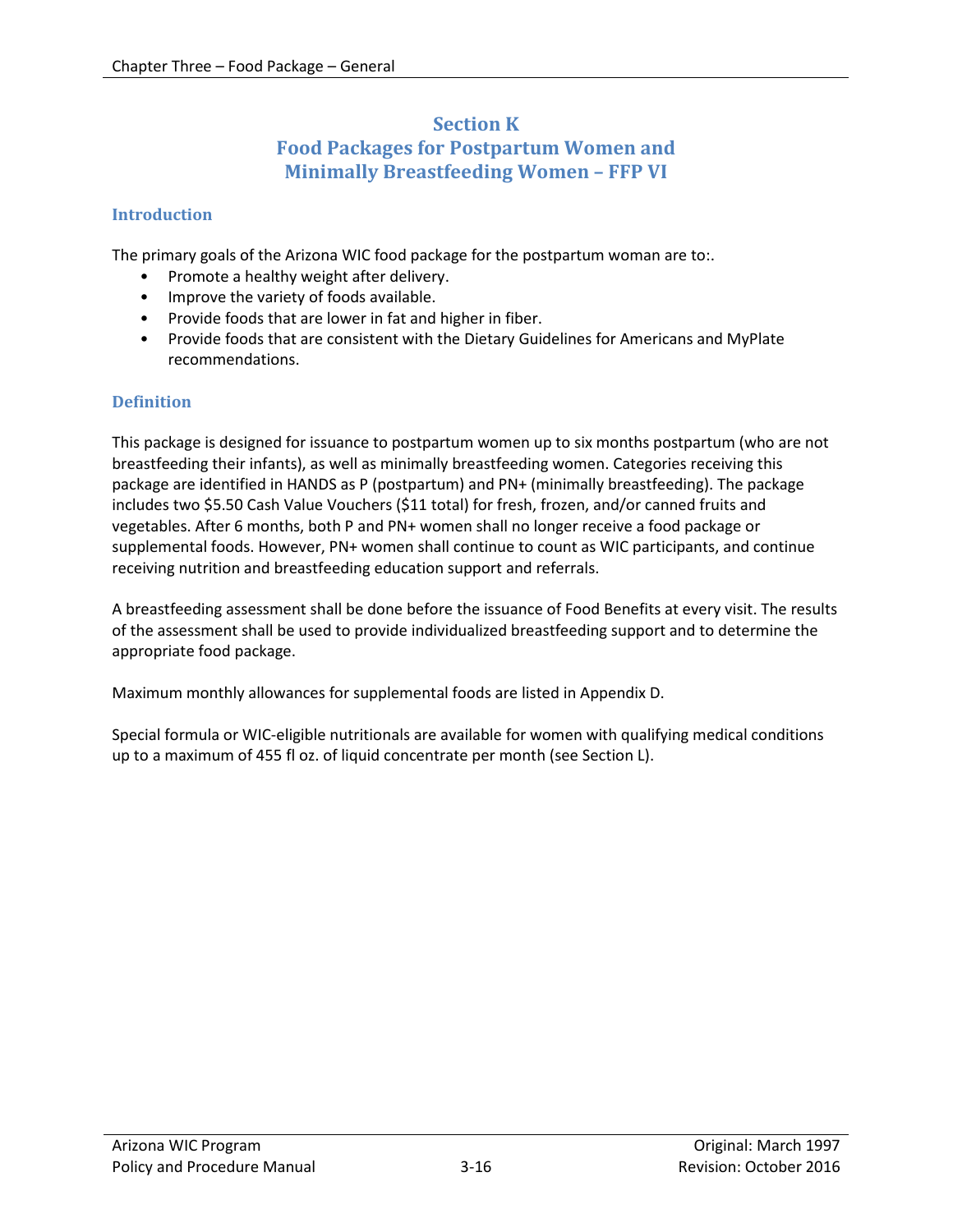## **Section L Food Packages for Medically Fragile Participants – FFP III**

#### <span id="page-16-1"></span><span id="page-16-0"></span>**Introduction**

This package is reserved for issuance to women, infants, and children with a qualifying medical condition and medical documentation to receive eligible infant formula, exempt infant formula, and WIC-eligible nutritionals. A WIC-eligible nutritional includes certain enteral products specifically formulated to provide enteral support for individuals with a diagnosed medical condition, when the use of conventional foods is precluded, restricted, or inadequate. A WIC-eligible nutritional may be nutritionally complete or incomplete, but shall serve the purpose of a food, provide a source of calories and one or more nutrients, and be designed for enteral digestion via oral or tube feeding.

Qualifying conditions include, but are not limited to: premature birth, low birth weight, failure to thrive, inborn errors of metabolism and metabolic disorders, gastrointestinal disorders, malabsorption syndromes, immune system disorders, severe food allergies that require an elemental formula, and life threatening disorders, diseases and medical conditions that impair ingestion, digestion, absorption or the utilization of nutrients that could adversely affect the participant's nutritional status.

#### <span id="page-16-2"></span>**Definition**

Participants who are eligible to receive this food package shall have one or more qualifying condition as determined by an authorized prescriptive authority. This food package may not be issued solely for the purpose of enhancing nutrient intake or managing body weight without an underlying qualifying condition (see Chapter 4 for specific authorization criteria). Participants eligible for this food package are also eligible to receive supplemental foods that are not contraindicated by the qualifying condition as determined appropriate by the prescriptive authority.

All apparatus or devices designed to administer WIC formulas are not allowable WIC costs.

#### <span id="page-16-3"></span>**Documentation Requirements**

Information regarding the request or medical need for substitutions or alternatives shall be documented in the HANDS system. Medical documentation shall be provided on the Special Formula Authorization form (see Appendix E) and include the following:

- Date of prescription
- Name and type of formula (i.e., ready-to-feed, powder, or concentrate) and amount needed per day
- Allowable supplemental foods and prescribed amounts, or acknowledgment that they defer the authorization of supplemental foods to the agency's Registered Dietitian or State-approved Nutritionist
- Diagnosis and duration
- Signature of the prescriptive authority requesting formula (signature stamps and faxes are acceptable)
- Contact information for the person prescribing the formula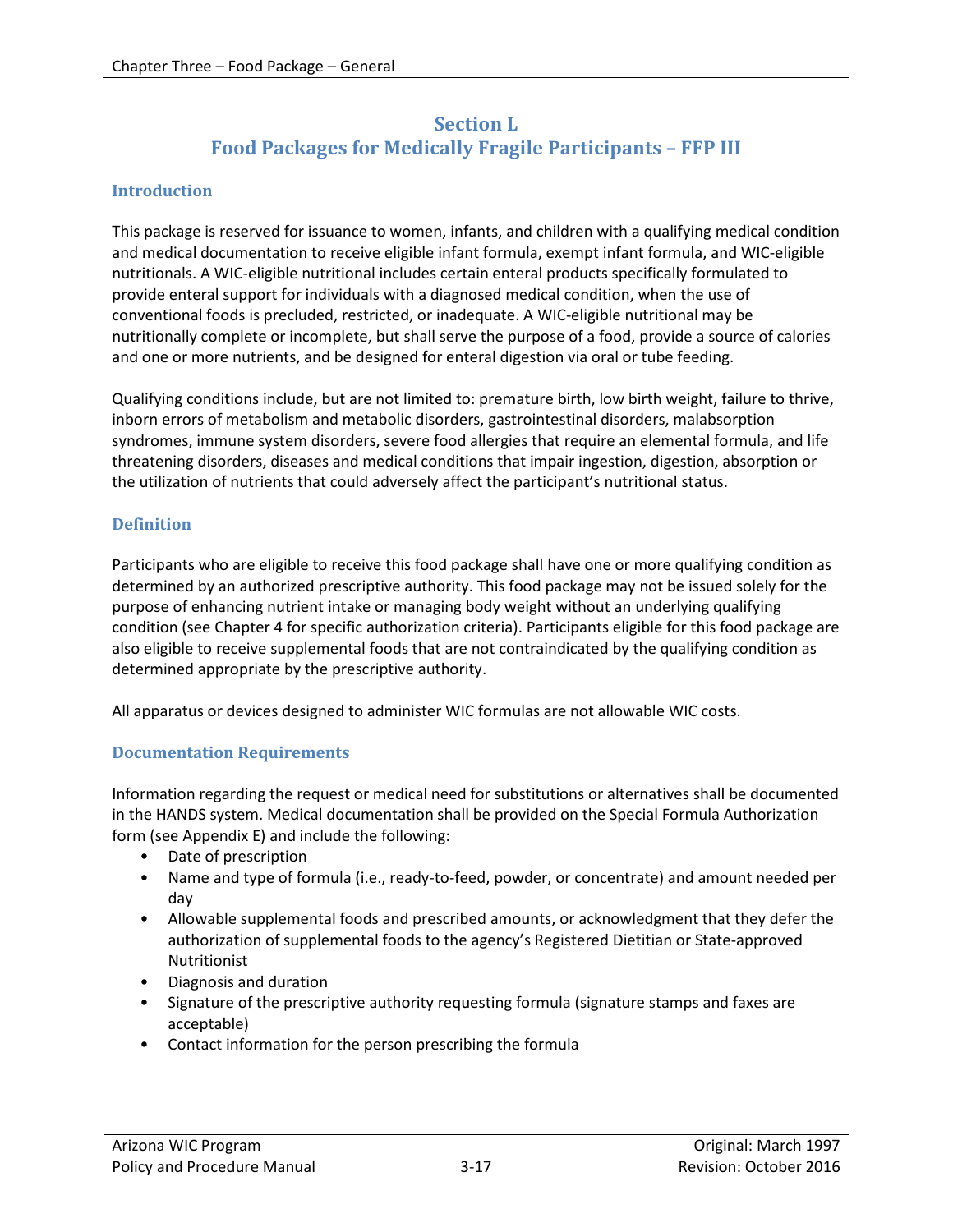#### <span id="page-17-0"></span>**Medical Documentation is Required for:**

- 19 kcal/oz routine infant formula
- Non-contract infant formula
- Exempt infant formula
- Formula prescribed to a child or adult
- WIC-eligible medical nutritionals
- Any supplemental foods issued to participants in FFP III, unless deferred to RD or Stateapproved Nutritionist by prescriptive authority

Note: New medical prescriptions are required for all formula, WIC-eligible nutritionals, and supplemental foods requiring medical documentation at least yearly or when there is a change in participant category and/or requested WIC-eligible nutritionals.

For further guidance on formula documentation, please refer to Chapter 4.

#### <span id="page-17-1"></span>**Unauthorized Issuance**

This food package is not authorized for:

- Any participant solely for the purpose of personal preference, enhancing nutrient intake or managing body weight without an underlying qualifying condition.
- Participants (women, infants, and children) whose only condition is:
	- 1. A diagnosed formula intolerance or food allergy to lactose, sucrose, milk protein or soy protein that does not require the use of an exempt infant formula; or
	- 2. A non-specific formula or food intolerance. Participants who have a food intolerance to lactose or milk protein can be successfully managed with the use of one of the other WIC food packages (i.e., Food Packages I, II, or IV–VII).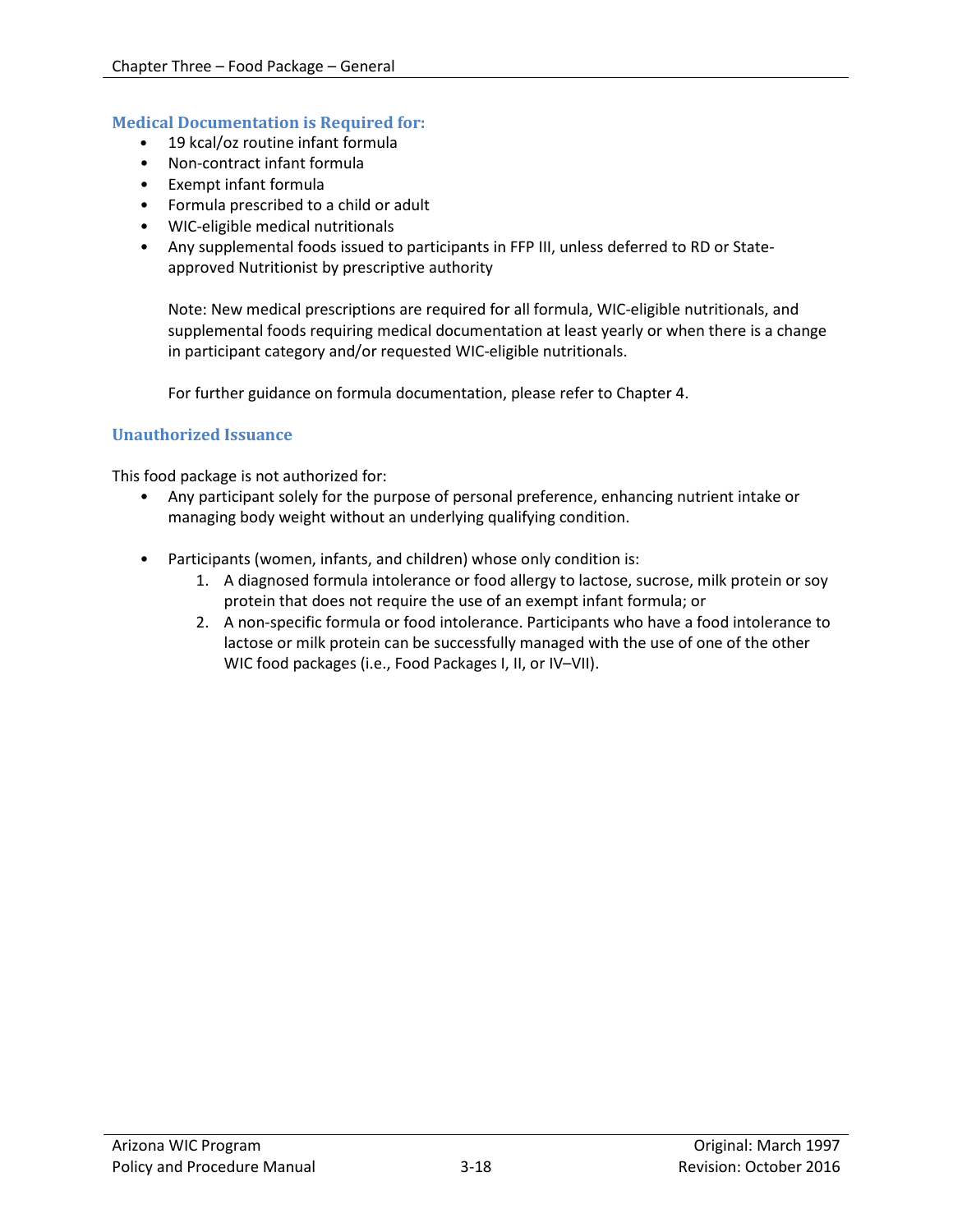## **Section M Medical Documentation for Healthy Participants**

#### <span id="page-18-1"></span><span id="page-18-0"></span>**Introduction**

In addition to the medical documentation requirements needed for medically fragile participants in Federal Food Package III (see Section L), medical documentation is also required for "healthy participants" in the following situations:

• Food Package I & II participants (Infants Partially Nursing and Infants Formula Feeding) receiving non-contract brand formula, or contract brand formulas not meeting the USDA definition of infant formula.

#### <span id="page-18-2"></span>**Definition**

Medical documentation shall include the following, preferably on the Special Formula Authorization form (see Appendix E):

- Date of prescription
- Name of formula as applicable
- Type of formula (i.e., ready-to-feed, powder, or concentrate) and amount needed per day, as applicable
- Allowable supplemental foods and prescribed amounts or acknowledgment that they defer the authorization of supplemental foods to the agency's Registered Dietitian or State-approved Nutritionist
- Diagnosis or explanation of need
- Duration
- Signature of the prescriptive authority requesting formula/supplemental food (signature stamps and faxes are acceptable)
- Contact information for the person prescribing the formula/supplemental food

For additional information on related policies and documentation requirements for formula, see Chapter 4.

New medical prescriptions are required for all formula, WIC-Eligible Nutritionals, and supplemental foods requiring medical documentation at least yearly or when there is a change in participant category and/or requested WIC-eligible nutritionals.

#### <span id="page-18-3"></span>**Missing and Incomplete Prescription Information**

If the client does not have documentation deferring to the RD for food requiring a prescription, an RD or nutritionist can approve one month based on the nutrition assessment and if participant has previously tolerated this food.

When an incomplete prescription is presented, three months may be issued as long as the following criteria are met:

• The prescription, at a minimum, contains the food requested and diagnosis AND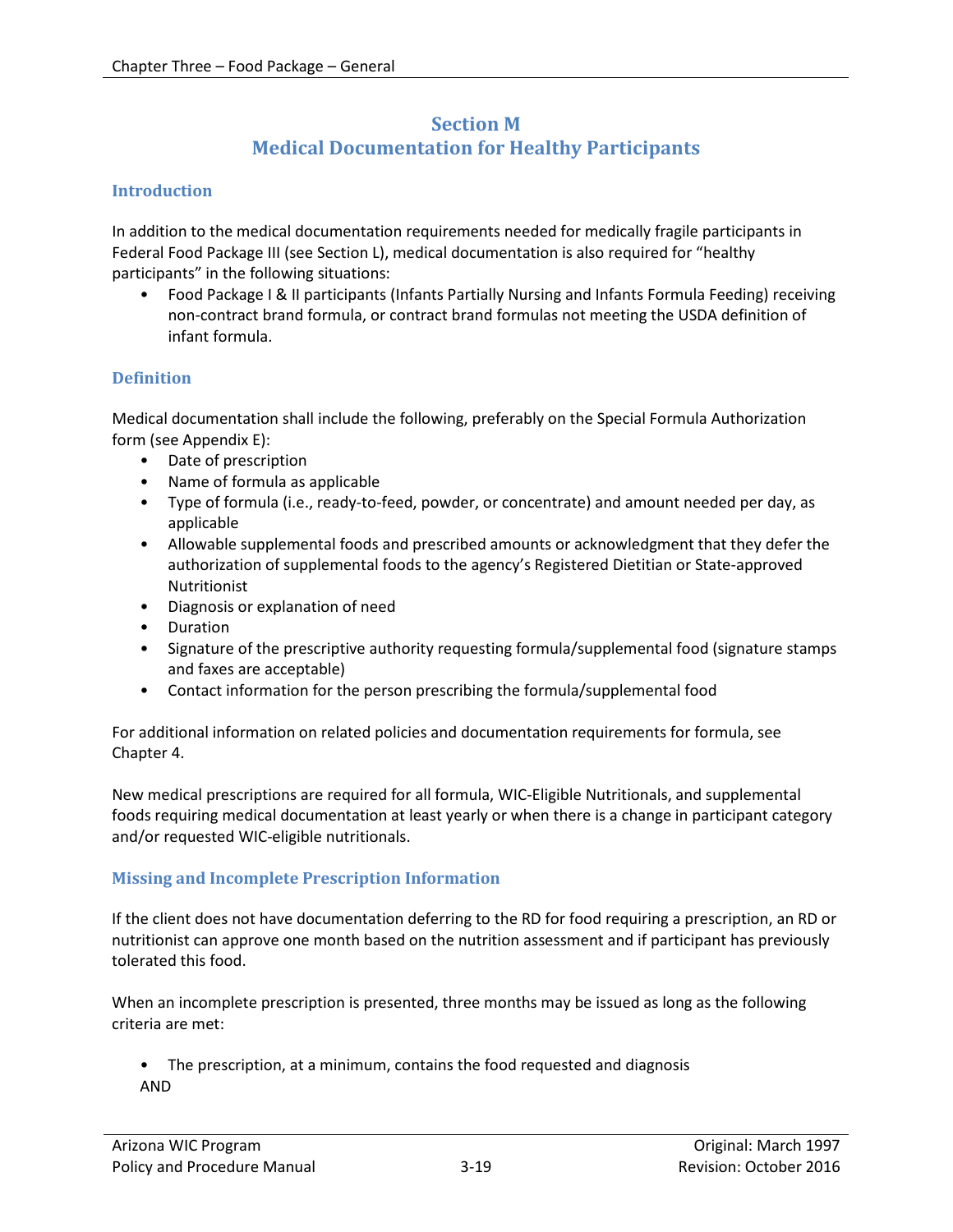• The missing prescription information has been obtained through a verbal order from a prescriptive authority and written documentation shall be obtained within 30 days.

**NOTE**: If complete written prescription is not obtained within this

issuance period, additional months of the food requiring prescription cannot be given until complete written documentation is obtained.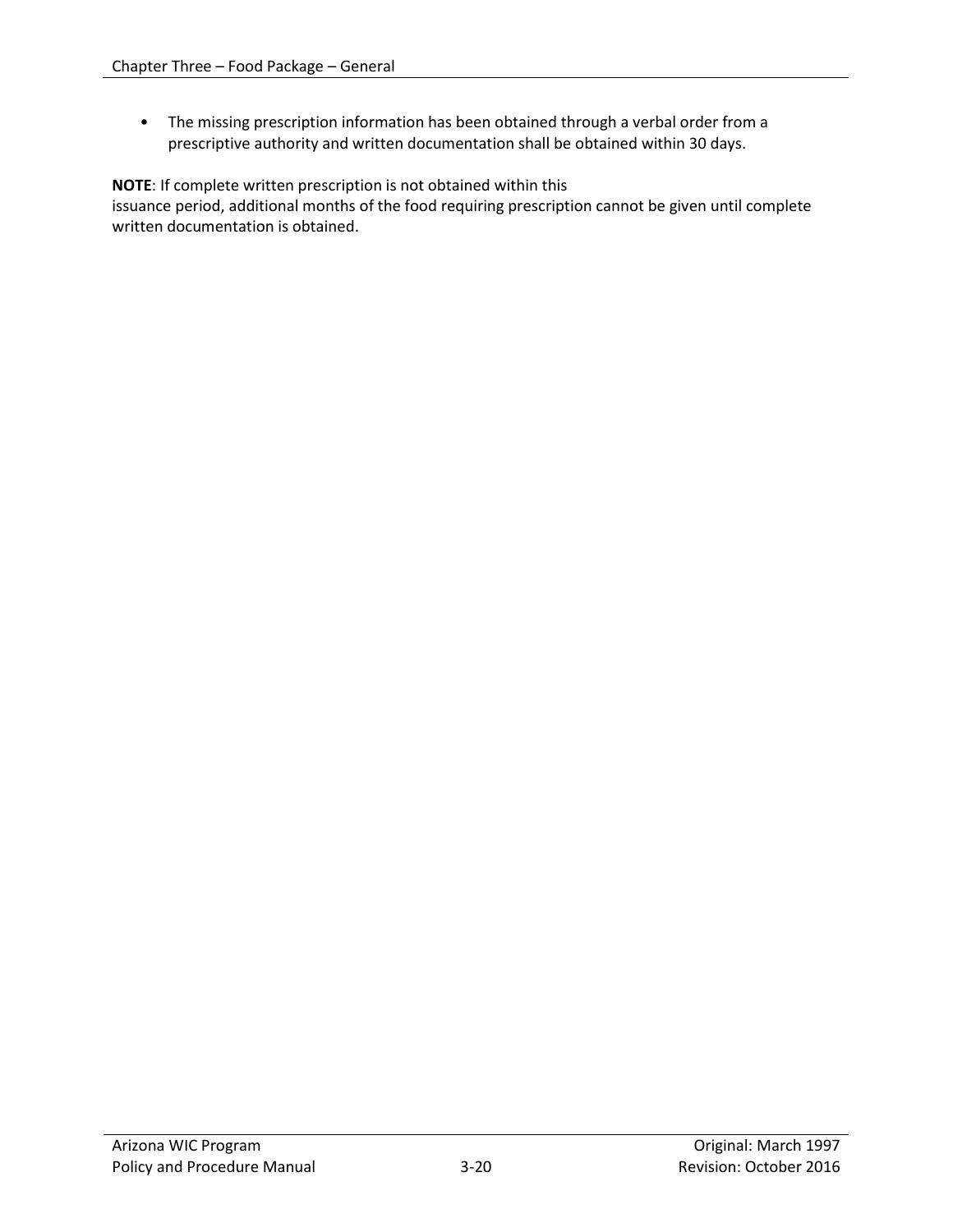## **Section N Milk and Milk Alternative Food Packages**

#### <span id="page-20-1"></span><span id="page-20-0"></span>**Policy**

Children 12-23 months:

- Whole milk is the standard.
- Reduced fat (2%) milks can be issued to one-year olds if overweight or obesity is a concern.
- Low-fat (1%) / fat-free milk shall only be authorized for medically fragile participants receiving Federal Food Package III with medical documentation.

Children two years of age and older and all women:

- Low-fat (1%) / fat-free milk is the standard.
- Reduced fat (2%) milk is available for those participants over age 2 with certain conditions, including, but not limited to, being underweight, and for women with maternal weight loss during pregnancy.
- Whole milk shall only be authorized for those medically fragile participants receiving Federal Food Package III with medical documentation, including, but not limited to, a diagnosis such as failure to thrive.

Nutrition education shall be directed towards appropriate foods and food amounts for underweight and overweight participants. If a participant receives a type of milk not standard for their category, reasoning should be documented in HANDS.

Lactose free or lactose-reduced dairy products shall be offered before non-dairy milk alternatives for participants with lactose intolerance.

#### <span id="page-20-2"></span>**Authorized Foods**

Authorized substitutions for milk include:

- Lactose free or lactose-reduced milk
- Ultra-High Temperature or long-shelf-life (UHT) milk
- Evaporated milk
- Powdered milk
- Soy-based beverage
- Goat's Milk
- Tofu
- Cheese
- Yogurt

For specific maximum quantities and substitution rates, please refer to Appendix D.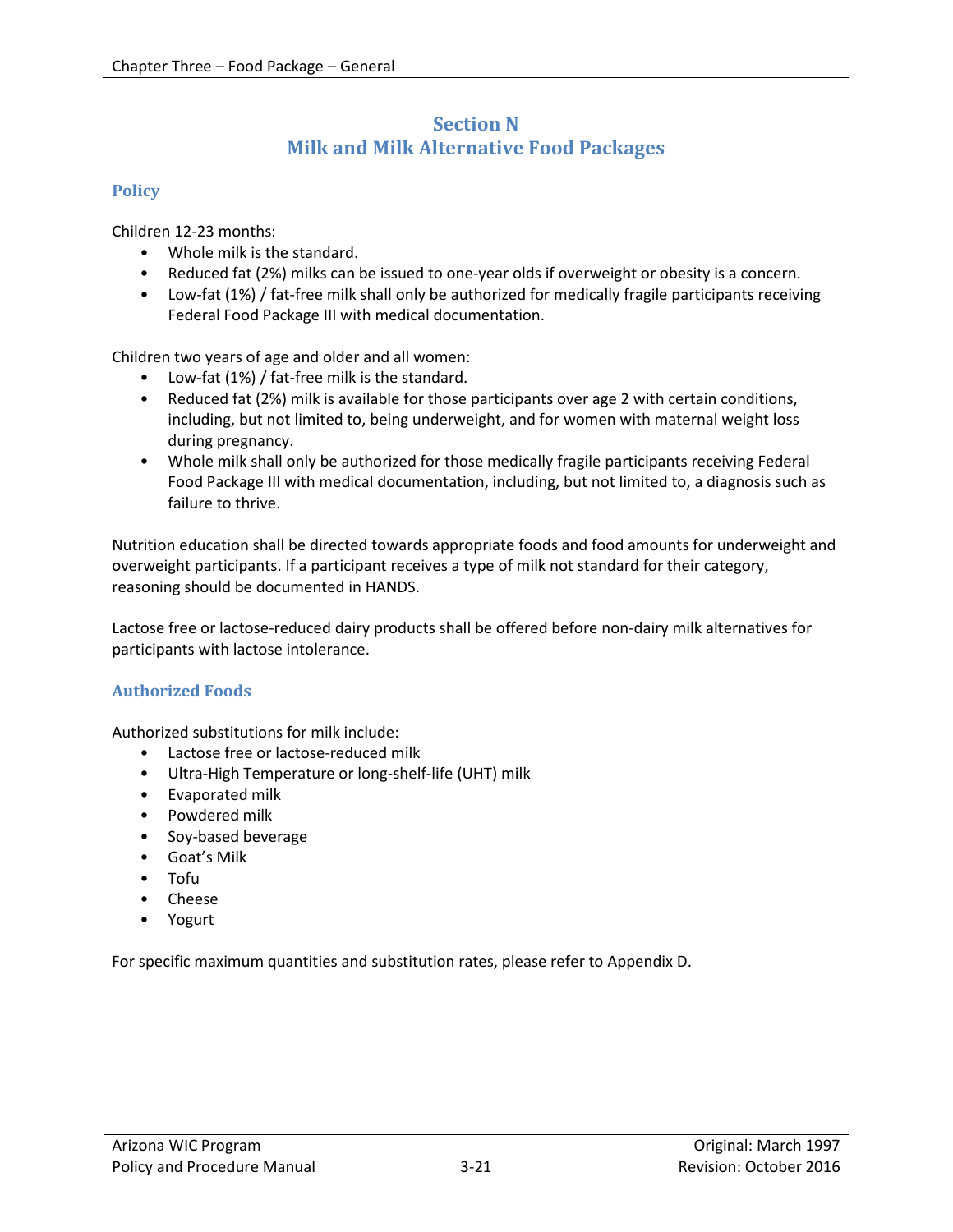### **Section O Food Packages for Homeless Participants**

#### <span id="page-21-1"></span><span id="page-21-0"></span>**Policy**

The Local Agency shall provide Food Benefits and Cash Value Vouchers for supplemental foods which are the most appropriate to the homeless participant's situation.

#### <span id="page-21-2"></span>**Documentation Considerations**

In order to authorize a homeless food package, WIC staff shall ensure that the client(s) is homeless (please refer to Chapter 2 Section C on Residency).

Please note:

- WIC foods will not be used in communal feeding.
- Food packages may be tailored with options of individual serving-size containers or alternate forms of specific food items to accommodate lack of storage or preparation facilities.
- The Food Benefits and Cash Value Vouchers shall benefit the client, not a homeless facility or institution.

Alternate forms may include the following:

- Ready-to-feed formula
- Long-shelf-life (UHT) milk
- 5.5 oz 8 oz juices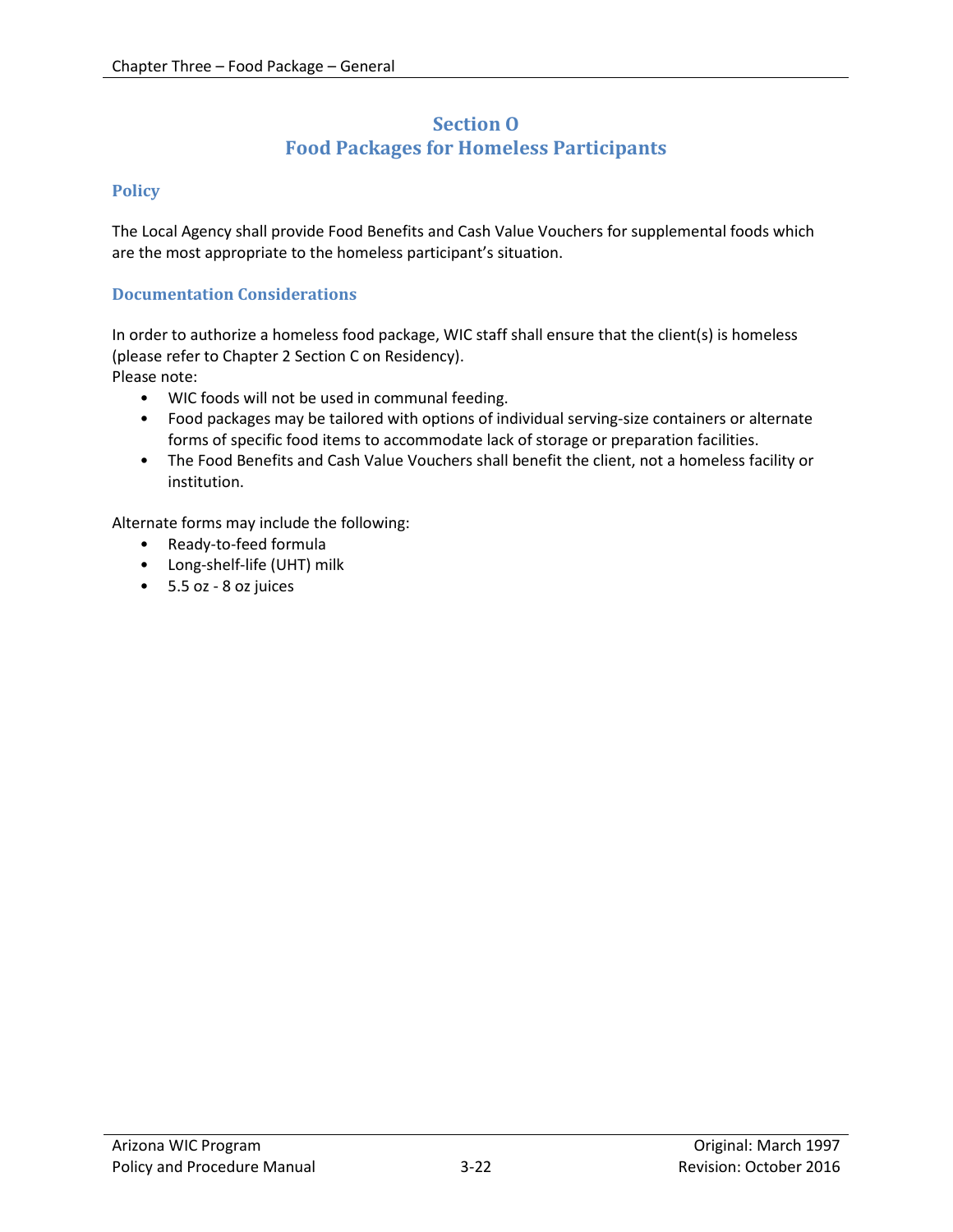## **Section P Tailoring the Food Package**

#### <span id="page-22-1"></span><span id="page-22-0"></span>**Policy**

Individual tailoring of food packages shall be completed after a comprehensive assessment of the participant's supplemental nutrition needs and to accommodate cultural preferences.

#### <span id="page-22-2"></span>**Special Conditions**

The certifier shall document in the participant's file all special conditions that require tailoring of the food package and issuance of special products. This shall include, but is not limited to:

- Special dietary needs as determined by a competent Health Professional
- Lactose intolerance which might necessitate a need for goat's milk, soymilk and/or tofu
- Poor refrigeration or an unsafe water supply that necessitates issuance of ready-to-feed formula or a long shelf life food package
- Homelessness
- Cultural eating patterns
- Religious eating patterns

Food package requests to individually tailor a food package which omits or reduces quantities of certain foods that do not already exist in HANDS shall be submitted to the State Food Package Nutritionist.

**NOTE**: If a food package that shall meet the participant's needs is not available in the HANDS system, please fill out the "Request for New Food Package in HANDS" form found in Chapter 4, Appendix G.

With eWIC, more food package tailoring by the clinic shall be possible, rather than having to request a package at the State level.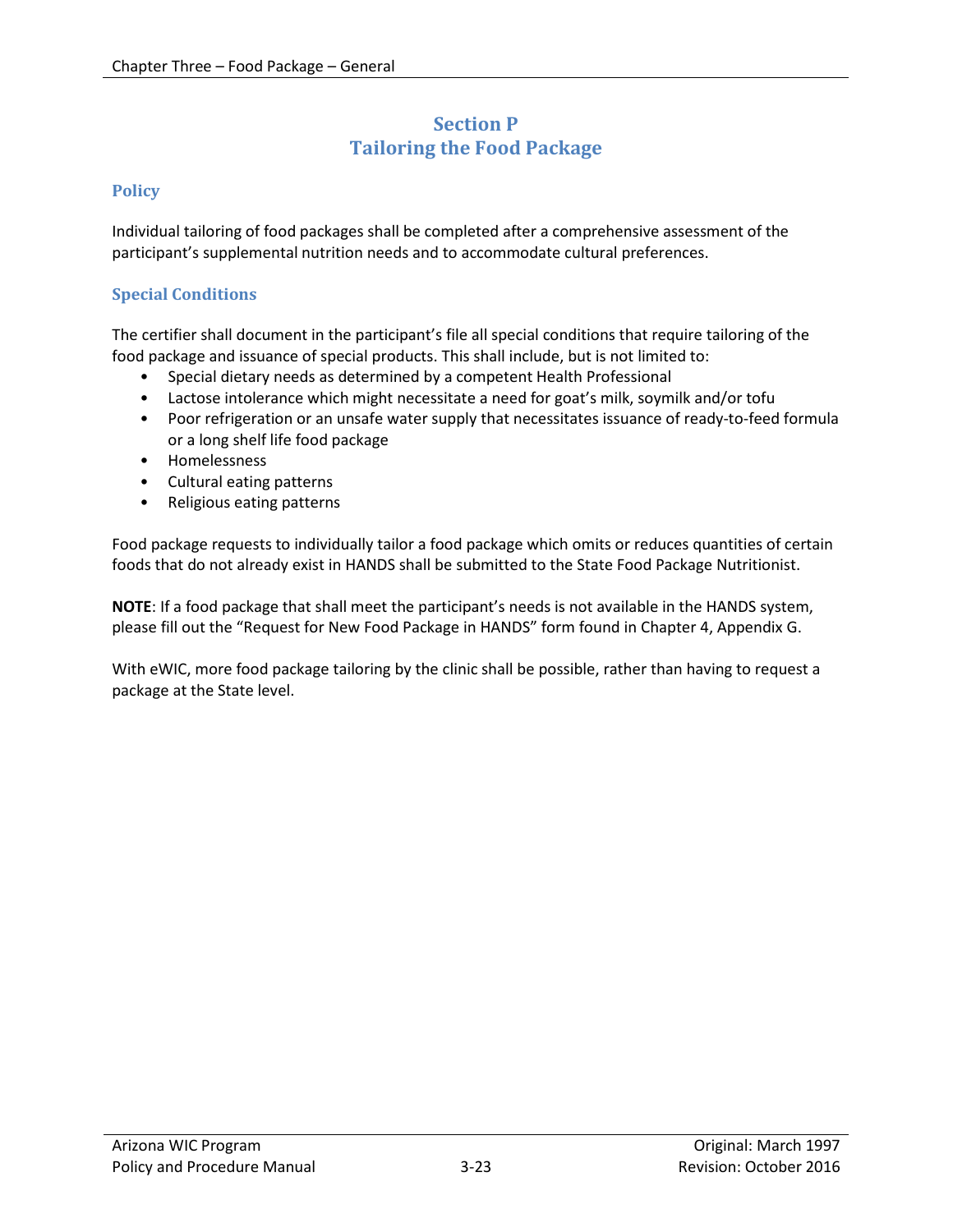## **Section Q Use of the Full Food Package**

#### <span id="page-23-1"></span><span id="page-23-0"></span>**Policy**

The designated authority shall prescribe types of supplemental foods in quantities appropriate for each participant, taking into consideration the participant's category and nutritional needs. The amounts of supplemental foods shall not exceed the maximum quantities specified in the USDA Federal Regulations.

#### <span id="page-23-2"></span>**Procedure**

All participants shall be prescribed a food package that meets the participants' nutritional needs.

Food package tailoring continues to be the preferred standard when issuing appropriate food packages to participants.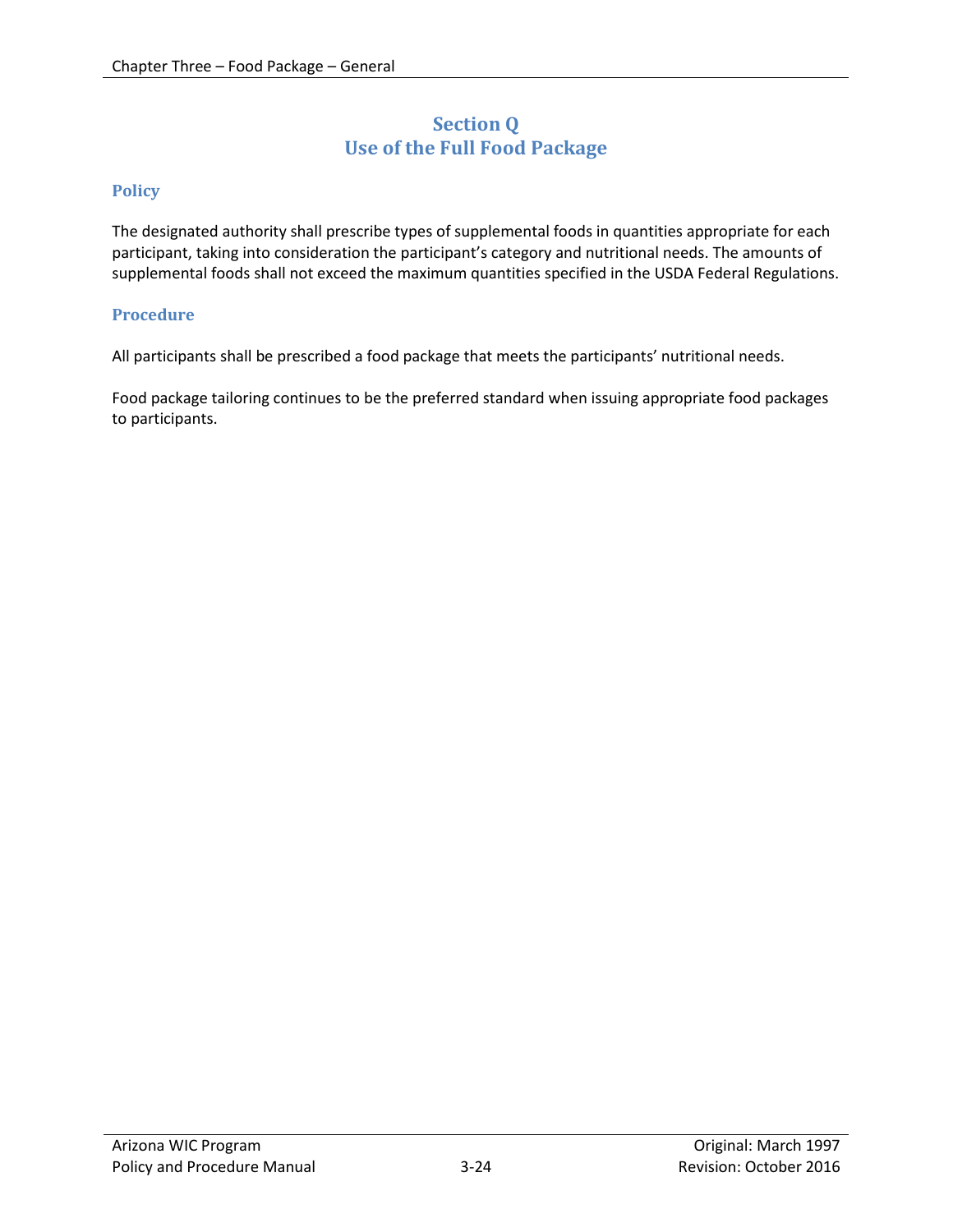## **Section R Poor Water/Refrigeration**

#### <span id="page-24-1"></span><span id="page-24-0"></span>**Policy**

The Local Agency shall provide participants Food Benefits and Cash Value Vouchers with which to purchase supplemental foods most appropriate to the participant's living situation.

#### <span id="page-24-2"></span>**Documentation**

Documentation in the client's record of the following conditions shall exist prior to the authorization of poor water/refrigeration packages:

- Unsanitary water supply
- and/or
- Lack of refrigeration

#### <span id="page-24-3"></span>**Authorized Foods**

- Ready-to-feed formula
- Long-shelf-life (UHT) milk
- 5.5 oz 8 oz juices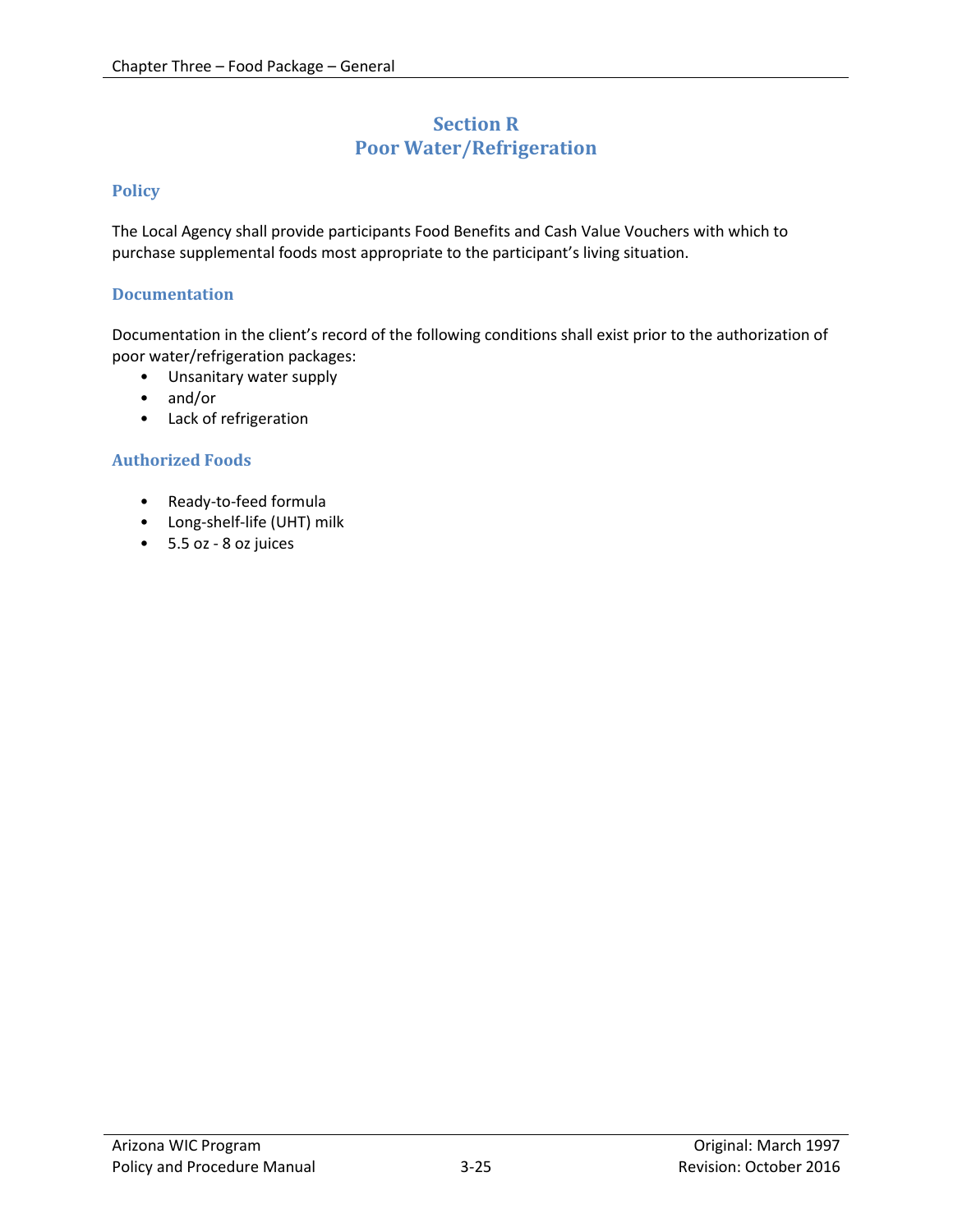# <span id="page-25-0"></span>**Appendix A Food Selection Criteria**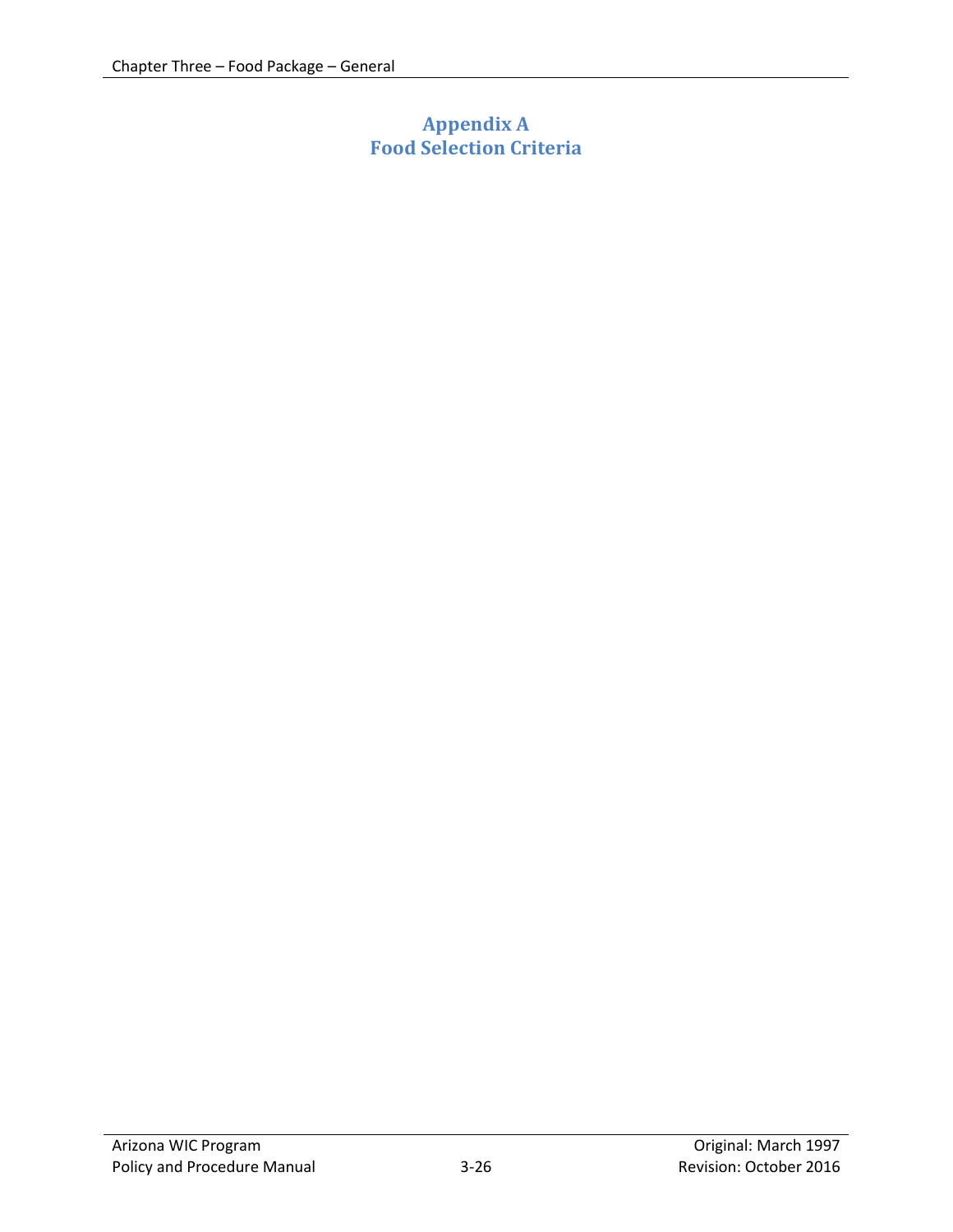#### **STATE OF ARIZONA, INTER TRIBAL COUNCIL OF ARIZONA, INC. AND NAVAJO NATION WIC PROGRAMS FOOD SELECTION CRITERIA FOR FFY 2015**

#### **PHILOSOPHY STATEMENT**

The State of Arizona, Inter Tribal Council of Arizona, Inc. (ITCA) and Navajo Nation WIC Programs shall provide a reasonable selection of nutritious foods within each category and shall consider the following factors: client nutritional needs, client cultural preferences, cost, and state and program-wide availability.

In addition to the criteria specified in this policy, WIC reserves the right to restrict the number of brands and types of any products. WIC is not obligated to authorize every available food that meets federal requirements.

#### **GENERAL CRITERIA**

Foods and their packaging shall be evaluated by the Tri-State Food Package Committee based on the following factors: nutritional considerations, cost, product distribution within the areas served by the Arizona, ITCA and Navajo Nation WIC Programs, participant acceptance and administrative feasibility.

- A. NUTRITIONAL CONSIDERATIONS:
	- 1. WIC foods shall meet all federal requirements specified in 7 C.F.R. §246.1 et seq. Refer to the following link:

<http://www.fns.usda.gov/wic/final-rule-revisions-wic-food-packages>

- 2. The allowed food products shall be compatible with current nutrition and public health recommendations for maternal, infant and child health.
- 3. The food package shall offer a variety of types and brands of the allowed foods to ensure that all client dietary needs shall be considered. (i.e. high fiber cereals, low-fat milk, lactosefree milk, etc.).
- B. ACCEPTABILITY OF FOODS:

Foods shall be selected that can be consumed by the majority of clients and shall consider cultural and special food needs of the clients.

1. Client preference analysis shall be conducted at least one year after implementation of any changes to the WIC Programs food list by each of the three WIC Programs in Arizona. The results shall be compiled by each Program and reviewed at the quarterly Tri-State meeting held immediately following the compilation. Foods that show a high degree of acceptability shall be considered for the next WIC food authorization process.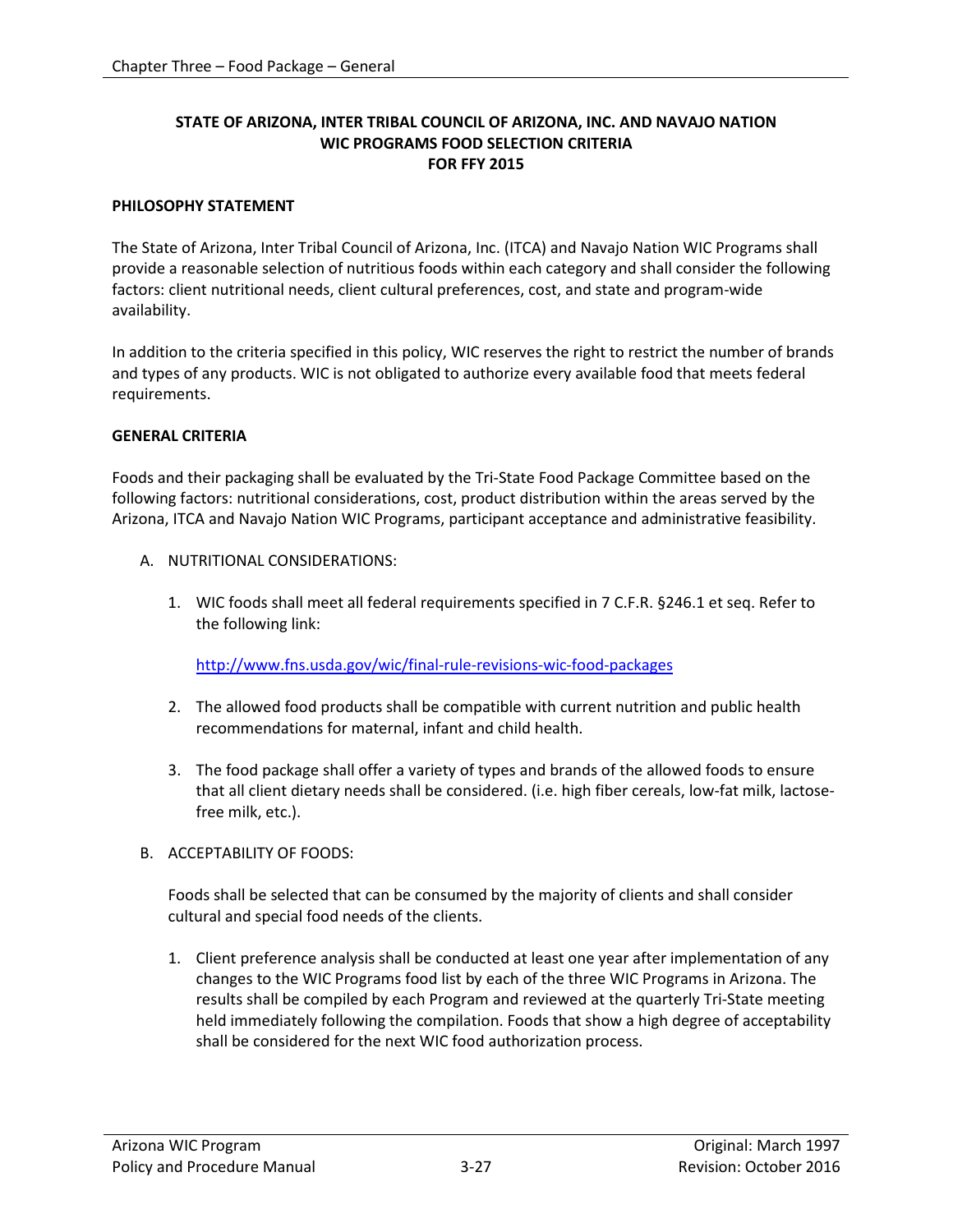- 2. Cultural food beliefs, preferences and practices shall be considered when evaluating a food item based upon participant characteristics, and responses to annual customer satisfaction surveys.
- 3. Environmental concerns and ease of preparation may also determine allowable forms and packaging of specific foods.

#### C. AVAILABILITY OF FOODS:

The selection of food products for the WIC Food Package shall be determined based on availability at the retail and wholesale level in urban and rural areas.

- 1. The food product shall be available from one of the five largest wholesale distributors for non-chain stores, in each of the three service areas (Arizona, ITCA and Navajo Nation). Exceptions may be allowed based on specific Program needs.
- 2. Change in formulations of an authorized food item may be reviewed at any time and the food item may be removed if it does not continue to meet the food selection requirements.
- 3. The food product, with the exception of formula, shall have been available for at least one year on store shelves before it is considered for addition to the WIC Food Package in an effort to effectively assess cost and future availability. However, due to the new changes in the food package regulations, the programs reserve the right to waive this requirement to ensure that appropriate food packages are implemented.
- D. COST
	- 1. The cost of food items shall be considered prior to authorization.
	- 2. When there is an immediate (soon after being authorized) or a ten percent (10%) increase in the cost of an authorized food, it may be reviewed to assess the impact to the Program's budget and may be removed from the food list when the impact is relevant.
	- 3. With the exception of the fruit and vegetable cash value vouchers, Arizona WIC, ITCA WIC, and Navajo Nation WIC have a "No Organic" policy.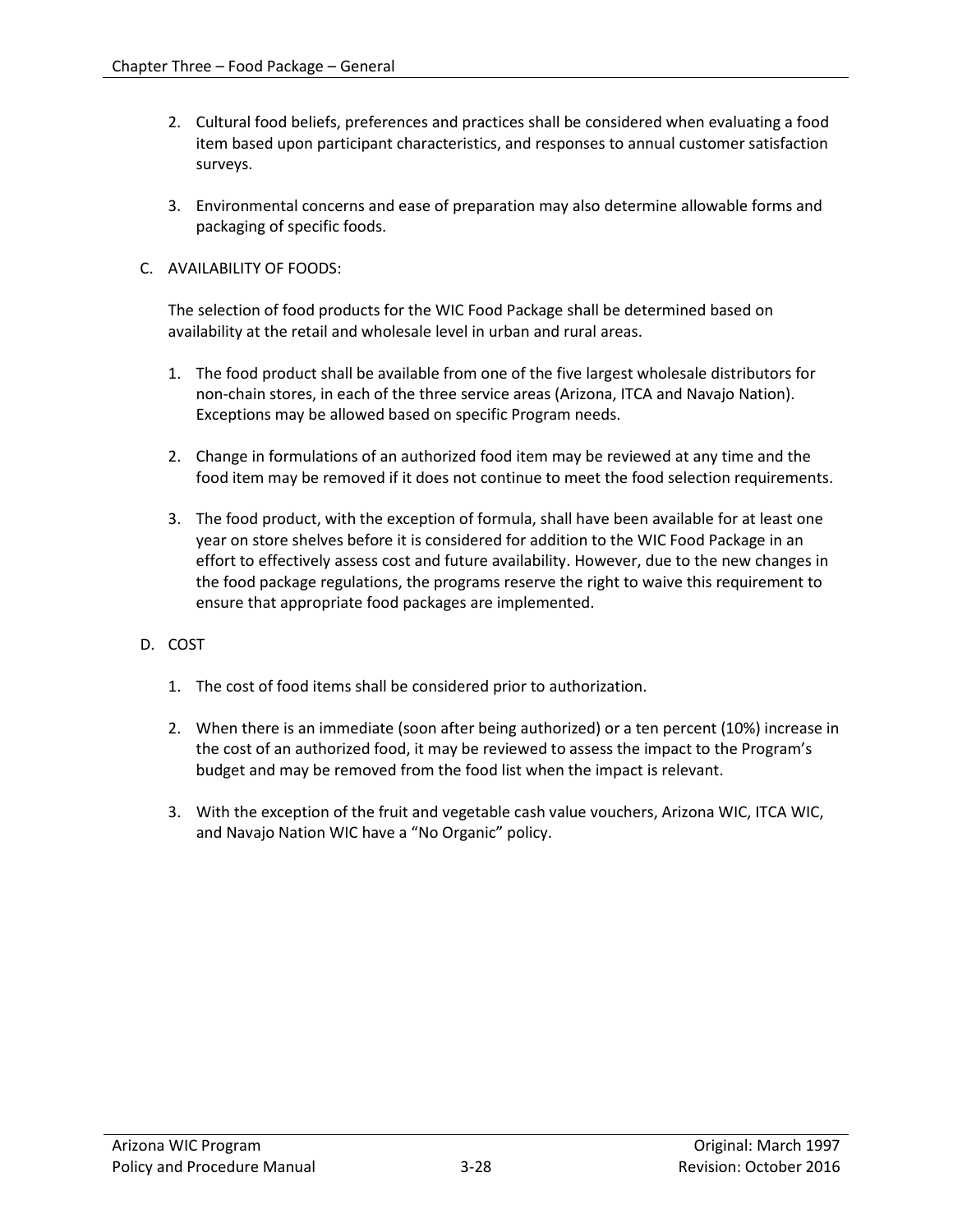#### E. ARIZONA WIC PROGRAMS SELECTION CRITERIA

| <b>FOOD ITEM</b> | <b>GUIDELINES</b>                                                                                                                                      |  |  |
|------------------|--------------------------------------------------------------------------------------------------------------------------------------------------------|--|--|
| <b>Cereal</b>    | Any brand meeting the below criteria shall be considered for inclusion on the<br>authorized food list.                                                 |  |  |
|                  | The package size shall not be smaller than 14 ounces for cold cereals and 11.8                                                                         |  |  |
|                  | ounces for hot cereals.                                                                                                                                |  |  |
|                  | The authorized cereals must include:<br>at least three types of grains (i.e. corn, rice, wheat, oat)<br>$\bullet$                                      |  |  |
|                  | at least half of the cereals on the food list must have whole grain as<br>$\bullet$                                                                    |  |  |
|                  | the primary ingredient by weight and meet the labeling requirements<br>for making a health claim as a "whole grain food with moderate fat<br>content". |  |  |
|                  | at least two hot cereals<br>$\bullet$                                                                                                                  |  |  |
|                  | one high fiber (<br>$\Box$ 4 gm dieta<br>$\bullet$<br>one cereal that is fortified with 100% of the RDA for vitamins and<br>$\bullet$<br>minerals      |  |  |
|                  | three cereals containing low levels of phenylalanine.<br>$\bullet$                                                                                     |  |  |
| Juice            | Any brand meeting the below criteria shall be considered for inclusion on the                                                                          |  |  |
|                  | authorized food list.                                                                                                                                  |  |  |
|                  | Juice may be single strength or frozen concentrate.<br>Fresh and non-frozen concentrate juices are not allowed.<br>Organic juice is not allowed.       |  |  |
|                  |                                                                                                                                                        |  |  |
|                  |                                                                                                                                                        |  |  |
|                  | Allowable containers include plastic containers, cartons and cans only.                                                                                |  |  |
|                  | Shelf-stable and refrigerated must be 64 oz. container size and include apple,<br>orange, grape, grapefruit, pineapple and tomato.                     |  |  |
|                  | Frozen concentrate must be 11.5-12 oz. size and include apple, orange,<br>grape, grapefruit, pineapple and blended flavors.                            |  |  |
|                  | Individual servings of juice are allowed only in specific situations as outlined<br>in policy.                                                         |  |  |
| <b>Cheese</b>    | Store/house brands declared by the vendor are the only brands authorized                                                                               |  |  |
|                  | and must meet the criteria below:                                                                                                                      |  |  |
|                  | The package size must be 16 ounces.                                                                                                                    |  |  |
|                  | Pasteurized domestic cheese in blocks are allowed in the following varieties:                                                                          |  |  |
|                  | Cheddar (includes longhorn)                                                                                                                            |  |  |
|                  | Colby (includes longhorn)<br>$\bullet$                                                                                                                 |  |  |
|                  | Monterey Jack                                                                                                                                          |  |  |
|                  | Mozzarella<br>$\bullet$                                                                                                                                |  |  |
|                  | Blended Cheese, including Colby Jack<br>$\bullet$                                                                                                      |  |  |
|                  | Mozzarella string cheese is allowed.                                                                                                                   |  |  |
|                  | Cheese sticks or cheese swirls are not allowed.                                                                                                        |  |  |
|                  | Shredded, cubed, random weight and deli counter cheeses are not allowed.                                                                               |  |  |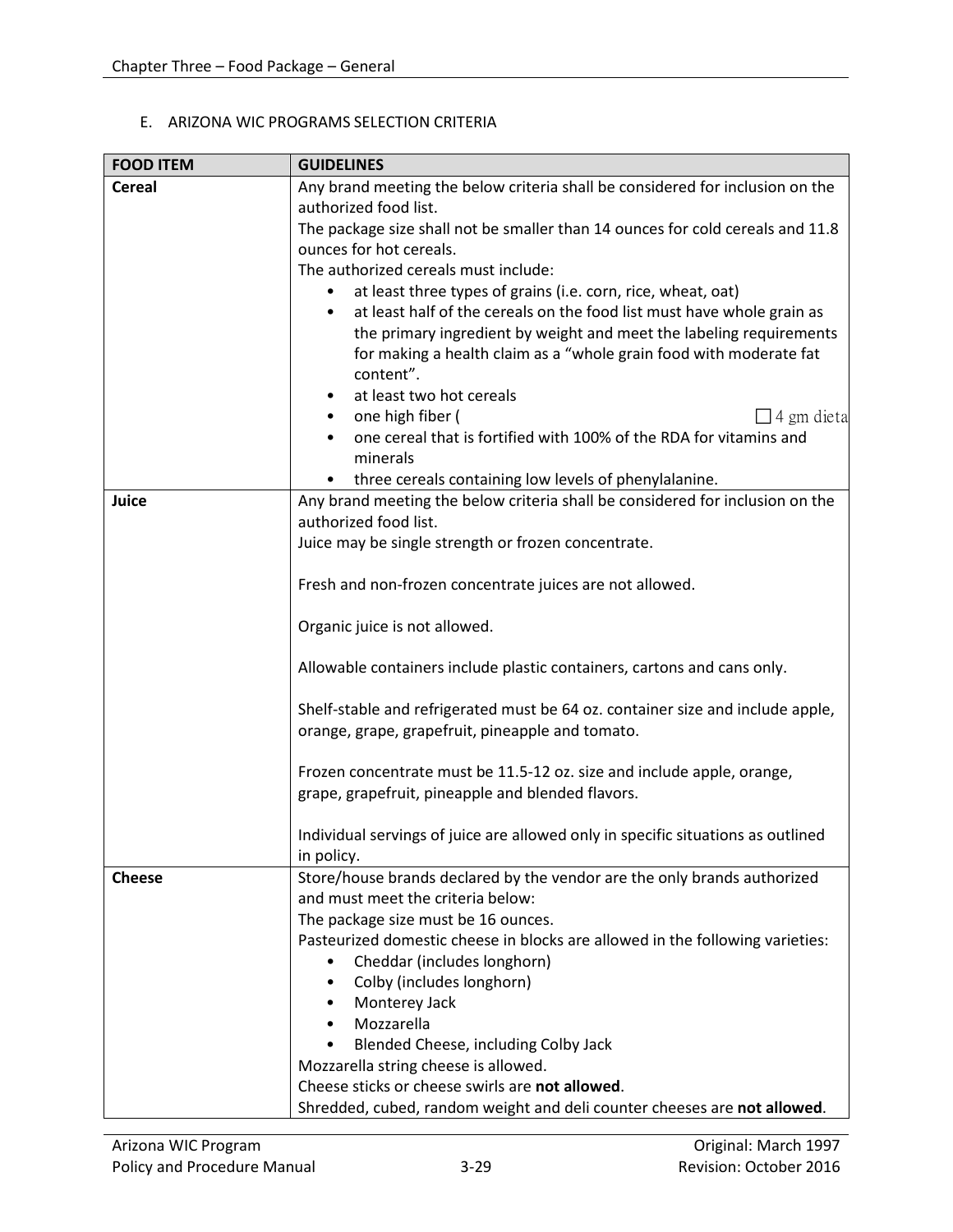| <b>FOOD ITEM</b>       | <b>GUIDELINES</b>                                                               |  |  |
|------------------------|---------------------------------------------------------------------------------|--|--|
|                        | Cheese with added flavors or ingredients such as, wine, peppers, onions or      |  |  |
|                        | pepperoni is not allowed.                                                       |  |  |
|                        | Cheese food, cheese products, cheese spreads and imitation cheeses are not      |  |  |
|                        | allowed.                                                                        |  |  |
| <b>Eggs</b>            | Store/house brands declared by the vendor are the only brands authorized        |  |  |
|                        | and must meet the criteria below:                                               |  |  |
|                        | Medium or Large white chicken eggs are allowed.                                 |  |  |
|                        | Eggs shall be packaged in cartons of a dozen.                                   |  |  |
|                        | Extra-large, jumbo, brown eggs and egg substitutes are not allowed.             |  |  |
|                        | Specialty eggs, including low cholesterol, DHA, organic, free range, cage free, |  |  |
|                        | nest and fertile eggs are not allowed.                                          |  |  |
| <b>Canned Fish</b>     | Any brand meeting the below criteria is allowed.                                |  |  |
|                        | Chunk light water packed tuna and canned water packed pink salmon is            |  |  |
|                        | allowed.                                                                        |  |  |
|                        | Oil packed tuna; solid white or albacore tuna and tuna lunch kits are not       |  |  |
|                        | allowed.                                                                        |  |  |
|                        | Canned red sockeye salmon is not allowed.                                       |  |  |
|                        | Flavored or seasoned canned salmon and tuna is not allowed                      |  |  |
|                        | Pouches are not allowed.                                                        |  |  |
|                        | 3.75 oz cans flavored, seasoned or plan sardines. Any type except Brisling and  |  |  |
|                        | Norwegian Brisling.                                                             |  |  |
| Dried Beans, Peas, and | Any brand meeting the below criteria is allowed.                                |  |  |
| <b>Lentils</b>         | Mature legumes                                                                  |  |  |
|                        | The package size must be 16 ounces.                                             |  |  |
|                        | Bulk dry beans are allowed.                                                     |  |  |
|                        | Any type or variety of dry, plain mature beans, peas or lentils is allowed.     |  |  |
|                        | Flavored, seasoned or gourmet beans and bean soup mixes are not allowed.        |  |  |
|                        | Immature varieties of legumes such as green beans, snap beans, yellow           |  |  |
|                        | beans, and wax beans are not allowed.                                           |  |  |
| <b>Canned Beans</b>    | Any brand meeting the below criteria may be included on the authorized          |  |  |
|                        | food list.                                                                      |  |  |
|                        | Mature legumes up to 16 oz can size allowed.                                    |  |  |
|                        | May not contain added sugars*, fats, oils, fruit, vegetables or meat Canned     |  |  |
|                        | beans may be regular or lower in sodium content                                 |  |  |
|                        | *Note: Small amounts of sugar are added to some foods that are naturally        |  |  |
|                        | sugar-containing during the canning process to prevent stress resulting in      |  |  |
|                        | membrane rupture (e.g., kidney beans). This small amount of added sugar is      |  |  |
|                        | minimal and helps to maintain the quality and structure of the food. To         |  |  |
|                        | encourage greater variety in food choices in the WIC food packages, canned      |  |  |
|                        | legumes that contain a small amount of sugar for processing purposes, such      |  |  |
|                        | as plain canned kidney beans, are allowed.                                      |  |  |
|                        | Pork and beans, baked beans, and refried beans are also not allowed.            |  |  |
| <b>Peanut Butter</b>   | Any brand meeting the below criteria is allowed.                                |  |  |
|                        | The container size must be 16 to 18 ounces.                                     |  |  |
|                        | Plain, smooth, or chunky types of peanut butter are allowed.                    |  |  |
|                        | Natural peanut butter is allowed.                                               |  |  |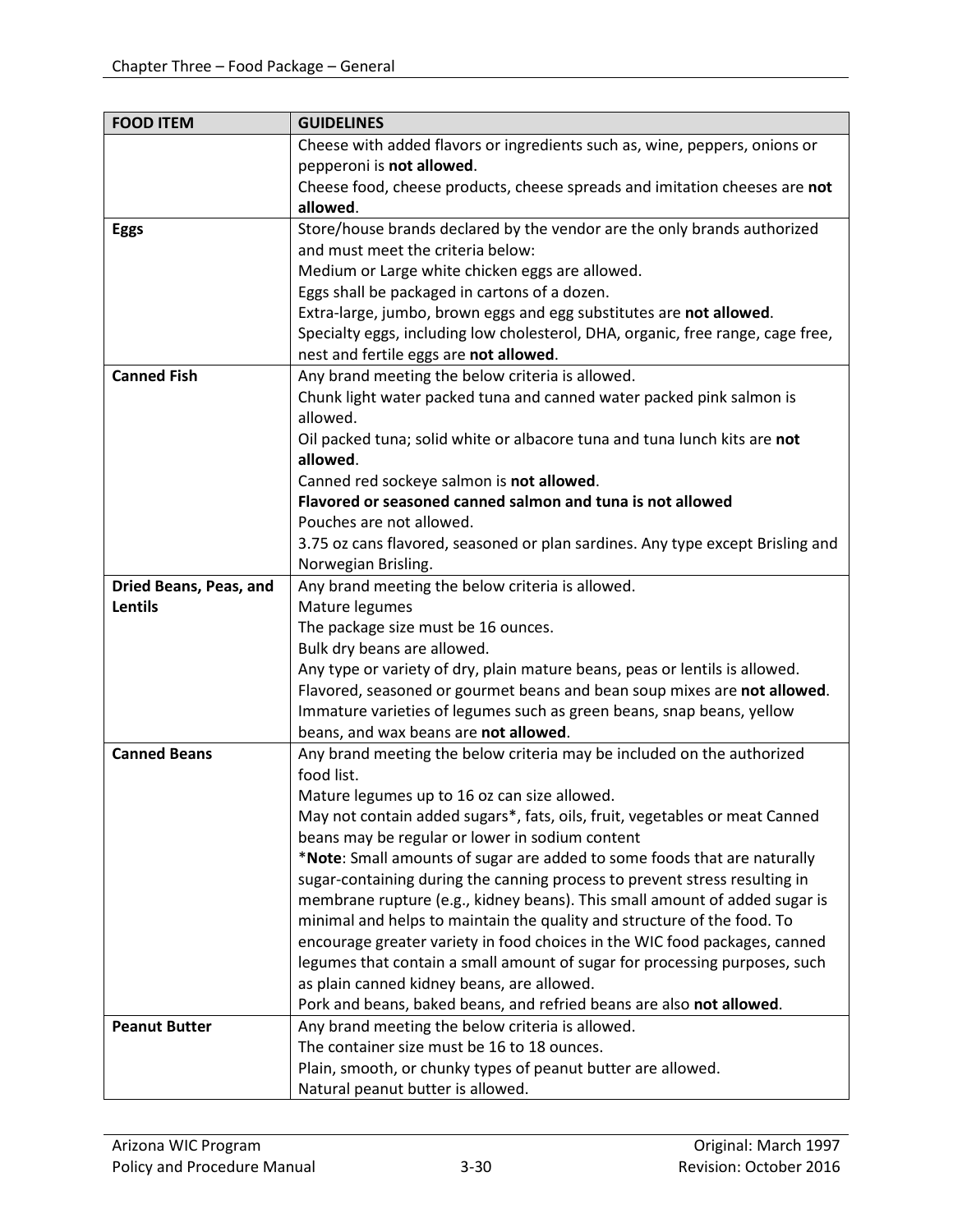| <b>FOOD ITEM</b>          | <b>GUIDELINES</b>                                                             |  |  |
|---------------------------|-------------------------------------------------------------------------------|--|--|
|                           | Peanut butter with added ingredients such as jams, jelly, marshmallow,        |  |  |
|                           | chocolate, DHA, omega-3, or honey is not allowed.                             |  |  |
|                           | Peanut butter spreads and organic peanut butters are not allowed.             |  |  |
|                           | Peanut butter in tubes are not allowed.                                       |  |  |
| <b>Milk</b>               | For cow's milk only - store/house brands declared by the vendor are the only  |  |  |
|                           | brands authorized and must meet the criteria below:                           |  |  |
|                           | Fluid whole, reduced fat, low fat, skim or fat free cow's milk in gallon      |  |  |
|                           | containers are allowed.                                                       |  |  |
|                           | Half gallon and quart containers of milk shall be allowed only under special  |  |  |
|                           | circumstances.                                                                |  |  |
|                           | Lactose free milks are allowed.                                               |  |  |
|                           | Milk in the following identities is allowed: canned evaporated whole or skim  |  |  |
|                           | milk; dry whole, non-fat or low fat milk; and calcium fortified milk.         |  |  |
|                           | UHT milk is allowed for clients that are homeless or have poor refrigeration. |  |  |
|                           | Flavored milks are not allowed.                                               |  |  |
|                           | Organic, raw, goat's, non-dairy, evaporated filled milk, buttermilk,          |  |  |
|                           | acidophilus, sweetened condensed milk and half and half are not allowed.      |  |  |
| Yogurt                    | 32 oz. quart sized yogurt only.                                               |  |  |
|                           | Yogurt must be pasteurized and conform to FDA standard of identity for        |  |  |
|                           | whole fat (21 CFR 131.200), low-fat (21 CFR 313.203), or non-fat (21 CFR      |  |  |
|                           | 131.206).                                                                     |  |  |
|                           | Can be plain or flavored with < 40 gm of total sugars per cup.                |  |  |
|                           | Yogurts fortified with added vitamin A and D are allowed.                     |  |  |
|                           | Yogurts sold with accompanying mix-in ingredients such as granola, candy      |  |  |
|                           | pieces, honey, nuts, and similar ingredients are not authorized.              |  |  |
|                           | Greek, organic, and drinkable yogurts are not authorized.                     |  |  |
| <b>Soy Based Beverage</b> | Any brand meeting the below criteria shall be considered for inclusion on the |  |  |
|                           | authorized food list.                                                         |  |  |
|                           | Packaging sizing must be a minimum of 32 ounces (1 quart).                    |  |  |
|                           | Must be fortified to meet the following nutrient levels: 276 mg calcium/cup,  |  |  |
|                           | 8 grams protein/ cup, 500 IU vitamin A/ cup, 100 IU vitman D/ cup, 24 mg      |  |  |
|                           | majnesium/ cup, 222 mg phosphorus/ cup, 349 mg potassium/ cup, 0.44 mg        |  |  |
|                           | riboflavin/ cup, and 1.1 mcg vitamin B12 per cup, in accordance with          |  |  |
|                           | fortification guidelines issued by FDA.                                       |  |  |
|                           | Flavored or unflavored.                                                       |  |  |
| <b>Goat's Milk</b>        | Any brand meeting the below criteria shall be considered for inclusion on the |  |  |
|                           | authorized food list.                                                         |  |  |
|                           | AZ and Navajo Nation Only.                                                    |  |  |
|                           | Package size must be a minimum of 32 ounces (1 quart).                        |  |  |
|                           | Fluid low fat and whole goat's milk are allowed.                              |  |  |
| <b>Tofu</b>               | Any brand meeting the below criteria is allowed.                              |  |  |
|                           | 16 oz. container size only                                                    |  |  |
|                           | Any texture calcium-set tofu without added fats, sugar, oils or sodium is     |  |  |
|                           | allowed. Tofu must be calcium-set, (contain calcium salts), but may also      |  |  |
|                           | contain other coagulants, i.e., magnesium chloride.                           |  |  |
| <b>Fresh Fruits and</b>   | Any variety of fresh fruits and vegetables is allowed.                        |  |  |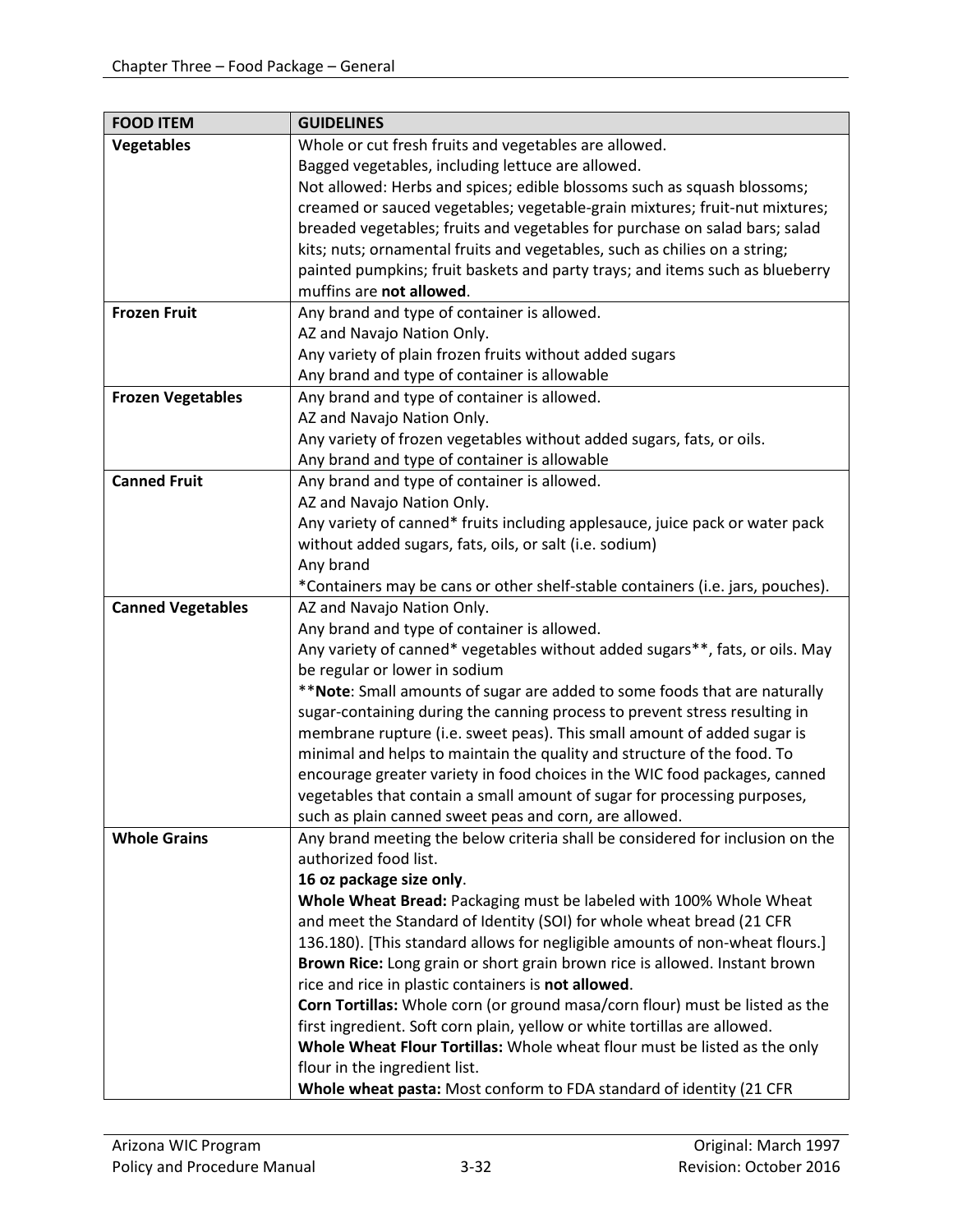| <b>FOOD ITEM</b>         | <b>GUIDELINES</b>                                                               |  |
|--------------------------|---------------------------------------------------------------------------------|--|
|                          | 139.138) and have no added sugars, fats, oils, or salt (i.e, sodium). "Whole    |  |
|                          | wheat flour" and/or "whole durum wheat flour" must be the only flours listed    |  |
|                          | in the ingredient list. Must have no added sugars, fats, oils, or salt.         |  |
| <b>Infant Fruit and</b>  | Any brand meeting the below criteria shall be considered for inclusion on the   |  |
| <b>Vegetables</b>        | authorized food list.                                                           |  |
|                          | Stage 2 single variety or combination of plain fruits or vegetables in 3.5 or 4 |  |
|                          | oz containers. (Added salt, sugar and/or starches is not allowed)               |  |
|                          | Pouches are not allowed.                                                        |  |
|                          | Organic jarred infant foods are not allowed.                                    |  |
|                          | Desserts, dinners and food combinations are not allowed.                        |  |
| <b>Infant Food Meats</b> | Any brand meeting the below criteria shall be considered for inclusion on the   |  |
|                          | authorized food list.                                                           |  |
|                          | Any stage, 2.5 oz single ingredient infant meats with added broth or gravy are  |  |
|                          | allowed. (Added salt and/or sugars are not allowed.)                            |  |
|                          | Desserts, dinners and food combinations are not allowed.                        |  |
| <b>Infant Formula</b>    | Contract formulas are allowed.                                                  |  |
|                          | Non-contract and exempt formulas are authorized per each state agency's         |  |
|                          | policies as defined in the Federal Regulations.                                 |  |
| <b>Infant Cereal</b>     | Any brand meeting the below criteria shall be considered for inclusion on the   |  |
|                          | authorized food list.                                                           |  |
|                          | Only single grain cereals in 8 or 16 oz boxes are allowed.                      |  |
|                          | Organic cereals, high protein cereals and mixed cereals are not allowed.        |  |
|                          | Cereals with added fruit, sugar, yogurt, formula or DHA/ARA are not allowed.    |  |
|                          | Cereals in jars, cans or variety boxes are not allowed.                         |  |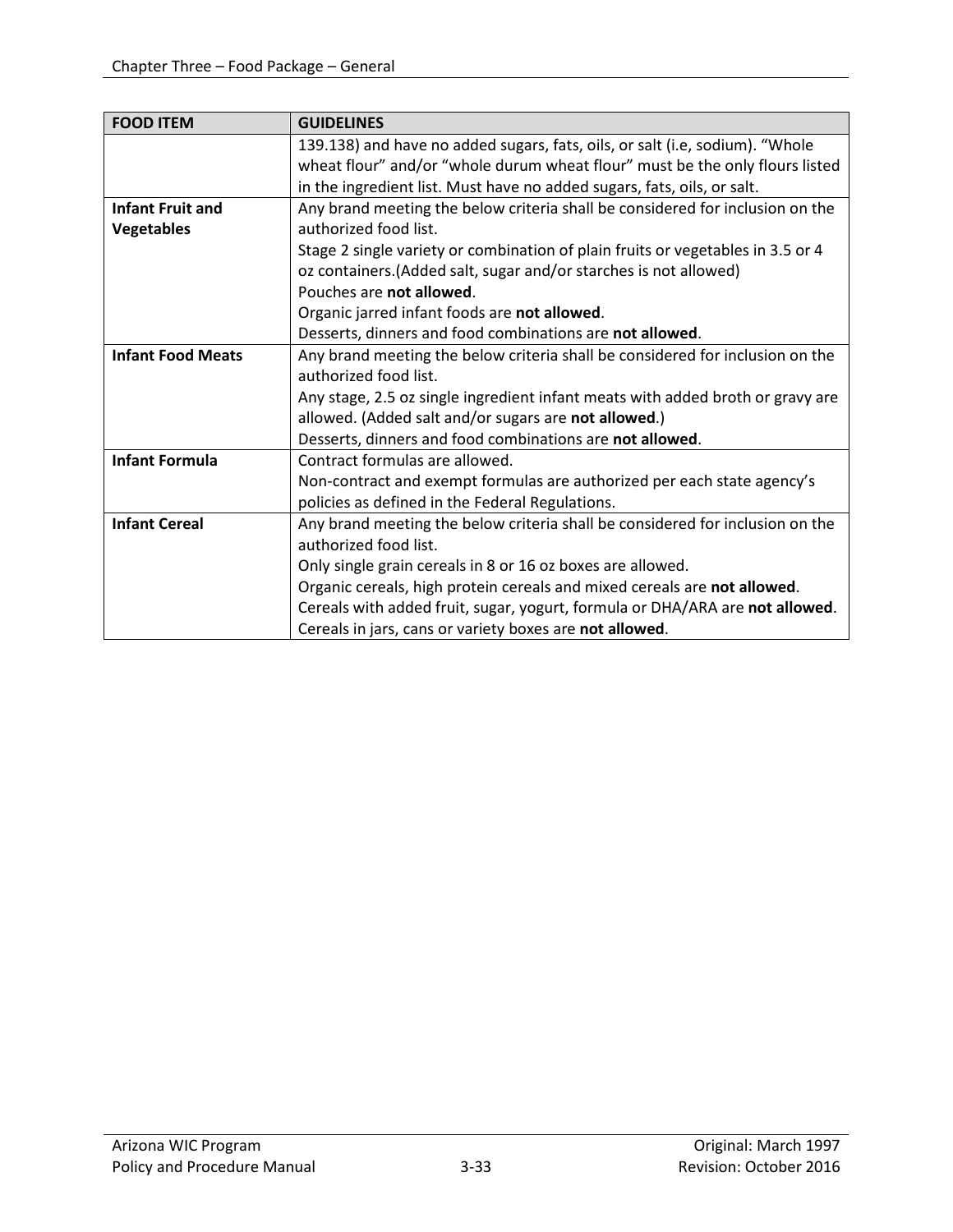#### F. ARIZONA WIC PROGRAMS' WIC FOOD AUTHORIZATION PROCEDURE

All foods shall meet nutrient standards as defined by the United States Department of Agriculture (7 C.F.R. §246 et seq.).

The following process shall be used for authorization of food products for the WIC program:

- 1. A food company or other entity, such as a local WIC clinic, shall submit a written request for authorization of a product by May 1st of the year prior to the beginning of the 3-year contract period. (For example, product information would need to be received by May 1, 2010 for the contract period beginning October 1, 2011.)
- 2. The food company representative shall furnish package flats or labels, information on package sizes and prices, and a summary of current distribution.
- 3. The food company's summary of current distribution shall be in writing and shall include, but is not limited to:
	- Identification of the wholesaler(s) carrying the product; and
	- An assessment of when the new product shall replace the old product on store shelves (when there is a change in the product formulation).
- 4. The Tri-State Food Package Committee shall be comprised of:
	- Up to four representatives from each of the WIC programs (Arizona, ITCA and Navajo Nation) to be selected by each program.
	- Two Vendor representatives to be selected by the President of the Arizona Food Marketing Alliance. Vendor representatives shall only provide input on authorized foods.

The committee shall elect a chairperson. The chairperson shall oversee the authorization process for WIC foods.

- 5. The Tri-State Food Package Committee shall evaluate each food product based on the federal requirements and the Arizona, ITCA and Navajo Nation Food Selection Criteria.
- 6. The Tri-State Food Package Committee shall verify product availability and price information for all foods submitted that meet the federal and state requirements. This shall be accomplished by completing site visits to at least 10% of each Program's Independent/Trading Post population of authorized Vendors and documenting the abovementioned information. An Excel spreadsheet shall be developed and sent to each authorized Vendor Chain Corporation requesting input and submission of their data on the products.
- 7. The Tri-State Food Package Committee shall review all data and recommendations and shall present their recommendations to the WIC Directors from the Arizona, ITCA and Navajo Nation in October of the year preceding the contract year.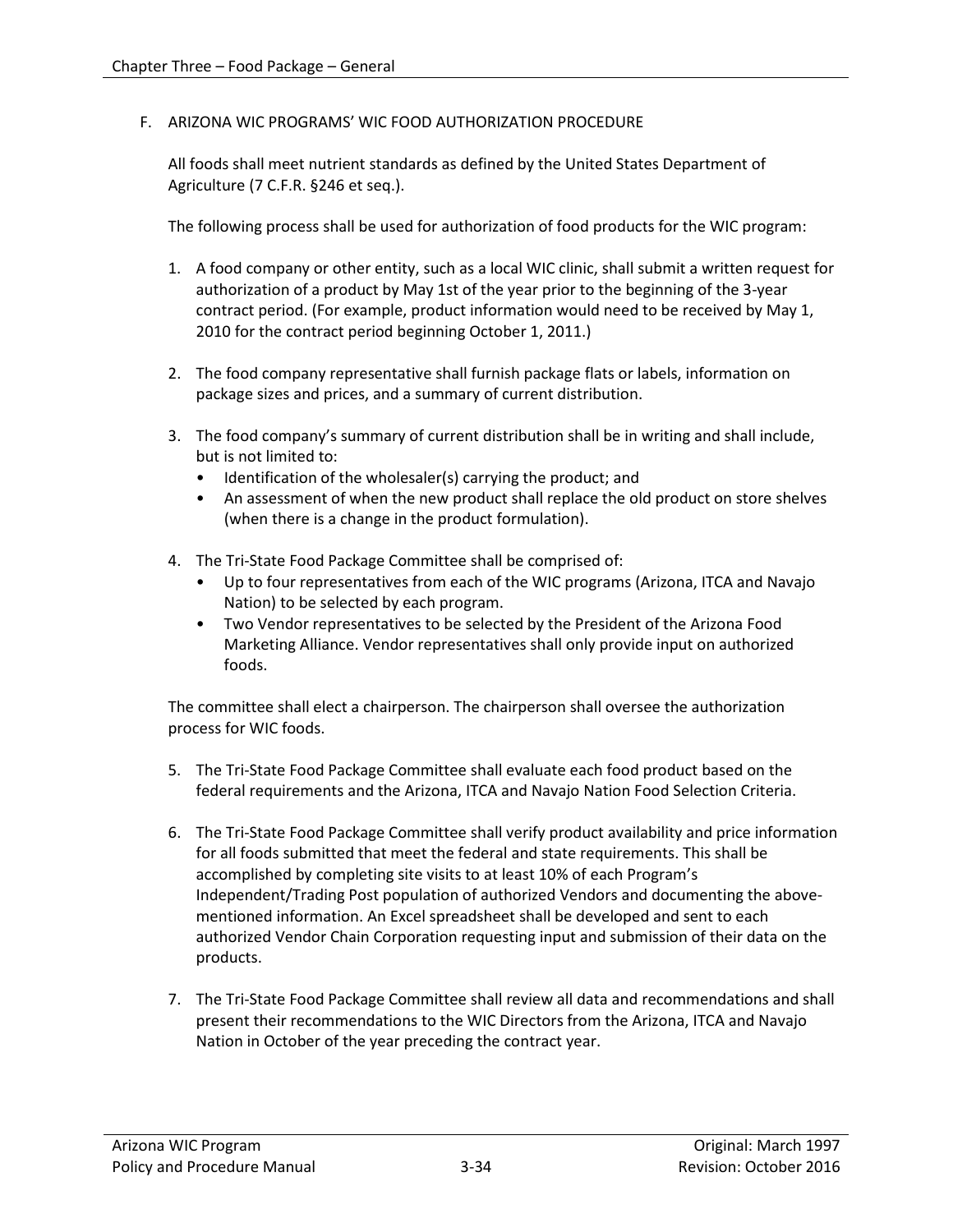- 8. The WIC Directors' (Arizona, ITCA and Navajo Nation) acceptance or denial of all or part of the recommendations shall be final.
- 9. The WIC Directors shall notify the food companies through a joint correspondence of acceptance or denial of the food products and the Tri-State Food Package Committee shall disseminate information regarding upcoming changes to the authorized foods.
- 10. There shall be opportunities to review food products outside the established time frame. The Tri-State Food Package Committee shall determine when special reviews are necessary and make decisions as to how a limited process shall occur. Special circumstances that may require additional reviews include, but are not limited to:
	- Changes in federal regulations
	- Changes in product formulations that make the authorized product ineligible
	- Changes in product packaging that cause difficulties in product purchases
	- Changes in price that negatively impact one or more of the three WIC Programs' budget(s)
	- Changes in product availability due to unforeseen circumstances, i.e., natural disasters that negatively impact participant variety
- 11. In eWIC, an Authorized Products List shall be available on the website with authorized products.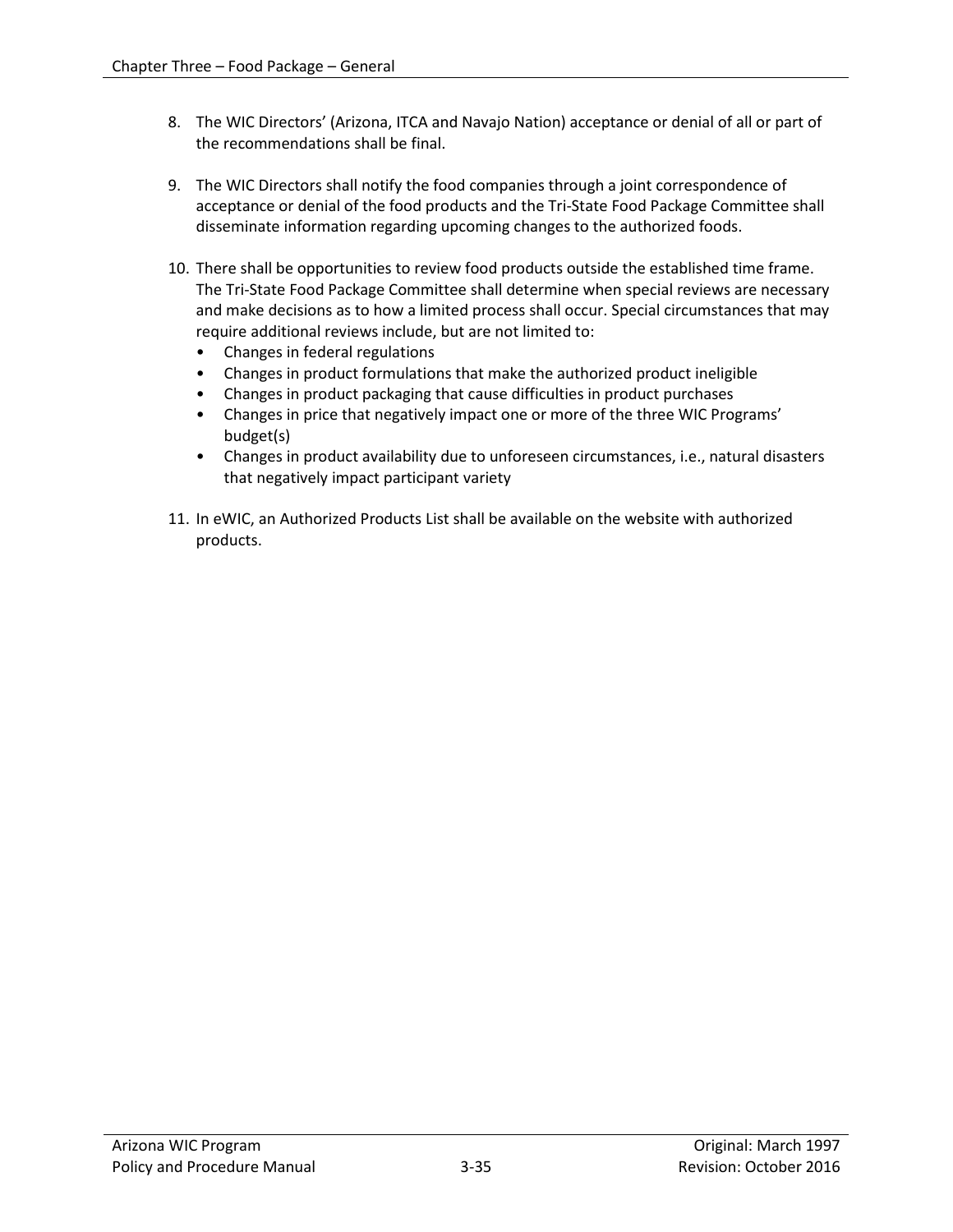# <span id="page-35-0"></span>**Appendix B Food List**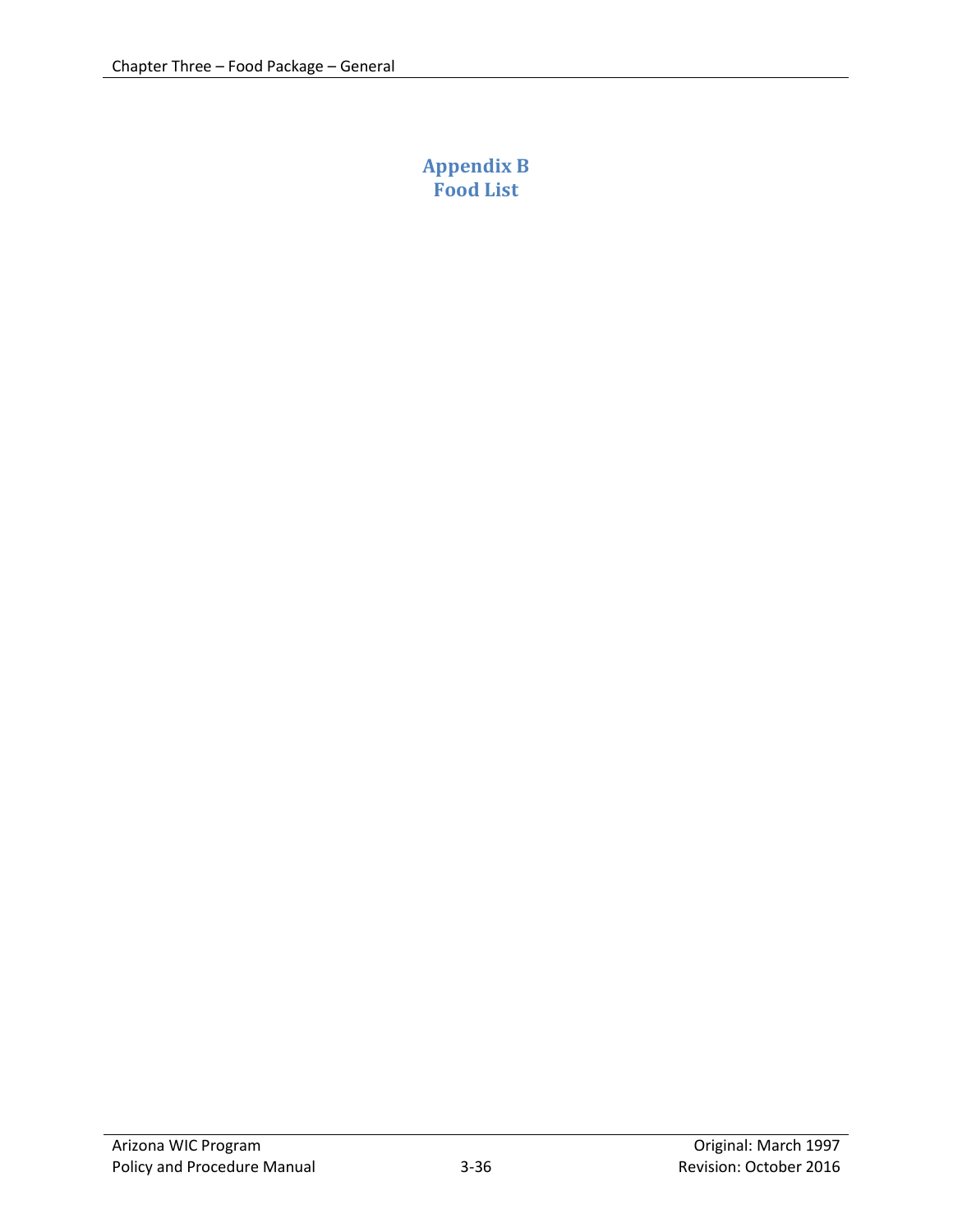| FFY 2017 Arizona WIC / ITCA / Navajo Nation Food List                       |                                                 |                                                  |
|-----------------------------------------------------------------------------|-------------------------------------------------|--------------------------------------------------|
| Effective with Arizona WIC, Navajo Nation WIC, and ITCA WIC October 1, 2017 |                                                 |                                                  |
| *In accordance with FNS, USDA WIC Regulations Part 246, 7 CFR               |                                                 |                                                  |
| <b>Food Item</b>                                                            | <b>Can Buy</b>                                  | <b>Cannot Buy</b>                                |
| <b>Infant Fruit and</b>                                                     | Any of the following single or mixed variety of | • Foods with added salt, sugar or starches       |
| <b>Vegetables</b>                                                           | 4 oz. Stage 2 infant fruits and vegetables:     | • Desserts, dinners and food combinations        |
|                                                                             | • Beech-Nut Classics                            | • Added formula, cereal or DHA/ARA               |
|                                                                             | • Gerber                                        | • Smoothies                                      |
|                                                                             | • Tippy Toes                                    | • Organic                                        |
|                                                                             |                                                 | • Pouches                                        |
|                                                                             |                                                 | • Beech-Nut Naturals                             |
| <b>Infant Food Meats</b>                                                    | Any of the following 2.5 oz. single ingredient  | • Foods with added salt or sugar                 |
|                                                                             | infant meats (added broth and gravy allowed) in | • Dinners and food combinations                  |
|                                                                             | any stage:                                      | • Meat sticks                                    |
|                                                                             | • Beech-Nut                                     | • Organic                                        |
|                                                                             | • Gerber                                        |                                                  |
|                                                                             | • Tippy Toes                                    |                                                  |
|                                                                             |                                                 |                                                  |
|                                                                             | <b>ITCA WIC Only:</b>                           | <b>ITCA WIC Only:</b>                            |
|                                                                             | Fresh bananas if listed on the check, including | Plantains, baby and red bananas are not allowed. |
|                                                                             | those that are in a bunch, single and organic.  |                                                  |
|                                                                             |                                                 |                                                  |
| <b>Infant Cereal</b>                                                        | Gerber or Beech-Nut, single grain cereal, 8 or  | • Infant cereal with added fruit, sugar, yogurt, |
|                                                                             | 16 oz.                                          | formula or DHA/ARA                               |
|                                                                             | • Barley                                        | • Jars, cans or single                           |
|                                                                             | • Oatmeal                                       | serving cups                                     |
|                                                                             | • Rice                                          | • High protein                                   |
|                                                                             | • Whole wheat                                   | · Mixed cereals                                  |
|                                                                             |                                                 | · Multi-grain                                    |
|                                                                             |                                                 | • Organic                                        |
| <b>Infant Formula</b>                                                       | Only brand, type and size as specified on your  |                                                  |
|                                                                             | WIC benefits. All formula listed on your WIC    |                                                  |
|                                                                             | benefits must be purchased.                     |                                                  |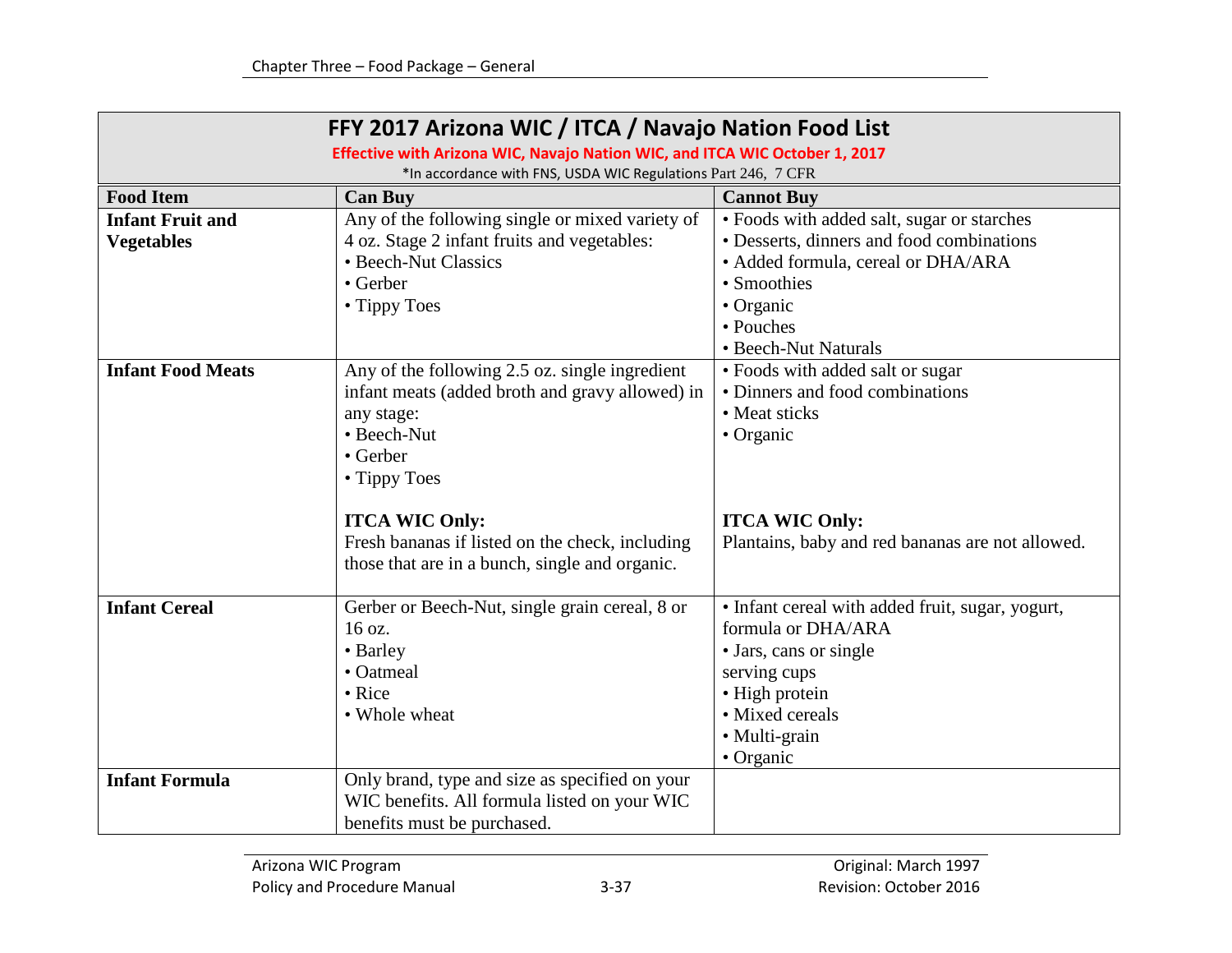| <b>Food Item</b>  | <b>Can Buy</b>                                      | <b>Cannot Buy</b>                                   |
|-------------------|-----------------------------------------------------|-----------------------------------------------------|
| <b>Cow's Milk</b> | Store or house brand+, refrigerated milk in         | • Chocolate milk                                    |
|                   | containers as specified on your WIC benefits        | • Flavored milk                                     |
|                   | · Pasteurized fluid cow's milk                      | • Buttermilk                                        |
|                   | - Fat-free                                          | · Acidophilus milk                                  |
|                   | $-Low-fat(1%)$                                      | • Half and half                                     |
|                   | $-$ Reduced-fat $(2%)$                              | • Rice milk                                         |
|                   | - Whole                                             | • Raw milk                                          |
|                   |                                                     | • Sweetened                                         |
|                   | Any Brand Specialty Items                           | condensed milk                                      |
|                   | • Lactose-free cow's milk (1/2 gallon)              | • Creamers                                          |
|                   | • Evaporated milk (12 oz. can)                      | • Filled milk                                       |
|                   | • Powdered dry milk (9.6 to 25.6 oz. box)           | • Organic milk                                      |
|                   | • UHT/Sterile/Long Shelf Life Milk                  | • Nut or grain milk (like almond, coconut, or rice) |
|                   | + Look for the 'WIC Approved' sign                  |                                                     |
|                   | Type of milk as specified on your WIC               |                                                     |
|                   | benefits.                                           |                                                     |
|                   | Half gallons and quarts only when specified on      |                                                     |
|                   | the WIC benefits.                                   |                                                     |
| <b>Soy Milk</b>   | · Pacific Ultra Soy 32 oz. shelf stable, original   | • Soy milk with added DHA/ARA                       |
|                   | and vanilla only                                    | • Organic or Light                                  |
|                   | • 8th Continent, 1/2 gallon, refrigerated, original | • 8th Continent chocolate, fat-free, or complete    |
|                   | and vanilla only                                    | vanilla                                             |
|                   | • Silk, 1/2 gallon, refrigerated, original only     | • Silk Soymilk in other flavors                     |
| <b>Goat Milk</b>  | • Meyenberg, quart, refrigerated                    | • Evaporated                                        |
|                   |                                                     | • Powdered                                          |
|                   |                                                     | • Canned                                            |
| <b>Tofu</b>       | The following brands of water-packed, any           | • Tofu with added fats, sugars, oils or sodium      |
|                   | texture (i.e., soft, medium, firm or                | • Organic tofu                                      |
|                   | extra firm) calcium-set tofu in a 16 oz. size only  |                                                     |
|                   | • Azumaya                                           |                                                     |
|                   | • House Foods                                       |                                                     |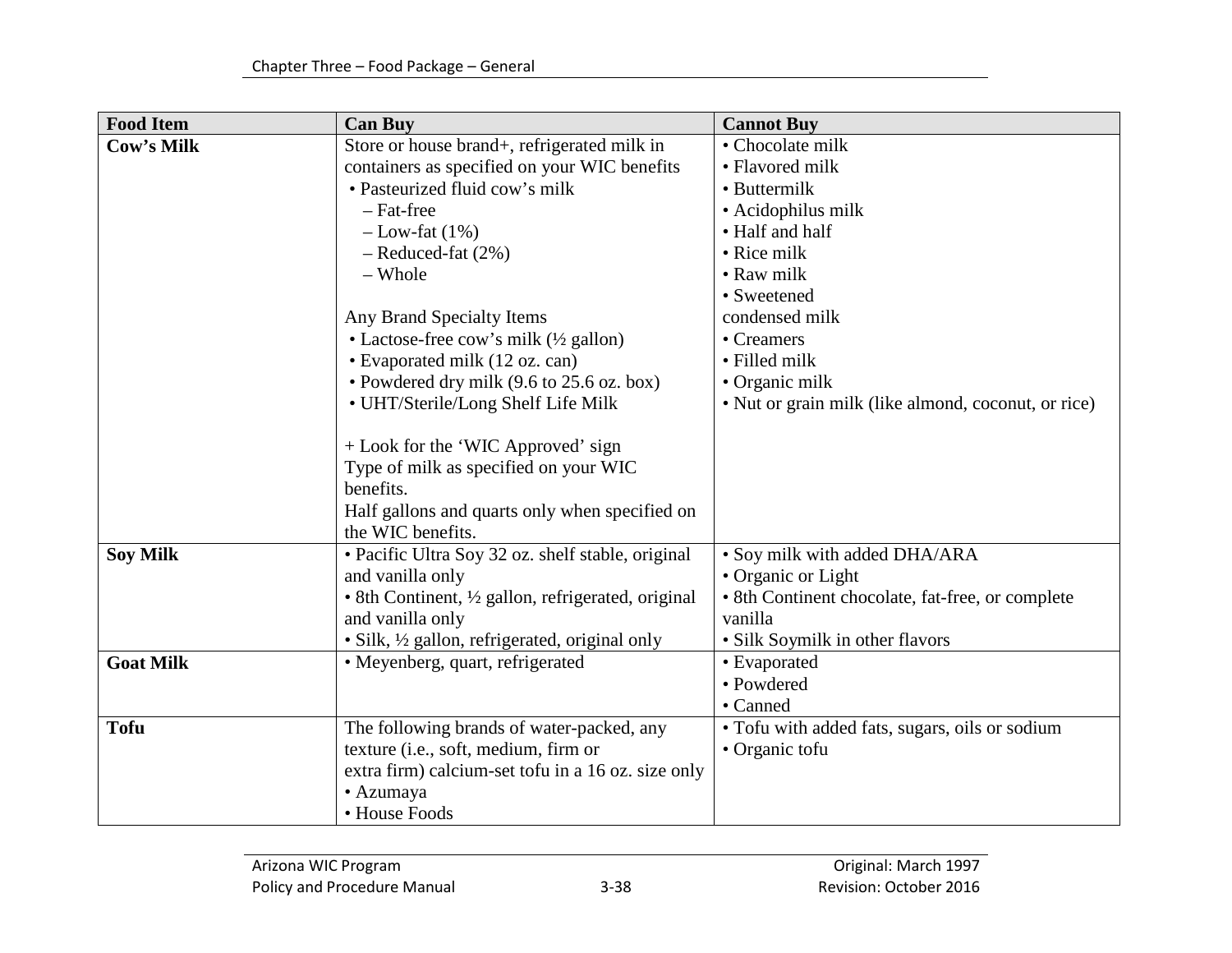| <b>Food Item</b> | <b>Can Buy</b>                                   | <b>Cannot Buy</b>                                 |
|------------------|--------------------------------------------------|---------------------------------------------------|
| Yogurt           | Any flavor of the following brands of 32 oz.     | • Yogurt with mix-ins such                        |
|                  | quart sized yogurt*                              | as granola, candy pieces,                         |
|                  | • Any of the following store                     | honey, nuts and similar                           |
|                  | brands                                           | ingredients                                       |
|                  | - Food Club                                      |                                                   |
|                  | - Great Value                                    | • Yogurts that are:                               |
|                  | – Kroger                                         | $-$ Greek                                         |
|                  | - Market Pantry                                  | $-$ Organic                                       |
|                  | - Lucerne                                        | - Drinkable                                       |
|                  | • Brown Cow                                      |                                                   |
|                  | • Dannon                                         |                                                   |
|                  | $\bullet$ LALA                                   |                                                   |
|                  | • Mountain High                                  |                                                   |
|                  | • Yoplait                                        |                                                   |
|                  |                                                  |                                                   |
|                  | *Type of yogurt as specified on the WIC          |                                                   |
|                  | benefits.                                        |                                                   |
|                  | If whole milk yogurt is specified on the WIC     |                                                   |
|                  | benefits, choose Brown Cow Smooth &              |                                                   |
|                  | Creamy Cream Top, Dannon All Natural Plain,      |                                                   |
|                  | or Mountain High Original yogurts.               |                                                   |
| <b>Cheese</b>    | Store or house brand+, pasteurized, pre-         | • Diced, grated, shredded or sliced               |
|                  | packaged, 1 lb. (16 oz.) regular, reduced fat or | • Cheese from the deli counter                    |
|                  | low sodium                                       | • Random weight cheese                            |
|                  | • Cheddar (mild, medium, sharp, extra sharp,     | • Cheese with added peppers or other ingredients  |
|                  | longhorn or white)                               | • Imported cheese                                 |
|                  | • Monterey Jack                                  | · Processed American cheese, processed cheese     |
|                  | • Mozzarella (includes string cheese)            | food, cheese product or cheese spread             |
|                  | $\bullet$ Colby                                  | • Cream cheese                                    |
|                  | • Blended cheese (blend of any type listed       | • Cheese sticks (besides string cheese) or swirls |
|                  | above)                                           | • Packages less than 16 oz.                       |
|                  |                                                  | • Organic cheese                                  |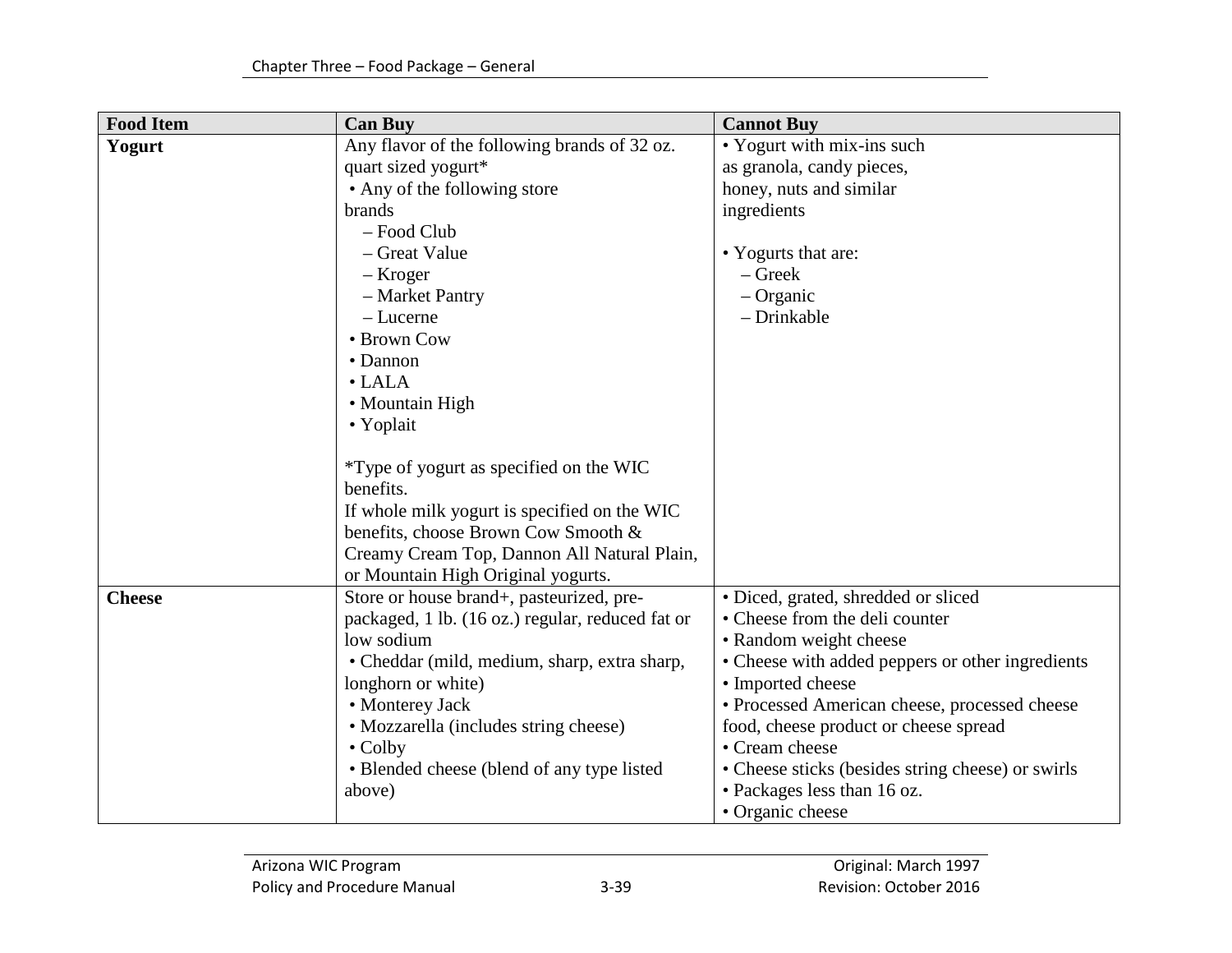| <b>Food Item</b>                | <b>Can Buy</b>                                                                                           | <b>Cannot Buy</b>                                  |
|---------------------------------|----------------------------------------------------------------------------------------------------------|----------------------------------------------------|
|                                 | +Look for the 'WIC Approved' sign                                                                        |                                                    |
| <b>Frozen Concentrate Juice</b> | 11.5-12 oz. Frozen Concentrate:                                                                          | • Organic NOT allowed<br>• No juice blends allowed |
|                                 | Only these brands of 100% juice; no added<br>sugar or sweetener                                          |                                                    |
|                                 |                                                                                                          |                                                    |
|                                 | <b>Apple</b><br>$\bullet$ Langers<br>· Old Orchard<br>• Seneca<br>• Shurfine                             |                                                    |
|                                 | • Tree Top<br>• Western Family                                                                           |                                                    |
|                                 | <b>Grape</b><br>• Old Orchard<br>• Western Family<br>• Welch's (including purple or white grape)         |                                                    |
|                                 | Pineapple<br>• Dole<br>· Old Orchard                                                                     |                                                    |
|                                 | Orange*<br>• Any brand                                                                                   |                                                    |
|                                 | Grapefruit*<br>• Any brand                                                                               |                                                    |
|                                 | * Calcium fortified allowed. Allowable<br>containers include plastic bottles, cartons, and<br>cans only. |                                                    |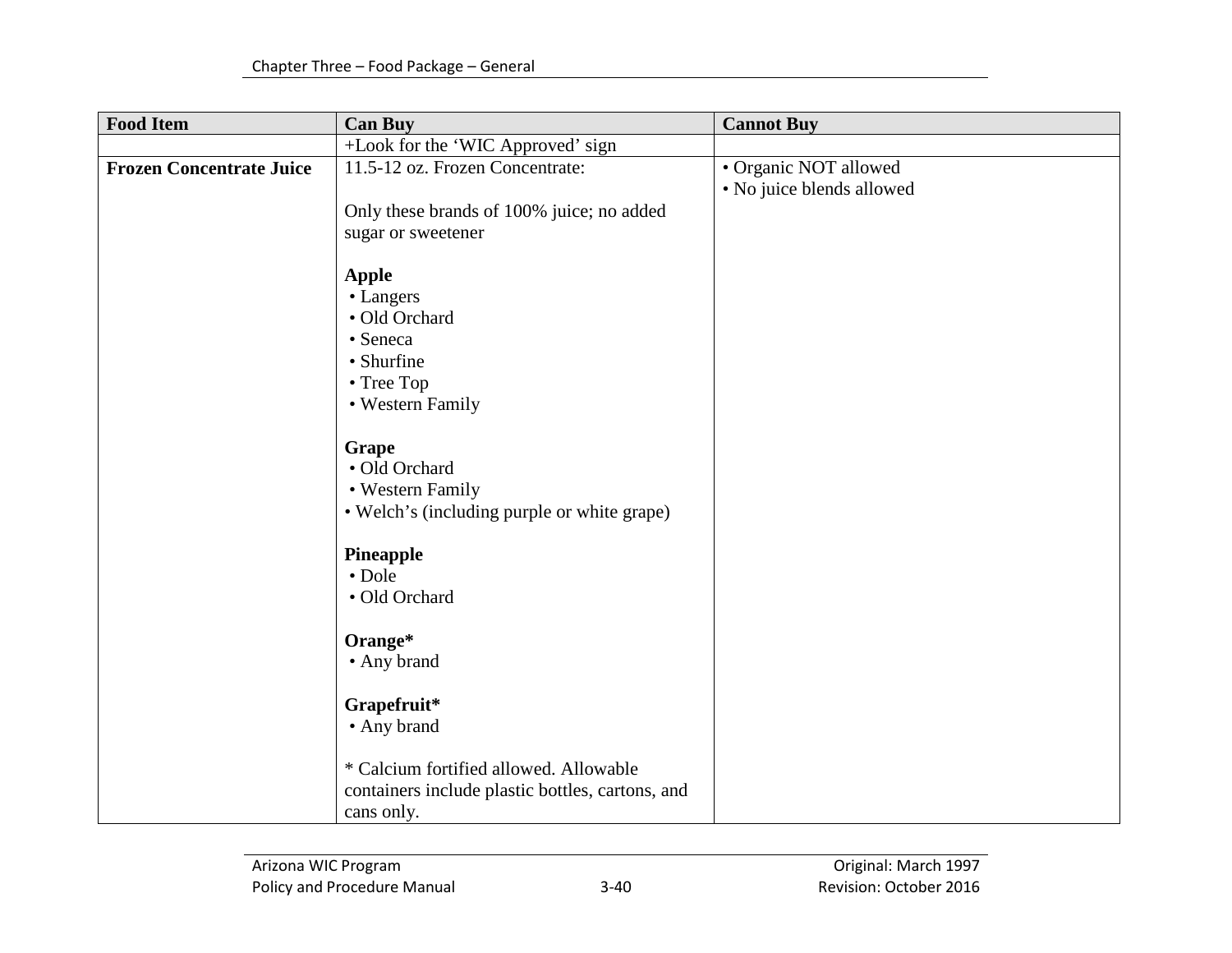| <b>Food Item</b>          | <b>Can Buy</b>                              | <b>Cannot Buy</b>                            |
|---------------------------|---------------------------------------------|----------------------------------------------|
| <b>Shelf Stable and</b>   | 64 oz. Shelf Stable or Refrigerated:        | • No added sugar or sweetener                |
| <b>Refrigerated Juice</b> |                                             | · Organic NOT allowed                        |
|                           | Only these brands of 100% juice; no added   | • No juice blends allowed                    |
|                           | sugar or sweetener                          | • No Odwalla or Naked brands of refrigerated |
|                           |                                             | orange juice                                 |
|                           | <b>Apple</b>                                | + No Tree Top 3 Apple Blend Juice            |
|                           | • Langers                                   |                                              |
|                           | • Seneca                                    |                                              |
|                           | • Shurfine                                  |                                              |
|                           | • Tree Top+                                 |                                              |
|                           | • Western Family                            |                                              |
|                           |                                             |                                              |
|                           | Grape                                       |                                              |
|                           | • Langers (including purple or white grape) |                                              |
|                           | • Shurfine                                  |                                              |
|                           | • Welch's (including purple or white grape) |                                              |
|                           | • Western Family                            |                                              |
|                           |                                             |                                              |
|                           | Pineapple                                   |                                              |
|                           | • Langers                                   |                                              |
|                           |                                             |                                              |
|                           | <b>Tomato</b>                               |                                              |
|                           | • Campbell's                                |                                              |
|                           | Orange*                                     |                                              |
|                           | • Any brand                                 |                                              |
|                           |                                             |                                              |
|                           | Grapefruit*                                 |                                              |
|                           | (shelf stable only)                         |                                              |
|                           | • Any brand                                 |                                              |
|                           |                                             |                                              |
|                           | Only when specified on the WIC benefits:    |                                              |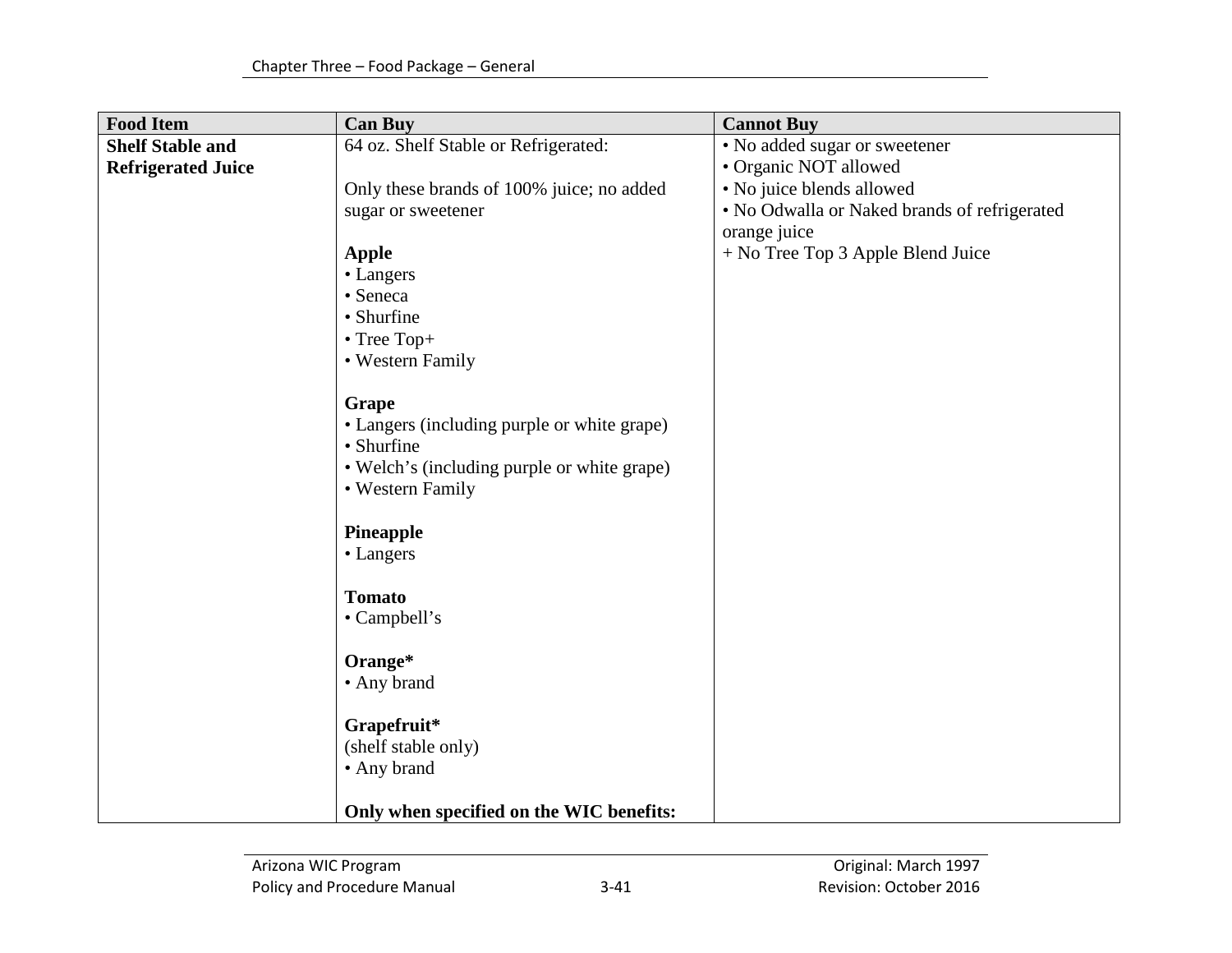| <b>Food Item</b>                  | <b>Can Buy</b>                                    | <b>Cannot Buy</b>                                               |
|-----------------------------------|---------------------------------------------------|-----------------------------------------------------------------|
|                                   | • 5.5-6 oz. containers of Dole Pineapple,         |                                                                 |
|                                   | Donald Duck Orange and V8 juice (any type).       |                                                                 |
|                                   |                                                   |                                                                 |
|                                   | <b>Navajo Nation WIC Only:</b>                    |                                                                 |
|                                   | • 4.23 oz. containers of Juicy Juice (any flavor) |                                                                 |
|                                   | in eight packs.                                   |                                                                 |
|                                   |                                                   |                                                                 |
|                                   | * Calcium fortified allowed. Allowable            |                                                                 |
|                                   | containers include plastic bottles, cartons, and  |                                                                 |
|                                   | cans only.                                        |                                                                 |
| <b>Fresh Fruits</b>               | Any variety of fresh fruit                        | • Dried fruit                                                   |
|                                   | • Whole                                           | • Fruit-nut mixtures                                            |
|                                   | $\bullet$ Cut-up                                  | • Fruit with dipping sauce                                      |
|                                   | • Single pieces                                   | • Fruit for purchase on salad bars                              |
|                                   | · Bagged or pre-packaged                          | • Ornamental fruits                                             |
|                                   | • Organic                                         | • Fruit baskets                                                 |
|                                   |                                                   | • Party trays                                                   |
|                                   |                                                   | • Items such as blueberry muffins                               |
|                                   |                                                   | • Fruit with added sugar, fat, oil or salt<br>• Fruit with:     |
| <b>Frozen Fruits (Arizona and</b> | Any brand                                         |                                                                 |
| <b>Navajo Nation WIC only)</b>    | • Any size and type of container                  | - added sugar, fat, oil or salt                                 |
|                                   | • Any single or mixed variety<br>• Organic        | - artificial sweeteners such as Splenda or<br><b>NutraSweet</b> |
|                                   |                                                   | - any other added ingredients                                   |
|                                   |                                                   | • Smoothies                                                     |
| <b>Canned Fruits (Arizona</b>     | Any brand                                         | • Fruit:                                                        |
| and Navajo Nation WIC             | • Any size and type of                            | - packed in syrup such as heavy, light or extra                 |
| only)                             | container (shelf stable                           | light                                                           |
|                                   | or refrigerated)                                  | - with added sugar, fat, oil or salt                            |
|                                   | • Any single or mixed                             | - packed in sweetened fruit juice or nectar                     |
|                                   | variety packaged in juice                         | - with artificial sweeteners such as Splenda or                 |
|                                   | or water                                          | <b>NutraSweet</b>                                               |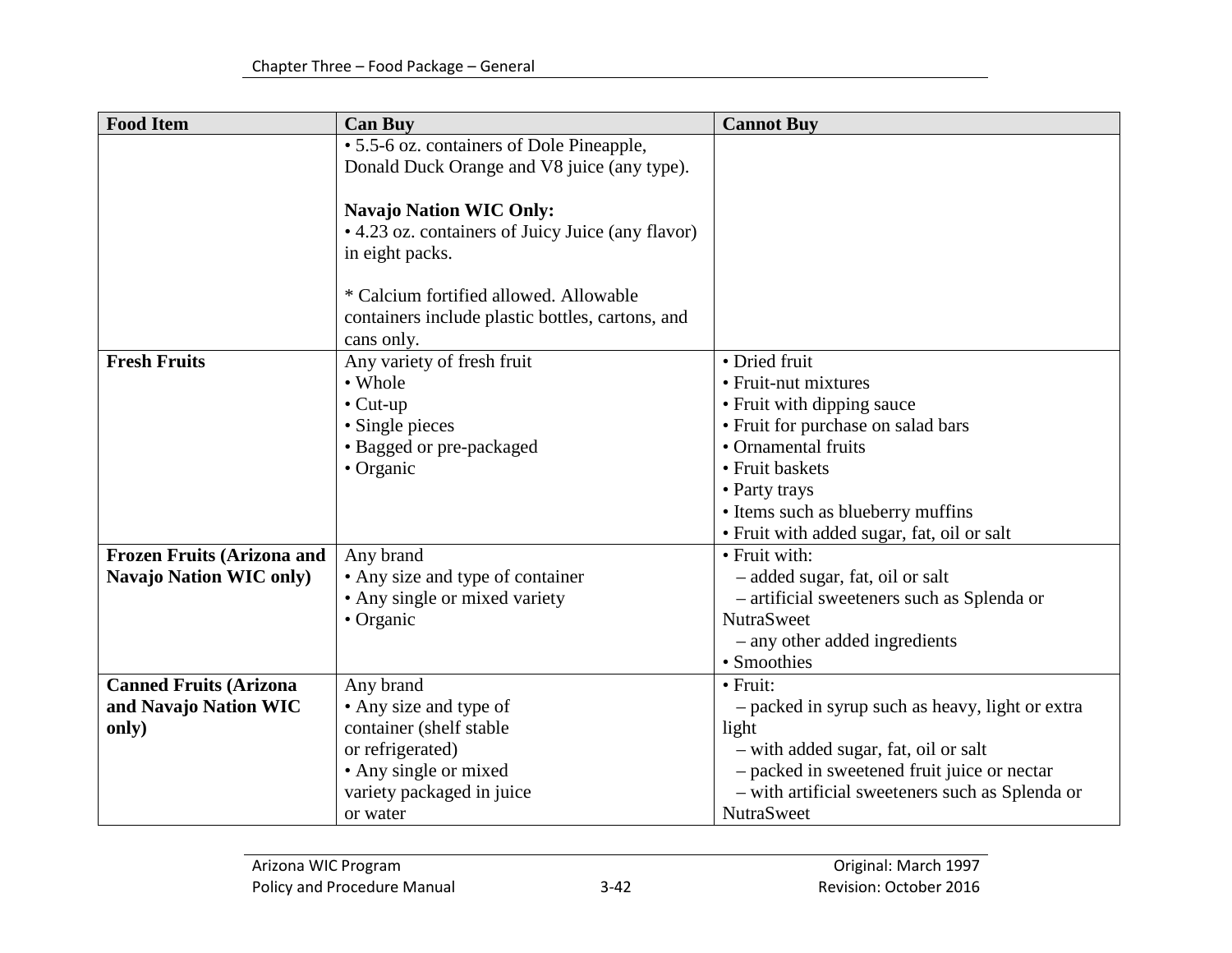| <b>Food Item</b>         | <b>Can Buy</b>                                | <b>Cannot Buy</b>                                  |
|--------------------------|-----------------------------------------------|----------------------------------------------------|
|                          | • Natural or unsweetened                      | • Cranberry sauce or pie filling                   |
|                          | applesauce                                    |                                                    |
|                          | • Organic                                     |                                                    |
| <b>Fresh Vegetables</b>  | Any variety of fresh                          | • Kits with dressings or dipping sauce             |
|                          | vegetables                                    | • Herbs and spices                                 |
|                          | • Whole                                       | · Edible blossoms such as squash blossoms          |
|                          | $\bullet$ Cut-up                              | (broccoli, cauliflower and artichokes are allowed) |
|                          | • Single                                      | • Creamed or sauced vegetables                     |
|                          | • Bagged or pre-packaged, including lettuce   | • Vegetable-grain mixtures                         |
|                          | • Organic                                     | • Breaded vegetables                               |
|                          |                                               | • Vegetables for purchase on salad bars            |
|                          |                                               | • Salad kits                                       |
|                          |                                               | · Ornamental vegetables, such as chilies on a      |
|                          |                                               | string                                             |
|                          |                                               | • Painted pumpkins                                 |
|                          |                                               | • Party trays                                      |
|                          |                                               | • Vegetables with added sugar, fat, oil or salt    |
| <b>Frozen Vegetables</b> | Any brand                                     | • Breaded or seasoned vegetables                   |
| (Arizona and Navajo      | • Any size and type of container              | • French fries, tater tots or hash browns          |
| <b>Nation WIC only)</b>  | • Any single or mixed variety                 | • Vegetables with :                                |
|                          | • Steamer bags                                | - sauce such as cheese, butter or teriyaki sauce   |
|                          | • Organic                                     | - added sugar, syrup, oil, fat, pasta, rice or any |
|                          |                                               | other ingredients                                  |
| <b>Canned Vegetables</b> | Any brand                                     | • Vegetables with added                            |
| (Arizona and Navajo      | • Any size and type of container              | fat, sugar* or oil                                 |
| <b>Nation WIC only)</b>  | • Regular and low sodium                      | • Added pastas or rice                             |
|                          | • Any single or mixed variety                 | • Pickled or creamed                               |
|                          | · Tomato sauce, paste, puree, whole, crushed, | vegetables                                         |
|                          | diced or stewed tomatoes                      | • Vegetables in sauce                              |
|                          | • Organic vegetables                          | • Pizza sauce, soups,                              |
|                          |                                               | ketchup, relish and olives                         |
|                          |                                               |                                                    |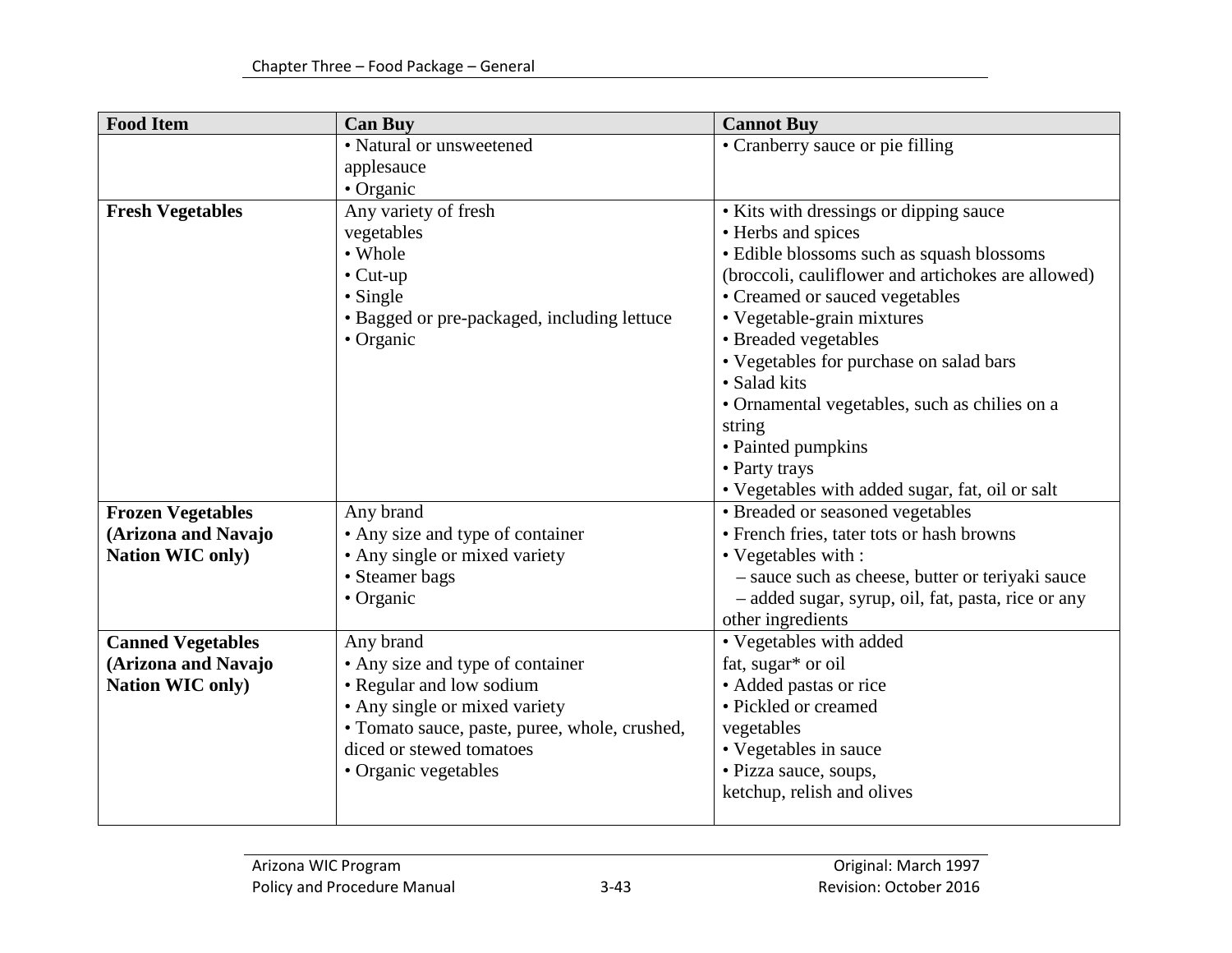| <b>Food Item</b>              | <b>Can Buy</b>                                 | <b>Cannot Buy</b>                                    |
|-------------------------------|------------------------------------------------|------------------------------------------------------|
|                               |                                                | * Sugar allowed for sweet peas and corn only.        |
| <b>Dry Beans/Peas/Lentils</b> | Any eligible brand, any variety                | • Green, yellow or wax beans                         |
|                               | • 16 oz. package size                          | • Fresh or frozen beans                              |
|                               |                                                | • Refried beans                                      |
|                               |                                                | • Bean soup mixes with flavoring packets/spices      |
|                               |                                                | • Organic beans                                      |
|                               |                                                | $\bullet$ Bulk                                       |
| <b>Peanut Butter</b>          | Any eligible brand, 16 to 18 oz.               | • Peanut butter spread                               |
|                               | · Plain, creamy, chunky or super chunky styles | • Peanut butter with added jams, jellies, chocolate, |
|                               | • Low sodium                                   | marshmallows, DHA, omega-3 or honey                  |
|                               | • Low sugar                                    | • Peanut butter in tubes                             |
|                               | • Natural                                      | • Organic peanut butter                              |
| <b>Eggs</b>                   | Store or house brand+, dozen-size carton       | · Specialty eggs (low cholesterol, DHA, organic,     |
|                               | • Fresh, raw, white chicken eggs               | free range, cage free, nest and fertile)             |
|                               | • Medium or large                              | • Extra large or jumbo                               |
|                               |                                                | • Brown eggs                                         |
|                               | +Look for the 'WIC Approved' sign              | • Eggs in six-pack cartons                           |
|                               |                                                | • Egg substitutes                                    |
| <b>Canned Beans</b>           | (Only when specified on the WIC benefits)      | • Refried beans                                      |
|                               | Any brand, any variety, in up to 16 oz. size.  | • Peas or lentils                                    |
|                               | Plain, regular, or low sodium.                 | • Green peas, green beans or wax beans               |
|                               | In varieties such as:                          | · Baked, Cajun, barbeque or ranch style              |
|                               | • Black                                        | • Beans with added fat, oils, seasonings, spices,    |
|                               | · Black-eyed peas                              | meat, fruits or vegetables                           |
|                               | • Cannellini                                   | • Pork and beans                                     |
|                               | · Garbanzo (Chickpeas)                         | • Chili beans                                        |
|                               | • Great Northern                               | • Organic                                            |
|                               | • Kidney (red or white)                        |                                                      |
|                               | $\bullet$ Lima                                 |                                                      |
|                               | $\bullet$ Navy                                 |                                                      |
|                               | $\bullet$ Pink                                 |                                                      |
|                               | $\bullet$ Pinto                                |                                                      |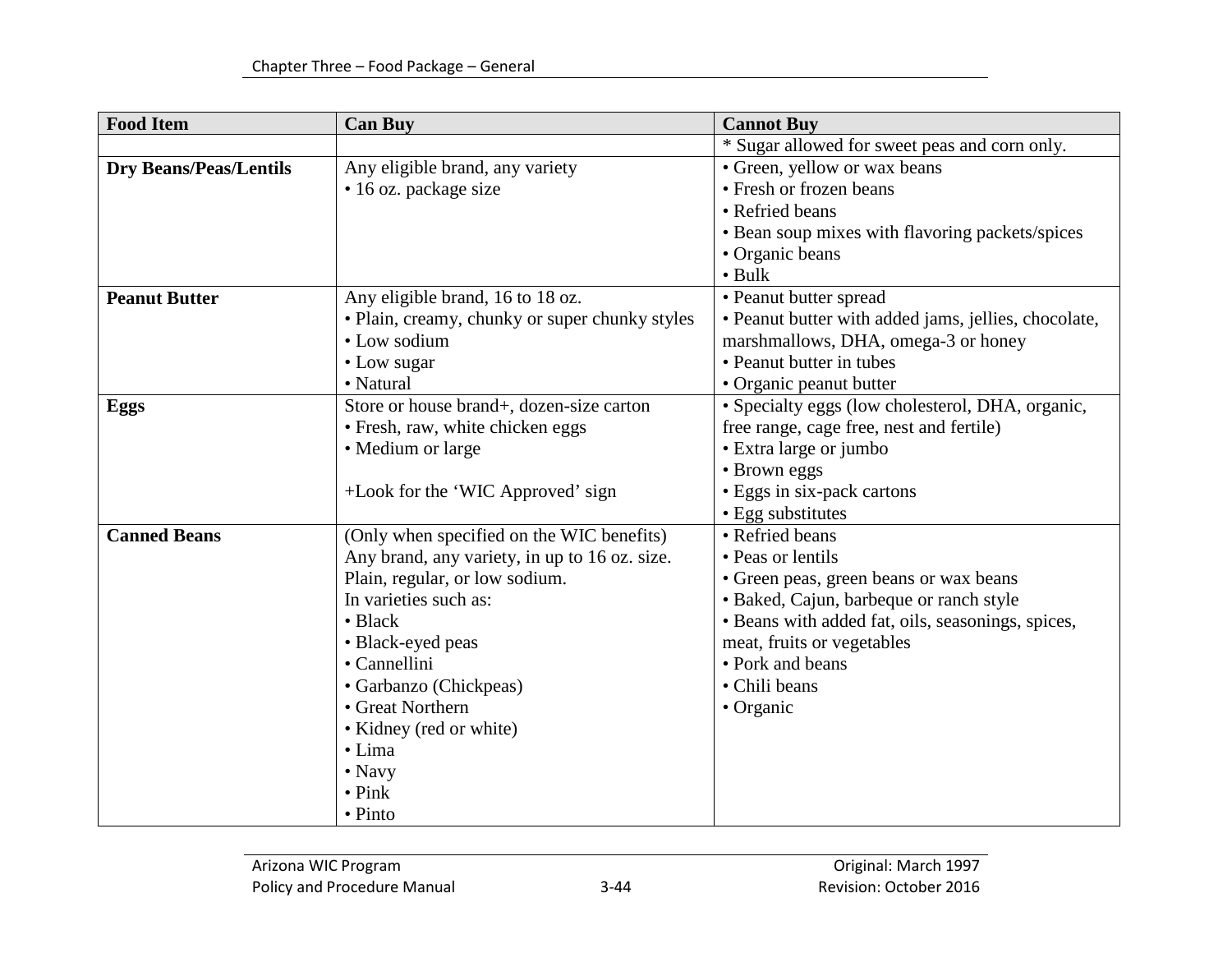| <b>Food Item</b>   | <b>Can Buy</b>                                | <b>Cannot Buy</b>                                |
|--------------------|-----------------------------------------------|--------------------------------------------------|
|                    | • Red                                         |                                                  |
| Tuna               | Any eligible brand                            | • Solid white or Albacore tuna                   |
|                    | • Chunk light only                            | • Tuna with soy protein added                    |
|                    | · Plain, water-packed                         | · Oil-packed tuna                                |
|                    | • Regular or low sodium                       | • Prime fillet                                   |
|                    |                                               | • Lunch kit tuna mix                             |
|                    |                                               | • Tuna packed in pouches                         |
|                    |                                               | • Tuna with added ingredients                    |
|                    |                                               | • Flavored or seasoned tuna                      |
| <b>Pink Salmon</b> | Any eligible brand                            | · Salmon with added ingredients                  |
|                    | • Pink salmon only                            | • Red salmon                                     |
|                    | · Plain, water-packed                         | • Salmon in pouches                              |
|                    | • Regular or low sodium                       | • Flavored or seasoned salmon                    |
|                    |                                               | • Atlantic salmon                                |
|                    |                                               | • Fillets                                        |
| <b>Sardines</b>    | Any eligible brand                            | • Brisling                                       |
|                    | • 3.75 oz. cans, flavored, seasoned or plain  | • Norwegian                                      |
| <b>Hot Cereal</b>  | 11.8 oz. box or larger; up to 36 combined oz. | • Hot cereals less than 11.8 oz.                 |
|                    |                                               | • Added raisins, fruit or nuts                   |
|                    | • Cream of Wheat Original (Instant individual | • Variety packs                                  |
|                    | packets, 1 minute, and 2.5 minute varieties)  | • Organic cereals                                |
|                    | • Malt-O-Meal Original                        |                                                  |
|                    | • Quaker Instant Oatmeal Original individual  |                                                  |
|                    | packets                                       |                                                  |
| <b>Cold Cereal</b> | 14 oz. or larger bags or boxes; up to 36      | • Cold cereals less than 14 oz.                  |
|                    | combined oz.                                  | • Variety packs                                  |
|                    |                                               | • Frosted cereals except those listed in the CAN |
|                    | • Any of the following store brand Crispy     | <b>BUY</b> section                               |
|                    | Rice: Best Yet, First Street, Great Value,    | • Organic cereals                                |
|                    | <b>Western Family</b>                         |                                                  |
|                    | . Any of the following store                  |                                                  |
|                    | brand Toasted Oats: Best Yet, First Street,   |                                                  |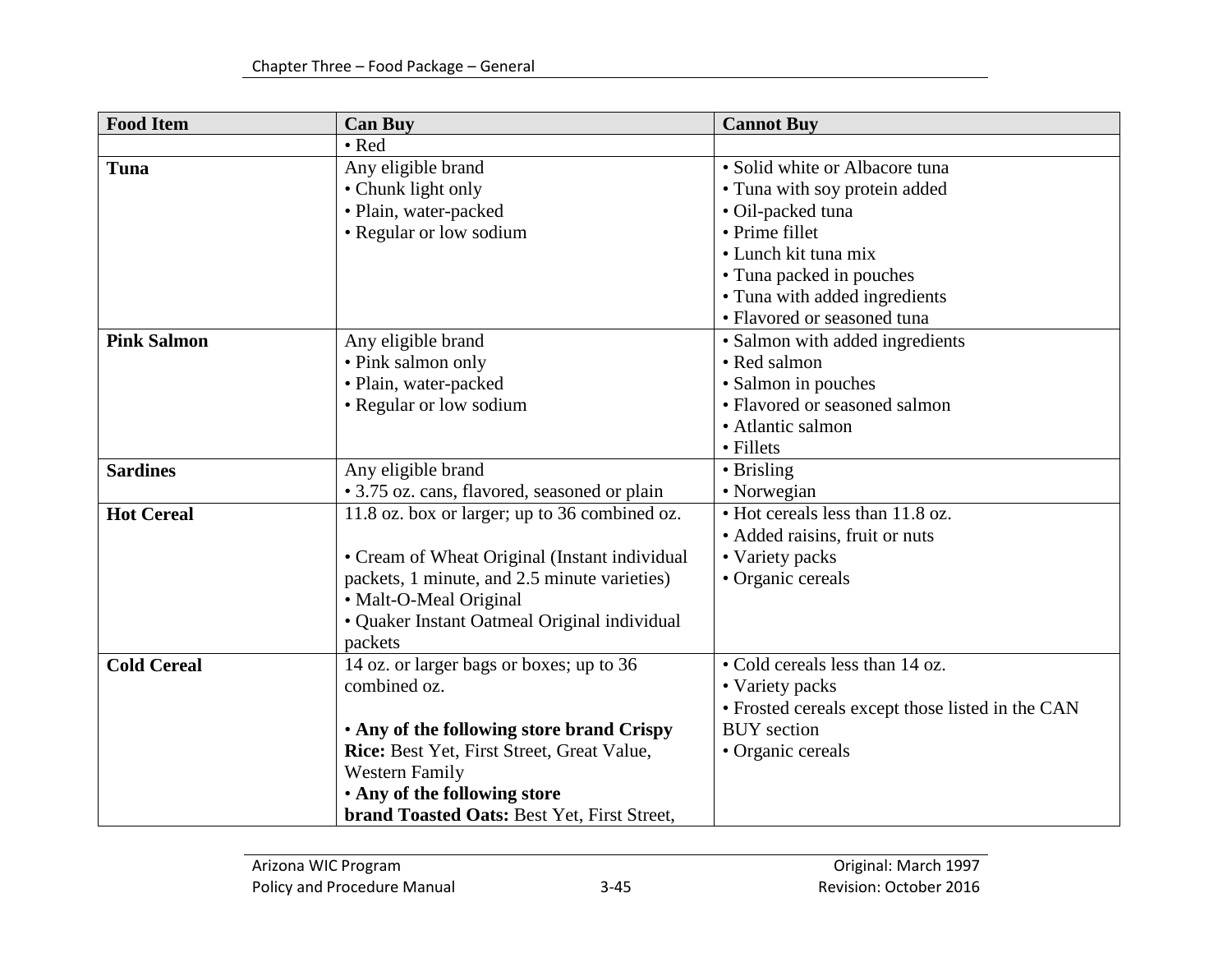| <b>Food Item</b>       | <b>Can Buy</b>                                  | <b>Cannot Buy</b>            |
|------------------------|-------------------------------------------------|------------------------------|
|                        | Food Club, Great Value, Hy-Top, Kroger,         |                              |
|                        | Market Pantry, Signature Kitchens, Western      |                              |
|                        | Family, WinCo                                   |                              |
|                        | • General Mills: Total, Kix (Plain), Cheerios   |                              |
|                        | (Plain and MultiGrain), and Chex (Corn, Rice    |                              |
|                        | and Wheat)                                      |                              |
|                        | • Kellogg's: Corn Flakes, Special K Original,   |                              |
|                        | All-Bran Complete Wheat Flakes, Frosted         |                              |
|                        | Mini-Wheats Original and Rice Krispies          |                              |
|                        | • Malt-O-Meal: Frosted Mini Spooners and        |                              |
|                        | Crispy Rice                                     |                              |
|                        | • Post: Great Grains Banana Nut Crunch,         |                              |
|                        | Honey Bunches of Oats (Honey Roasted,           |                              |
|                        | Almond, Whole Grain Almond Crunch, Whole        |                              |
|                        | Grain Honey Crunch, Whole Grain Vanilla         |                              |
|                        | Bunches), Grape-Nuts Original and Grape-Nuts    |                              |
|                        | Flakes                                          |                              |
|                        | • Quaker: Life (Original), Oatmeal Squares      |                              |
|                        | (Brown Sugar and Cinnamon)                      |                              |
| 100% Whole Wheat Bread | Any of the following loaves of bread in         | • Gluten-free                |
|                        | a 16 oz. size only:                             | • Diet, light or low carb    |
|                        | • Any eligible store or house brand labeled     | • Mini loaves                |
|                        | 100% whole wheat bread                          | • Pita or flat bread         |
|                        | • Bimbo 100% Whole Wheat                        | • English muffins            |
|                        | • Nature's Own 100% Whole Wheat                 | • Sandwich thins or rounds   |
|                        | • Oroweat 100% Whole Wheat                      | • Bagels                     |
|                        | • Ozark Hearth 100% Whole Wheat                 | • Buns                       |
|                        | • Roman Meal Sun Grain 100% Whole Wheat         | • Rolls                      |
|                        | • Sara Lee 100% Whole Wheat                     | • Organic                    |
|                        | • Wonder 100% Whole Wheat                       |                              |
| <b>Brown Rice</b>      | Any of the following brands of brown rice (long | • Instant brown rice         |
|                        | or short grain) in a 16 oz. size only           | • Rice in plastic containers |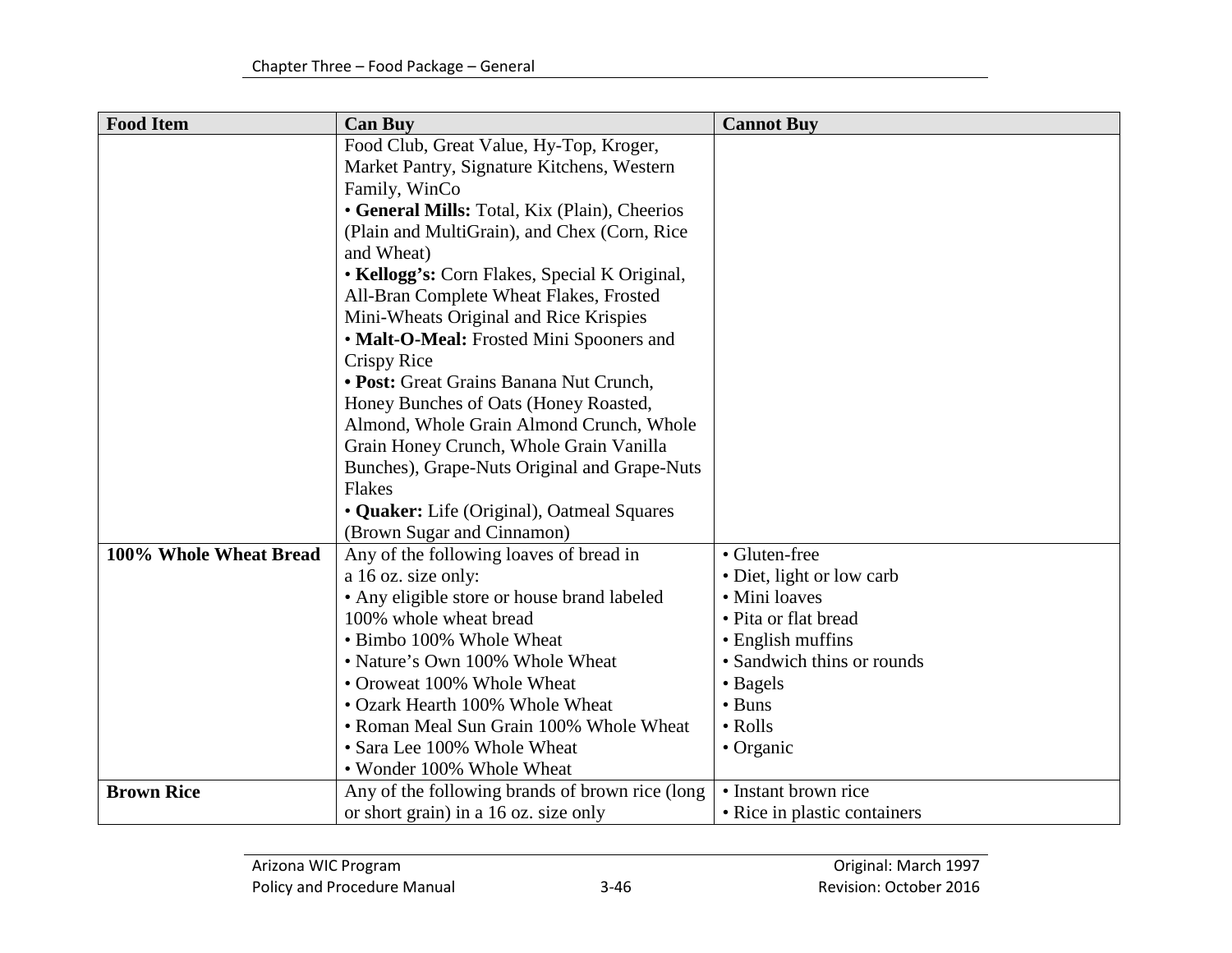| <b>Food Item</b>           | <b>Can Buy</b>                                   | <b>Cannot Buy</b>                                |
|----------------------------|--------------------------------------------------|--------------------------------------------------|
|                            | • Any store or house brand                       | • Seasoned or flavored rice                      |
|                            | • Blue Ribbon                                    | • White rice                                     |
|                            | • Mahatma                                        | • Basmati and jasmine rice                       |
|                            | • Shurfine                                       | • Organic rice                                   |
|                            | • Springfield                                    |                                                  |
| <b>Whole Wheat Flour</b>   | Any of the following whole wheat flour tortillas | • Tortilla chips                                 |
| <b>Tortillas</b>           | in a 16 oz. size only*                           | • Tostada or taco shells                         |
|                            | • Essential Everyday                             | • White flour tortillas                          |
|                            | • Guerrero Tortillas de Harina Integral          | · Flavored tortillas (such as spinach or tomato) |
|                            | $\bullet$ IGA                                    | • Organic tortillas                              |
|                            | • Kroger                                         |                                                  |
|                            | • La Banderita Fajita                            |                                                  |
|                            | • Mission                                        |                                                  |
|                            | · Santa Fe Tortilla Company                      |                                                  |
|                            | • Sunrise Bakery                                 |                                                  |
|                            |                                                  |                                                  |
|                            | *Whole wheat flour must be the only flour        |                                                  |
|                            | listed in the ingredient list.                   |                                                  |
| <b>Soft Corn Tortillas</b> | Any of the following yellow or white soft corn   | • Tortilla chips                                 |
|                            | tortillas in a 16 oz. size only*                 | • Tostada or taco shells                         |
|                            | • Casa Rica                                      | • Organic tortillas                              |
|                            | • Don Pancho                                     |                                                  |
|                            | • Essential Everyday                             |                                                  |
|                            | • Guerrero                                       |                                                  |
|                            | • La Banderita                                   |                                                  |
|                            | • La Burrita                                     |                                                  |
|                            | · Mama Lola's                                    |                                                  |
|                            | • Mission                                        |                                                  |
|                            | · Santa Fe Tortilla Company                      |                                                  |
|                            | * Corn (masa) flour, ground corn, or whole corn  |                                                  |
|                            |                                                  |                                                  |
|                            | flour must be listed as the first ingredient.    |                                                  |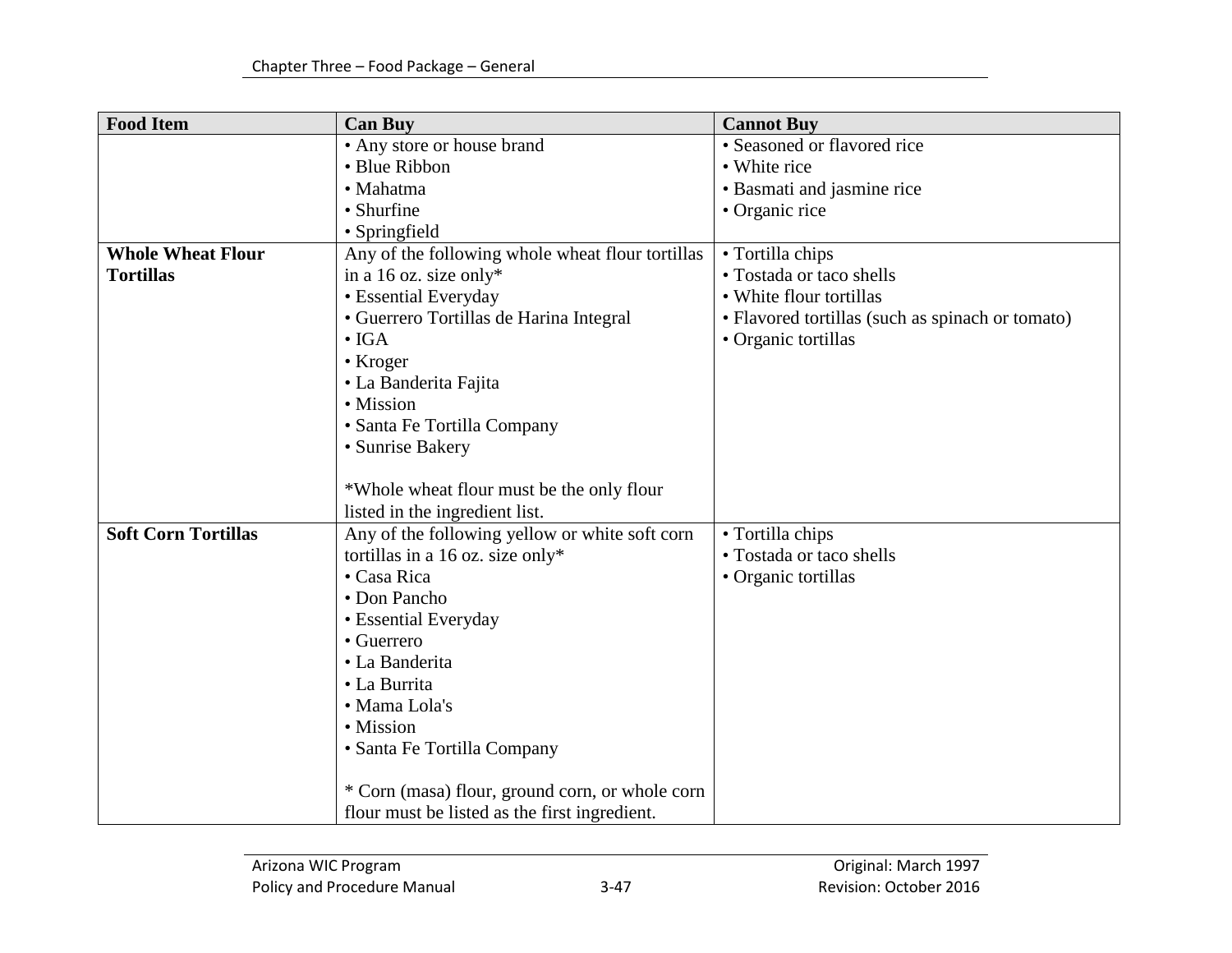| <b>Food Item</b>         | <b>Can Buy</b>                                 | <b>Cannot Buy</b>                                |
|--------------------------|------------------------------------------------|--------------------------------------------------|
| <b>Whole Wheat Pasta</b> | Any variety of the following brands of whole   | • Pastas that list any other flour besides whole |
|                          | wheat pasta in a 16 oz. size only              | wheat and/or whole durum wheat flour in the      |
|                          | • Any of the following store brands: Essential | ingredients                                      |
|                          | Everyday, Great Value, Kroger, Natural         | • Pastas with added sugars, fats, oils or salt   |
|                          | Directions, O Organics, Simple Truth Organics, |                                                  |
|                          | Shurfine, Simply Balanced, Western Family      |                                                  |
|                          | • Barilla                                      |                                                  |
|                          | • Delallo                                      |                                                  |
|                          | • Hodgson Mill                                 |                                                  |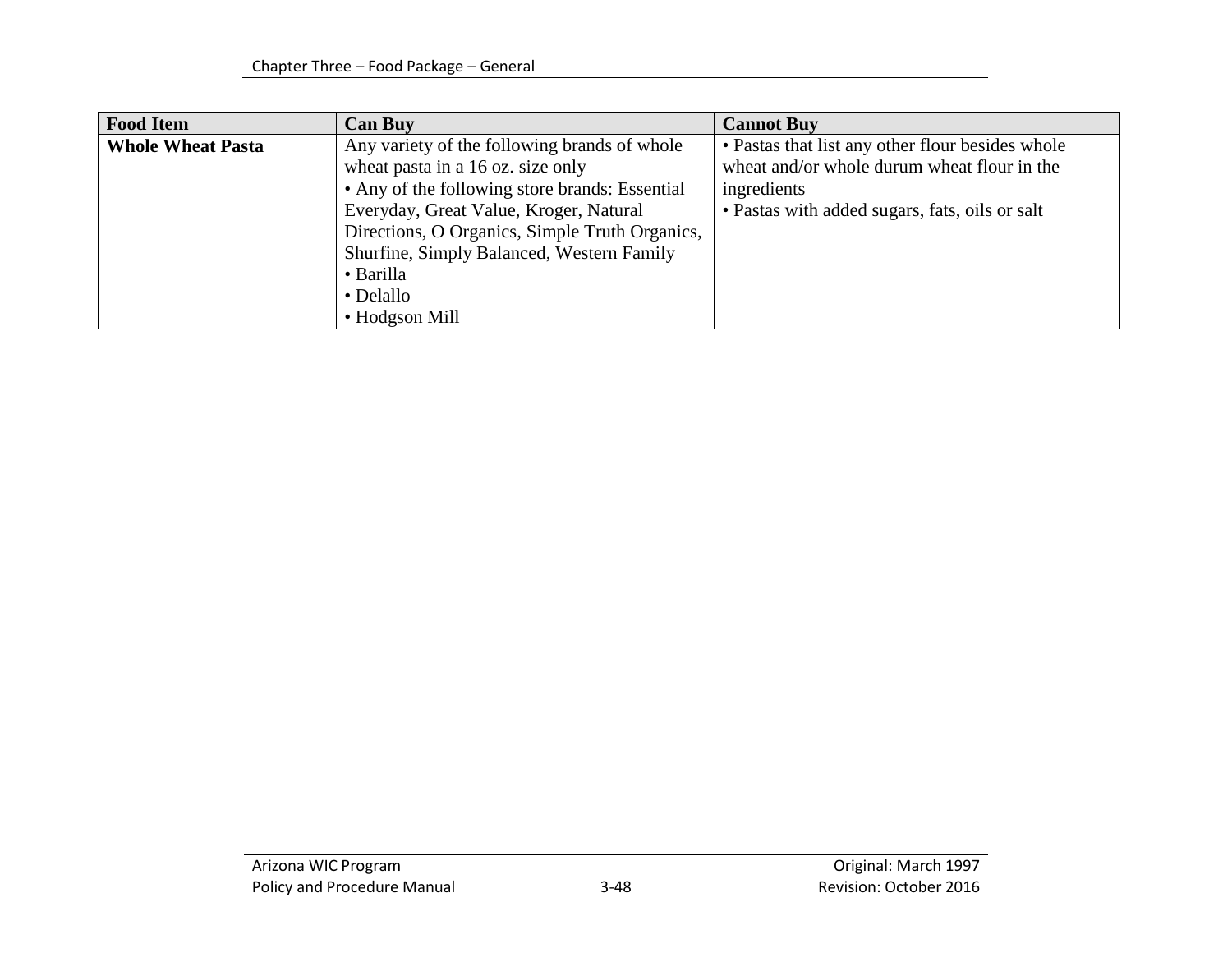# <span id="page-48-0"></span>**Appendix C Authorized Supplemental Foods – Basic Specifications**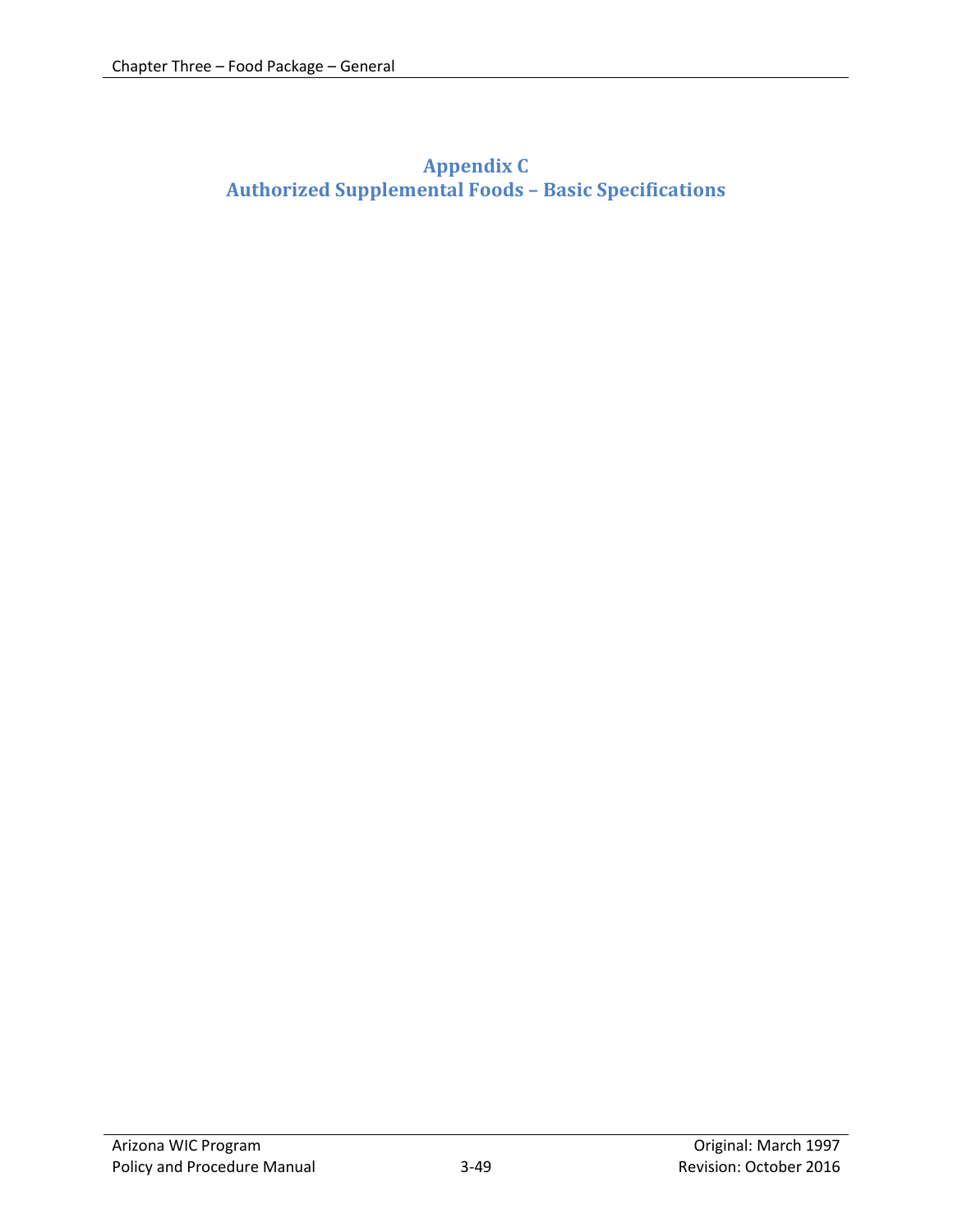#### <span id="page-49-0"></span>**Authorized Supplemental Foods – Basic Specifications**

#### <span id="page-49-1"></span>**Infant Formula**

All authorized infant formulas shall:

- 1. meet the definition for an infant formula in section 201(z) of the Federal Food, Drug, and Cosmetic Act (21 U.S.C. 321(z)) and meet the requirements for an infant formula under section 412 of the Federal Food, Drug and Cosmetic Act, as amended (21 U.S.C. 350a) and the regulations at 21 CFR Parts 106 and 107;
- 2. be designed for enteral digestion via an oral or tube feeding;
- 3. provide at least 10 mg iron per liter (at least 1.8 mg iron/100 kilocalories) at standard dilution;
- 4. provide at least 67 kilocalories per 100 milliliters (approximately 20 kilocalories per fluid ounce) at standard dilution if without a prescription
- 5. not require the addition of any ingredients other than water prior to being served in a liquid state.
- 6. contract brand infant formula that does not meet the definition of infant formula, may only be issued with medical documentation

#### <span id="page-49-2"></span>**Exempt Infant Formula**

All authorized exempt infant formula shall:

- 1. meet the definition and requirements for an exempt infant formula under section 412(h) of the Federal Food, Drug, and Cosmetic Act as amended (21 U.S.C. 350a(h)) and the regulations at 21 CFR Parts 106 and 107; and
- 2. be designed for enteral digestion via an oral or tube feeding.

#### <span id="page-49-3"></span>**WIC-eligible Nutritional**

Certain enteral products that are specifically formulated to provide nutrition support for individuals with a qualifying condition, when the use of conventional foods is precluded, restricted, or inadequate. Such WIC-eligible nutritional shall serve the purpose of a food, meal, or diet (may be nutritionally complete or incomplete) and provide a source of calories and one or more nutrients; be designed for enteral digestion via an oral or tube feeding; and may not be a conventional food, drug, flavoring, or enzyme.

WIC-eligible nutritional include many, but not all, products that meet the definition of medical food in Section 5(b)(3) of the Orphan Drug Act (21 U.S.C.360ee(b)(3)).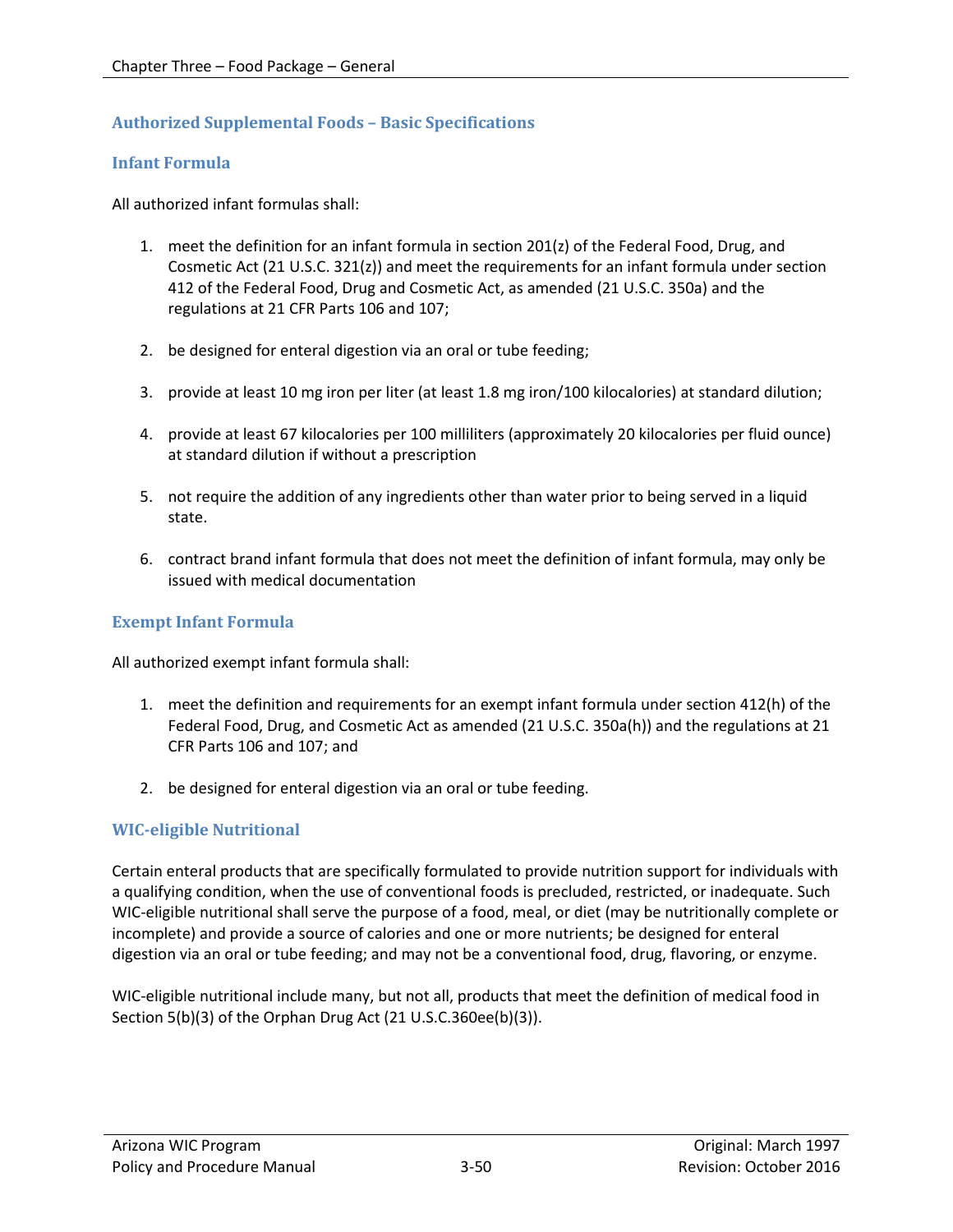#### <span id="page-50-0"></span>**Cow's Milk**

Shall conform to FDA standard of identity for whole, reduced fat, low fat, or non-fat milks (21 CFR 131.110). Must be pasteurized and contain at least 400 IU of vitamin D per quart (100 IU per cup) and 2000 IU of vitamin A per quart (500 IU per cup).

May be fluid, shelf-stable, evaporated (21 CFR 131.130), or dried (i.e., powder) (21 CFR 131.147).

#### <span id="page-50-1"></span>**Yogurt**

Yogurt must be pasteurized and conform to FDA standard of identity for whole fat (21 CFR 131.200), lowfat (21 CFR 131.203) or nonfat (21 CFR 131.206); plain or flavored with < 40 g of total sugars per 1 cup yogurt.

#### <span id="page-50-2"></span>**Soy-based Beverage**

Must be fortified to meet the following nutrient levels:

276 mg calcium per cup, 8 g protein per cup, 500 IU vitamin A per cup, 100 IU vitamin D per cup, 24 mg magnesium per cup, 222 mg phosphorus per cup, 349 mg potassium per cup, 0.44 mg riboflavin per cup, and 1.1 mcg vitamin B12 per cup, in accordance with fortification guidelines issued by FDA.

#### <span id="page-50-3"></span>**Goat Milk**

Must conform to FDA standard of identity for whole, reduced fat, low fat, or non-fat milks (21 CFR Part 131). Must be pasteurized and contain at least 400 IU of vitamin D per quart (100 IU per cup) and 2000 IU of vitamin A per quart (500 IU per cup) following FDA fortification standards (21 CFR Part 131). May be Fluid.

#### <span id="page-50-4"></span>**Tofu**

Calcium-set tofu prepared with only calcium salts (e.g., calcium sulfate). May not contain added fats, sugars, oils, or sodium.

#### <span id="page-50-5"></span>**Cheese**

Domestic cheese made from 100% pasteurized milk. Must conform to FDA standard of identity (21 CFR Part 133); Monterey Jack, Colby, natural Cheddar, part-skim or whole Mozzarella, or blends of any of these cheeses are authorized. Cheeses that are labeled low, free, reduced, less or light in the nutrients of sodium, fat or cholesterol are WIC-eligible.

#### <span id="page-50-6"></span>**Juice**

Must be pasteurized 100% unsweetened fruit juice. Must conform to FDA standard of identity (21 CFR Part 146) as appropriate or vegetable juice must conform to FDA standard of identity (21 CFR Part 156) and contain at least 30 mg of vitamin C per 100 mL of juice. With the exception of 100% citrus juices, State agencies must verify the vitamin C content of all State approved juices. Juices that are fortified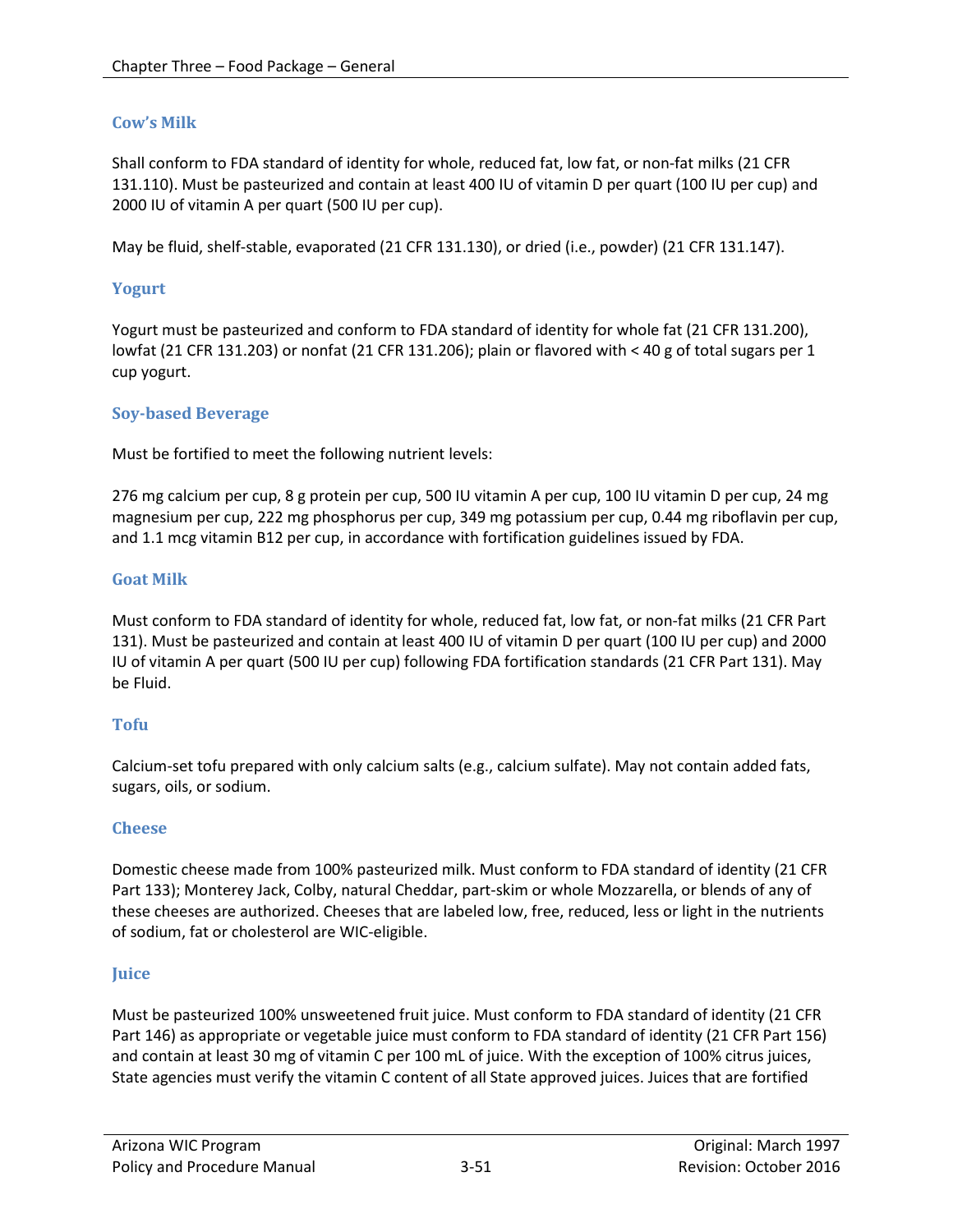with other nutrients may be allowed at the State agency's option. Juice may be fresh, from concentrate, frozen, canned, or shelf-stable. Vegetable juice may be regular or lower in sodium.

#### <span id="page-51-0"></span>**Eggs**

Fresh shell domestic hens' eggs or dried eggs mix (must conform to FDA standard of identity in 21 CFR 160.105) or pasteurized liquid whole eggs (must conform to FDA standard of identity in 21 CFR 160.115). Hard boiled eggs, where readily available for purchase in small quantities, may be provided for homeless participants.

#### <span id="page-51-1"></span>**Dry Cereal**

Breakfast cereals as defined by FDA in 21 CFR 170.3(n)(4) for ready-to-eat and instant and regular hot cereals. Must contain a minimum of 28 mg iron per 100 g dry cereal. Must contain ≤ 21.2 g sucrose and other sugars per 100 g dry cereal ( $\leq 6$  g per dry oz). At least half of the cereals authorized on a State agency's food list must have whole grain as the primary ingredient by weight **AND** meet labeling requirements for making a health claim as a "whole grain food with moderate fat content":

- 1. contain a minimum of 51% whole grains (using dietary fiber as the indicator);
- 2. meet the regulatory definitions for "low saturated fat" at 21 CFR 101.62 ( $\leq$  1 g saturated fat per RACC) and "low cholesterol" ( $\leq$  20 mg cholesterol per RACC);
- 3. bear quantitative trans fat labeling;

and

4. (4) contain ≤ 6.5 g total fat per RACC and ≤ 0.5 g trans fat per RACC.

#### <span id="page-51-2"></span>**Infant Cereal**

Infant cereal must contain a minimum of 45 mg of iron per 100 g of dry cereal.

Infant cereals containing infant formula, milk, fruit, or other non-cereal ingredients are not allowed.

#### <span id="page-51-3"></span>**Infant Food Fruits**

Any variety of single ingredient commercial infant food fruit without added sugars, starches, or salt (i.e., sodium).

Mixtures with cereal or infant food desserts (e.g., peach cobbler) are not authorized; however, combinations of single ingredients (e.g., apple-banana) are allowed.

#### <span id="page-51-4"></span>**Infant Food Vegetables**

Any variety of single ingredient commercial infant food vegetables without added sugars, starches, or salt (i.e., sodium). Texture may range from strained through diced.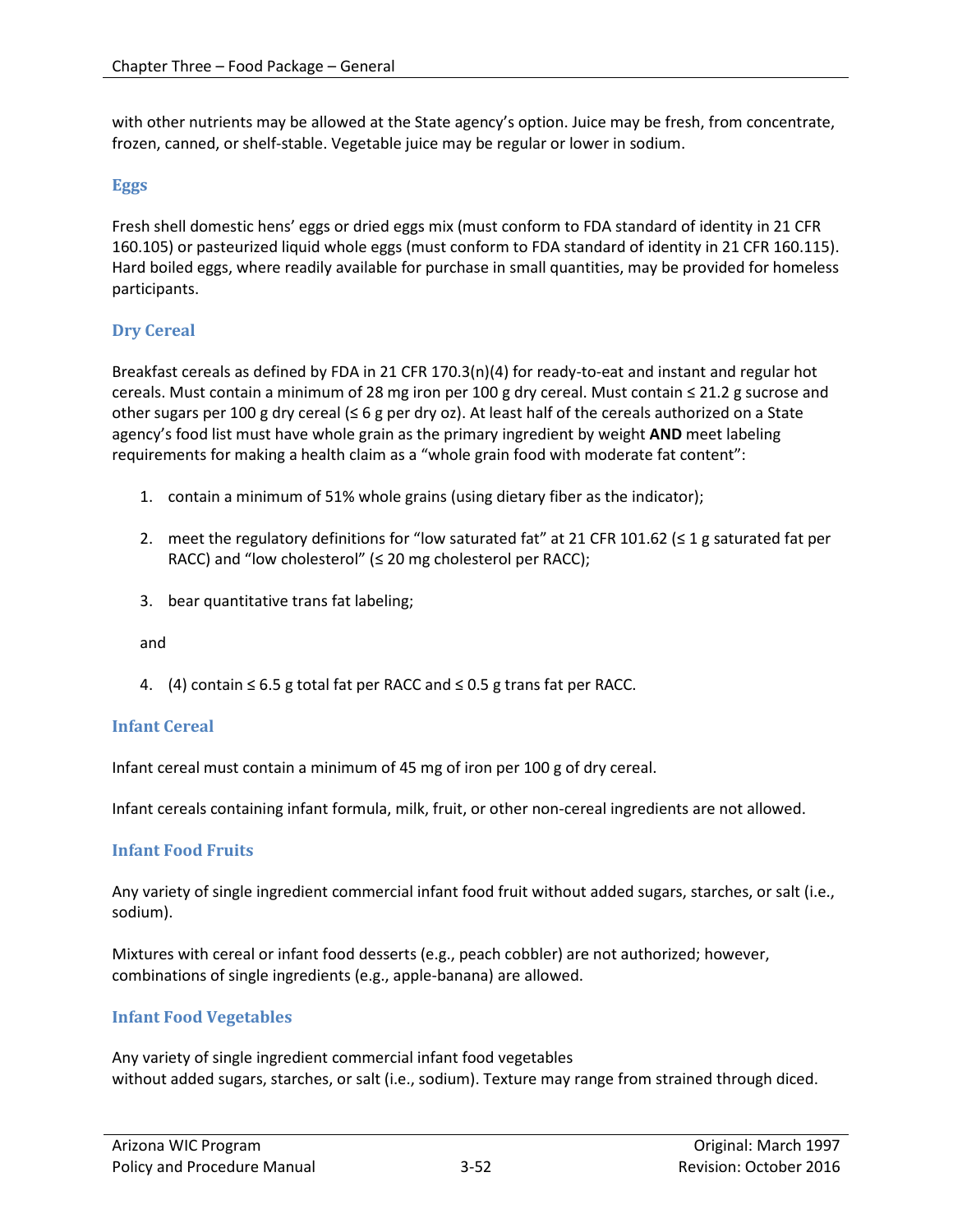Combinations of single ingredients (e.g., peas and carrots) are allowed.

No infant food combinations (e.g., meat and vegetables) or dinners (e.g., spaghetti and meatballs) are allowed.

#### <span id="page-52-0"></span>**Infant Food Meat**

Any variety of commercial infant food meat or poultry, as a single major ingredient, with added broth or gravy. Added sugars or salt (i.e., sodium) are not allowed. Texture may vary.

#### <span id="page-52-1"></span>**Fruits and Vegetables**

Any variety of fresh whole or cut fruit without added sugars. Any variety of fresh whole or cut vegetables are allowed.

Any variety of canned\* fruits (must conform to FDA standard of identity (21 CFR Part 145); including applesauce, juice pack or water pack without added sugars, fats, oils, or salt (i.e., sodium). Any variety of canned\* vegetables (must conform to FDA standard of identity (21 CFR Part 155)) without added sugars†, fats, or oils. May be regular or lower in sodium.

\***NOTE**: Canned refers to processed food items in cans or other shelf-stable containers (i.e. jars, pouches).

†**NOTE**: Canned vegetables that contain a small amount of sugar for processing purposes, such as plain canned sweet peas and corn, are allowed.

Any variety of frozen fruits without added sugars.

Any variety of frozen vegetables (must conform to FDA standard of identity (21 CFR part 155)) without added sugars, fats, or oils. May be regular or lower in sodium.

Herbs or spices; edible blossoms and flowers, e.g., squash blossoms (broccoli, cauliflower and artichokes are allowed); creamed or sauced vegetables; vegetable-grain (pasta or rice) mixtures; fruit-nut mixtures; breaded vegetables; fruits and vegetables for purchase on salad bars; peanuts; ornamental and decorative fruits and vegetables such as chili peppers on a string; garlic on a string; gourds; painted pumpkins; fruit baskets and party vegetable trays; and items such as blueberry muffins and other baked goods are not authorized. Ketchup or other condiments; pickled vegetables, olives; soups; juices; and fruit leathers and fruit roll-ups are not authorized.

#### <span id="page-52-2"></span>**Mature dry beans or peas**

Any type of mature dry beans, peas, or lentils in dry-packaged form. Examples include, but are not limited to, black beans ("turtle beans"), black eye peas (cowpeas of the black eye variety, "cow beans"), garbanzo beans (chickpeas), great northern beans, kidney beans, lima beans ("butter beans"), navy beans, pinto beans, soybeans, split peas, and lentils.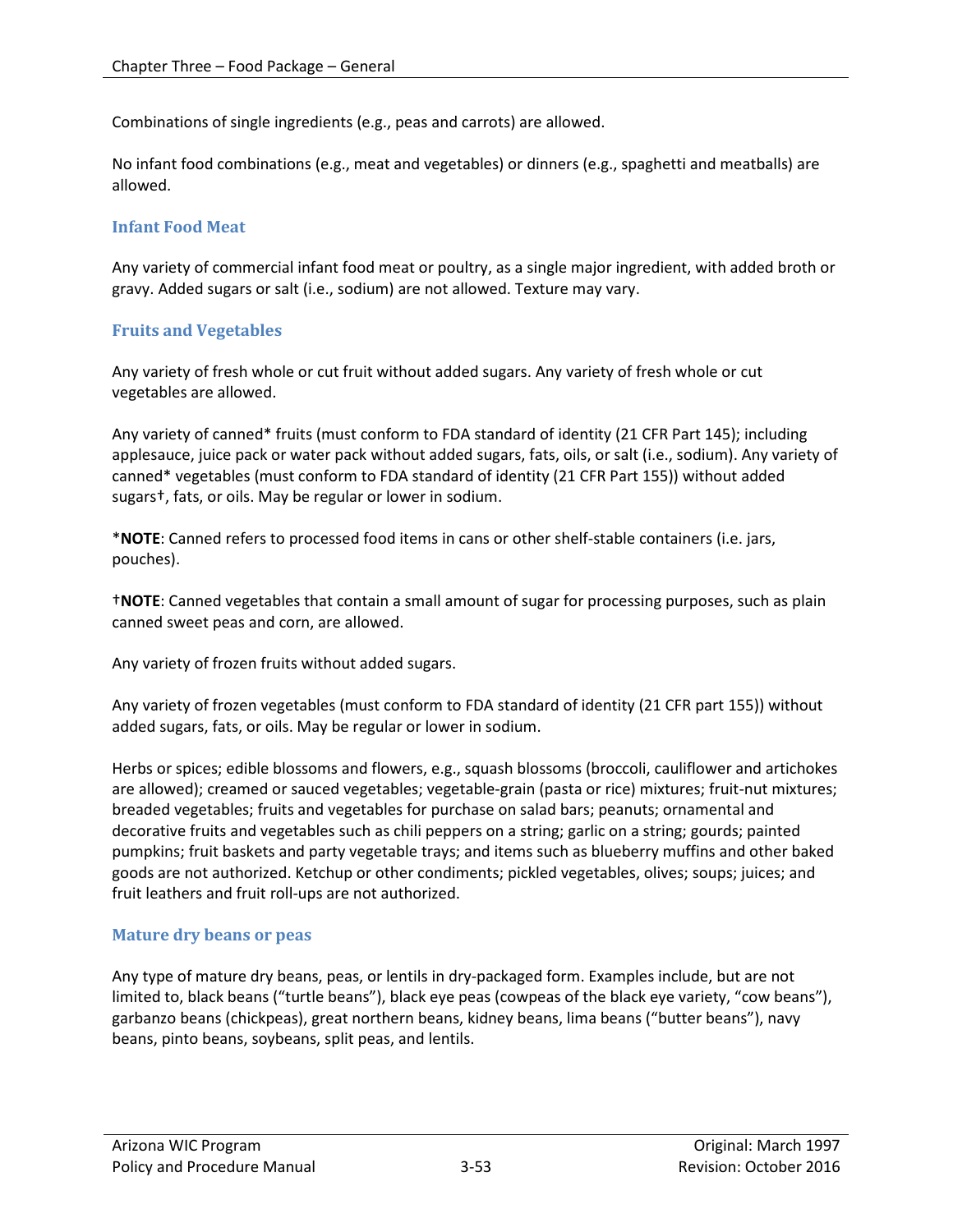#### <span id="page-53-0"></span>**Canned beans**

May be any plain, canned, mature beans. May not contain added sugar, fats, oils, or meats.

The following canned mature legumes are not authorized: soups; immature varieties of legumes, such as those used in canned green peas, green beans, snap beans, orange beans, and wax beans; baked beans with meat; e.g., beans and franks; and beans containing added sugars (with the exception of baked beans), fats, meat, or oils.

#### <span id="page-53-1"></span>**Peanut butter**

Peanut butter and reduced fat peanut butter (must conform to FDA Standard of Identity (21 CFR 164.150)); creamy or chunky, regular or reduced fat, salted or unsalted forms are allowed.

#### <span id="page-53-2"></span>**Canned Fish**

Canned only: Light tuna (must conform to FDA standard of identity (21 CFR 161.190)); Salmon (must conform to FDA standard of identity (21 CFR 161.170)); May be packed in water or oil; Sardines; Pack may include bones or skin. May be regular or lower in sodium content.

#### <span id="page-53-3"></span>**Whole Grains**

Whole wheat bread: Packaging must be labeled with 100% Whole Wheat and meet the Standard of Identity (SOI) for whole wheat bread (21 CFR 136.180). [This standard allows for negligible amounts of non-wheat flours.]

Brown rice: Plain without added sugars, fats, oils, or salt (I.e. sodium).

Soft corn tortillas: Soft corn tortillas made from ground masa flour (corn flour) using traditional processing methods are WIC eligible, e.g., whole corn, corn (masa), whole ground corn, corn masa flour, masa harina, and white corn flour.

Whole wheat tortillas: Whole wheat must be the primary ingredient by weight. Whole wheat flour must be the only flour listed in the ingredient list.

Whole wheat pasta: Must conform to FDA standard of identity (21 CFR 139.138) and have no added sugars, fats, oils, or salt (i.e. sodium). "Whole wheat flour" and/or "whole durum wheat flour" must be the only flours listed in the ingredient list. Must have no added sugars, fats, oils, or salt.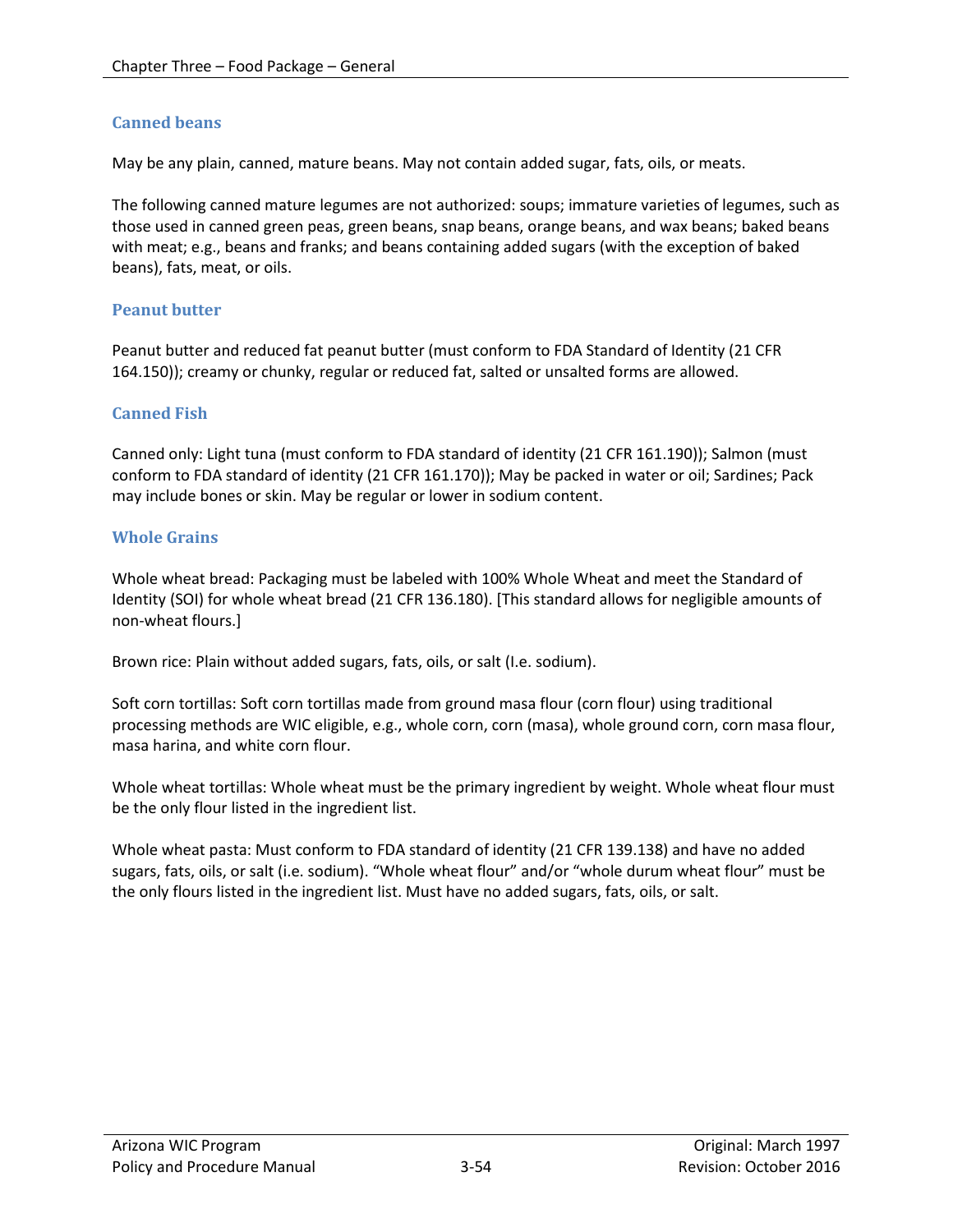# <span id="page-54-0"></span>**Appendix D Maximum Monthly Quantity**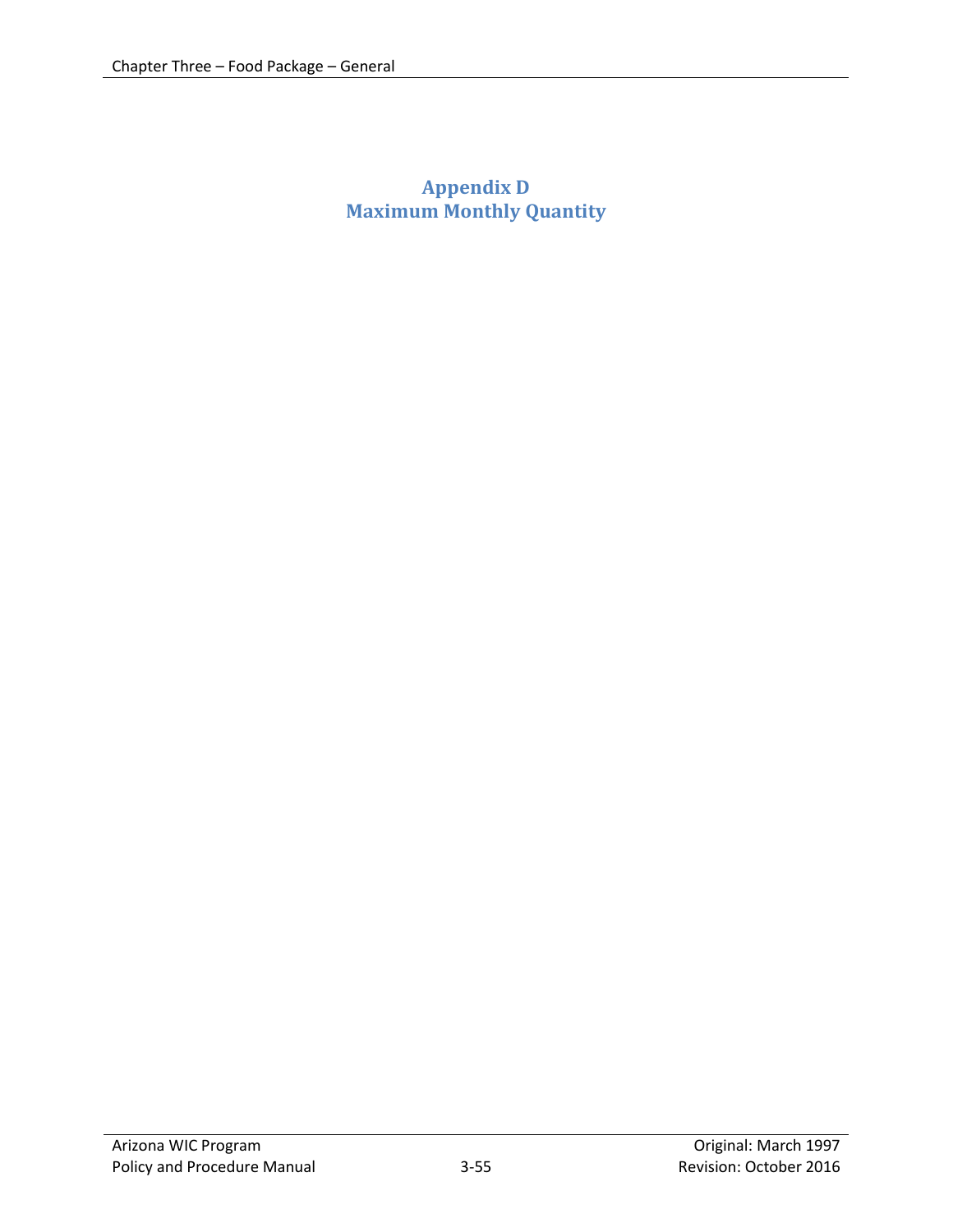### <span id="page-55-0"></span>**Maximum Monthly Quantity**

#### **Maximum Monthly Quantity**

| 1. INFANTS (0-5 months)<br>Federal Food Package I - 7 CFR<br>246.10(c)(1) |                       |            |                                  |          |                            |             |
|---------------------------------------------------------------------------|-----------------------|------------|----------------------------------|----------|----------------------------|-------------|
|                                                                           |                       |            | <b>Non-Homeless</b>              |          | <b>Homeless</b>            |             |
| <b>Formula</b>                                                            | <b>Container size</b> | Category   | $0 - 1$ mo.<br>$1 - 3$ mo.       | 4 -5 mo. | $1 - 3$ mo.<br>$0 - 1$ mo. | $4 - 5$ mo. |
| - Concentrate OR                                                          | 13 oz bottle          | IFF & IPN+ | 31                               | 34       |                            |             |
|                                                                           |                       | <b>IPN</b> | 4<br>$\overline{14}$             | 17       | 0                          |             |
|                                                                           |                       | <b>IEN</b> | $\Omega$                         |          |                            |             |
| - Powder OR                                                               | Oz of reconsituted    | IFF & IPN+ | 870                              | 960      |                            |             |
|                                                                           | powder                | <b>IPN</b> | 104<br>435                       | 522      | 0                          |             |
|                                                                           |                       | <b>IEN</b> | 0                                |          |                            |             |
| - Ready-To-Feed                                                           | 8 oz bottle           | IFF & IPN+ | 104                              | 112      | 104                        | 112         |
|                                                                           |                       | <b>IPN</b> | 13<br>48                         | 56       | 13<br>48                   | 56          |
|                                                                           |                       | <b>IEN</b> | 0                                |          | $\mathbf 0$                |             |
|                                                                           | 32 oz bottle          | IFF & IPN+ | 26                               | 28       |                            |             |
|                                                                           |                       | <b>IPN</b> | 3<br>12                          | 14       | 0                          |             |
|                                                                           |                       | <b>IEN</b> | $\Omega$                         |          |                            |             |
| 2. INFANTS (6-11 months)<br>246.10(c)(2)                                  |                       |            | Federal Food Package II - 7 CFR  |          |                            |             |
|                                                                           |                       |            | <b>Non-Homeless</b>              |          | <b>Homeless</b>            |             |
| Formula                                                                   | <b>Container size</b> | Category   | $6 - 11$ mo.                     |          | 6-11 mo.                   |             |
| - Concentrate OR                                                          | 13 oz bottle          | IFF & IPN+ | 24                               |          |                            |             |
|                                                                           |                       | <b>IPN</b> | 12                               |          | 0                          |             |
|                                                                           |                       | <b>IEN</b> | $\mathbf 0$                      |          |                            |             |
| - Powder OR                                                               | Oz of reconsituted    | IFF & IPN+ | 696                              |          |                            |             |
|                                                                           | powder                | <b>IPN</b> | 384                              |          | 0                          |             |
|                                                                           |                       | <b>IEN</b> | $\mathbf 0$                      |          |                            |             |
| - Ready-To-Feed                                                           | 8 oz bottle           | IFF & IPN+ | 80                               |          | 80                         |             |
|                                                                           |                       | <b>IPN</b> | 40                               |          | 40                         |             |
|                                                                           |                       | <b>IEN</b> | $\Omega$                         |          | $\Omega$                   |             |
|                                                                           | 32 oz bottle          | IFF & IPN+ | 20                               |          |                            |             |
|                                                                           |                       | <b>IPN</b> | 10                               |          | $\pmb{0}$                  |             |
|                                                                           |                       | <b>IEN</b> | $\mathbf 0$                      |          |                            |             |
| <b>Cereal</b>                                                             |                       | IFF & IPN+ |                                  |          |                            |             |
|                                                                           |                       | <b>IPN</b> | Up to 24 oz.                     |          | Up to 24 oz.               |             |
|                                                                           |                       | <b>IEN</b> |                                  |          |                            |             |
| <b>Infant Fruits and Vegetables</b>                                       |                       | IFF & IPN+ | 32-4oz jars                      |          | 32-4oz jars                |             |
|                                                                           |                       |            | 0R                               |          | 0R                         |             |
|                                                                           |                       |            | 36-3.5oz jars                    |          | 36-3.5oz jars              |             |
|                                                                           |                       | <b>IPN</b> | 32-4oz jars                      |          | 32- 4oz jars               |             |
|                                                                           |                       |            | 0R                               |          | 0R                         |             |
|                                                                           |                       |            | 36-3.5oz jars                    |          | 36-3.5oz jars              |             |
|                                                                           |                       | <b>IEN</b> | 64-4oz jars                      |          | 64-4oz jars                |             |
|                                                                           |                       |            | 0 <sub>R</sub>                   |          | 0 <sub>R</sub>             |             |
|                                                                           |                       |            | 73-3.5oz jars                    |          | 73-3.5oz jars              |             |
| <b>Infant Meats</b>                                                       |                       | IFF & IPN+ | 0                                |          | $\mathbf 0$                |             |
|                                                                           |                       | <b>IPN</b> | $\overline{0}$<br>$\overline{0}$ |          |                            |             |
|                                                                           |                       | <b>IEN</b> | 31-2.5oz jars                    |          | 31-2.50z jars              |             |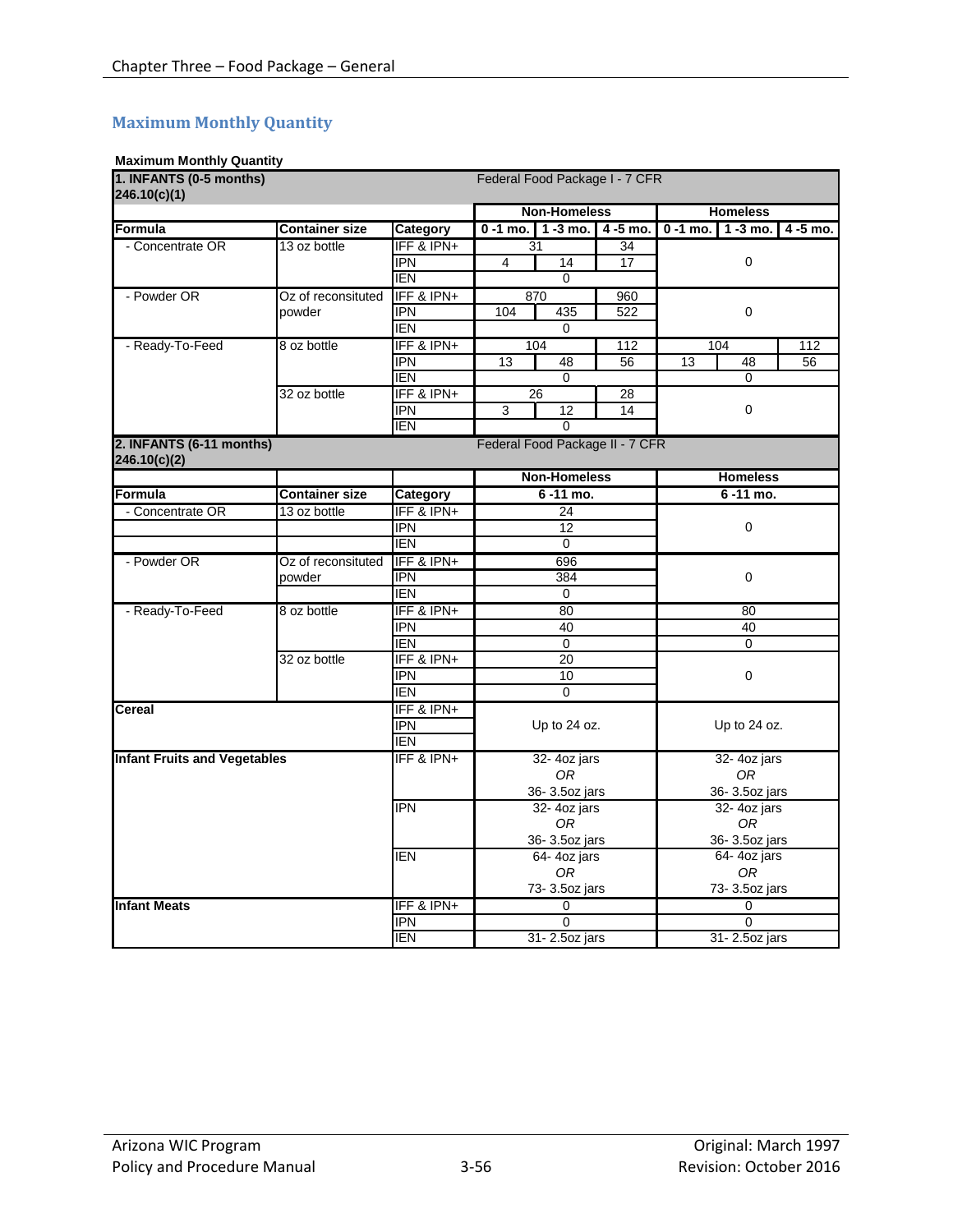| 3. Children and Women with Special Needs     |              |                                                        |
|----------------------------------------------|--------------|--------------------------------------------------------|
| Federal Food Package III-7 CFR 246.10 (c)(3) |              |                                                        |
| <b>Formula</b>                               |              |                                                        |
| -Concentrate, OR                             | 13 oz can    | 35                                                     |
| -Powder, OR                                  |              | 910 fl oz of reconstituted powder                      |
| -Ready-To-Feed                               | 8 oz can     | 113                                                    |
|                                              | 32 oz can    | 28                                                     |
| <b>Cereal</b>                                |              |                                                        |
| Regular, hot or cold                         |              | 36 oz                                                  |
| Juice                                        |              |                                                        |
| -Single-strength, OR                         | 64 oz bottle | $2 - C1 - C4$                                          |
|                                              |              | $2 - PG$ , PN, EN                                      |
|                                              |              | $1 - P$ , PN+                                          |
| -Frozen concentrate                          | 12 oz cans   | $2 - C1 - C4$                                          |
|                                              |              | $3 - PG$ , PN, EN                                      |
|                                              |              | $2 - P$ , PN+                                          |
| <b>Milk</b>                                  |              | 16 qt - C1-C4, P, PN+                                  |
|                                              |              | $22$ qt - PG, PN                                       |
|                                              |              | $24$ qt – EN                                           |
| <b>Whole grains</b>                          |              | $2 lb - C1-C4$                                         |
|                                              |              | $1 lb - PG, PN, EN$                                    |
|                                              |              | $0 - P$ , PN+                                          |
| <b>Fish</b>                                  |              | $30$ oz $-$ EN                                         |
| <b>Legumes OR Canned</b>                     |              | 1 lb dry OR 64 oz canned                               |
| <b>Beans</b>                                 |              |                                                        |
| <b>OR Peanut Butter</b>                      |              | 18 oz - C1-C4, P, PN+                                  |
| <b>AND Peanut Butter</b>                     |              | 18 oz - PG, PN, EN                                     |
| <b>Tofu</b>                                  |              | 1 lb of tofu can be substituted for 1 quart of milk.   |
|                                              |              | Up to 4 lbs of Tofu can be given for C1-C4, P,         |
|                                              |              | PG/PN; Up to 6 lbs of tofu can be given for EN         |
| Yogurt                                       | 1 quart      | 1 quart can be given in place of 1 quart of milk for   |
|                                              |              | C1-C4, PG, P, PN+, EN                                  |
| <b>Cheese</b>                                | 1 lb each    | 1 lb can be given in place of 3 quarts of milk for C1- |
|                                              |              | C4, PN+, P, PN, PG                                     |
|                                              |              | 1 lb in the package and up to 2 lbs can be             |
|                                              |              | substituted with 3 quarts of milk substituted per lb   |
|                                              |              | of cheese for EN                                       |
| <b>Cash Value Voucher</b>                    |              | \$8 (one voucher)- C1-C4                               |
|                                              |              | \$11 (2 - \$5.50 vouchers) - PG, P, PN+, PN, EN        |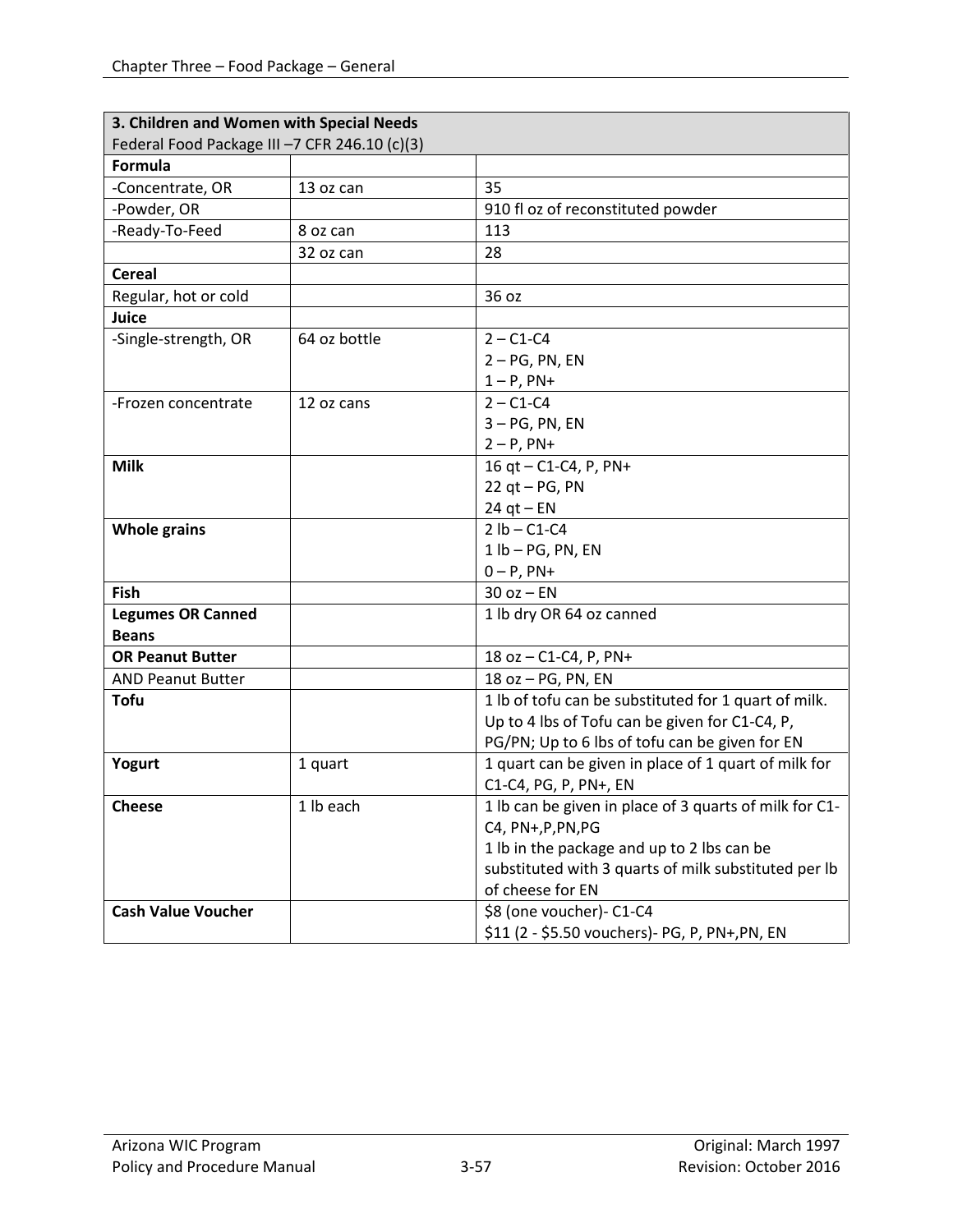| <b>4. CHILDREN</b>                            |                                                           |                                                                          |                         |  |
|-----------------------------------------------|-----------------------------------------------------------|--------------------------------------------------------------------------|-------------------------|--|
| Federal Food Package IV - 7 CFR 246.10 (c)(4) |                                                           |                                                                          |                         |  |
|                                               |                                                           | <b>Non-Homeless</b>                                                      | <b>Homeless</b>         |  |
| <b>Milk</b>                                   |                                                           |                                                                          |                         |  |
| -Fluid (whole, reduced                        |                                                           | 16 <sub>qt</sub>                                                         | 16 <sub>qt</sub>        |  |
| fat, skim/non-fat, low                        |                                                           |                                                                          |                         |  |
| fat, long shelf life,                         |                                                           |                                                                          |                         |  |
| lactose-reduced, goat's,                      |                                                           |                                                                          |                         |  |
| soy) OR                                       |                                                           |                                                                          |                         |  |
| -Dry (non-fat, low fat)                       |                                                           |                                                                          | 16 qt reconstituted (up |  |
| <b>OR</b>                                     |                                                           |                                                                          | to 51.2 dry oz)         |  |
| -Evaporated                                   | 12 oz can                                                 | 21                                                                       | 21                      |  |
|                                               |                                                           | ** ALL ONE YEAR OLDS ARE ISSUED WHOLE MILK UNLESS OTHERWISE SPECIFIED ** |                         |  |
| Yogurt                                        | 1 quart of yogurt can be substituted for 1 quart of milk  |                                                                          |                         |  |
|                                               |                                                           | A maximum of 1 quart of yogurt can be substituted for milk               |                         |  |
| <b>Cheese</b>                                 | 1 pound of cheese reduces the amount of milk by 3 quarts. |                                                                          |                         |  |
|                                               |                                                           | A maximum of 1 pound of cheese can be substituted for milk               |                         |  |
| <b>Tofu</b>                                   |                                                           | Up to 4 pounds of tofu can be added in the package. 1 quart of milk is   |                         |  |
|                                               | substituted for each pound of tofu added.                 |                                                                          |                         |  |
| Eggs - Grade A                                |                                                           | 1 dozen                                                                  | 1 dozen                 |  |
| Cereal - Regular, hot or                      |                                                           | 36 oz dry                                                                | 36 oz dry               |  |
| cold                                          |                                                           |                                                                          |                         |  |
| Juice                                         |                                                           |                                                                          |                         |  |
| -Single strength, OR                          | 64 oz bottle                                              | 2                                                                        | $\overline{2}$          |  |
|                                               | 6 oz can                                                  | $\Omega$                                                                 | 18                      |  |
| -Frozen concentrate                           | 12 oz can                                                 | $\overline{2}$                                                           | $\overline{0}$          |  |
| <b>Peanut Butter, OR</b>                      |                                                           | 18 oz                                                                    | 18 oz                   |  |
| <b>Dry Beans or Peas</b>                      |                                                           | 1 lb dry OR                                                              |                         |  |
| <b>Canned Beans</b>                           |                                                           | 64 oz canned                                                             | 64 oz canned            |  |
| <b>Whole Grains</b>                           |                                                           | 32 oz                                                                    | 32 oz                   |  |
| <b>Cash Value Vouchers</b>                    |                                                           | \$8.00                                                                   | \$8.00                  |  |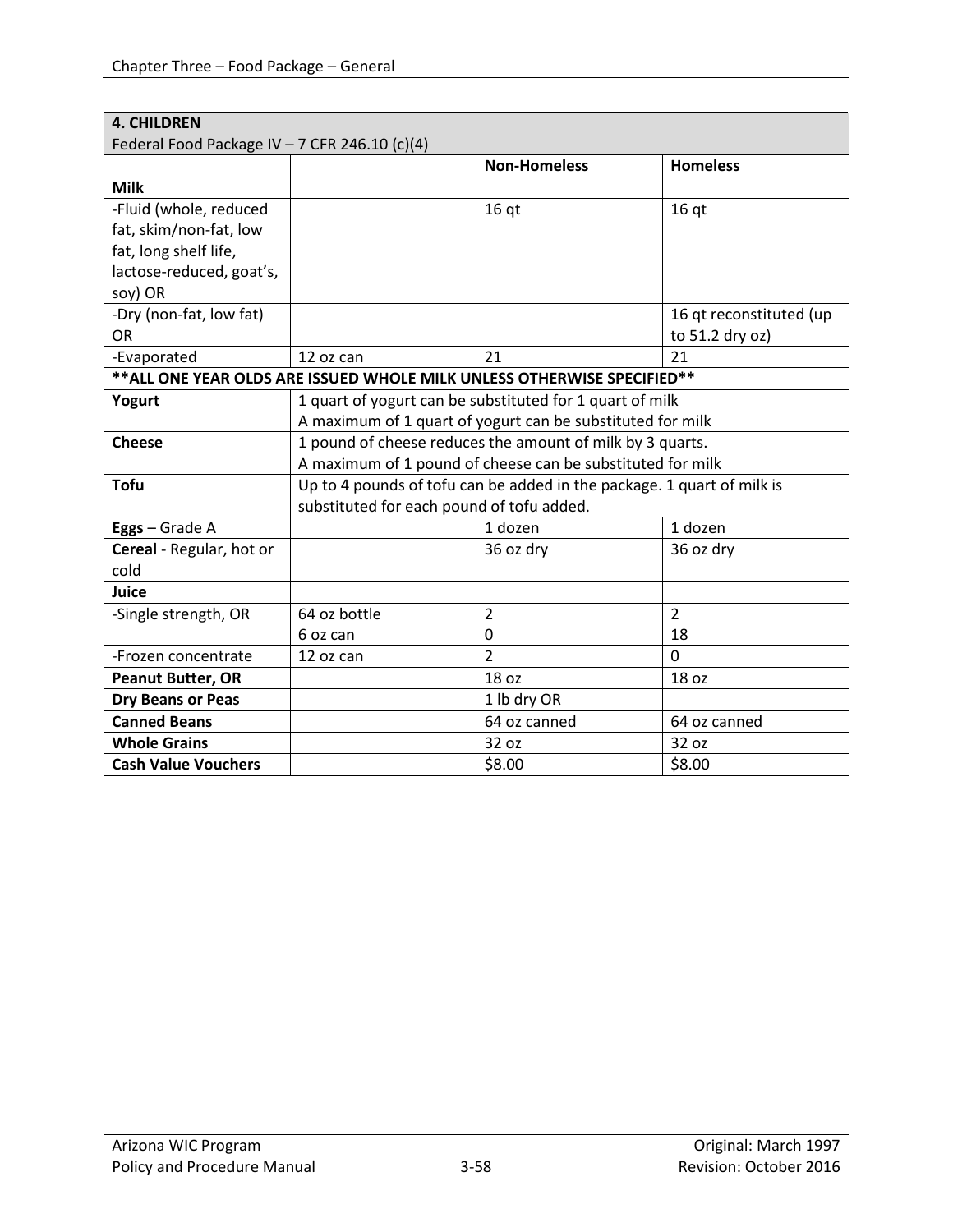| 5. PREGNANT AND MOSTLY BREASTFEEDING WOMEN   |                                                            |                                                                        |                     |  |
|----------------------------------------------|------------------------------------------------------------|------------------------------------------------------------------------|---------------------|--|
| Federal Food Package V - 7 CFR 246.10 (c)(5) |                                                            |                                                                        |                     |  |
|                                              |                                                            | <b>Non-Homeless</b>                                                    | <b>Homeless</b>     |  |
| <b>Milk</b>                                  |                                                            |                                                                        |                     |  |
| -Fluid (whole, reduced-                      |                                                            | $22$ qt                                                                | $22$ qt             |  |
| fat, skim/non-fat, low                       |                                                            |                                                                        |                     |  |
| fat, long shelf life,                        |                                                            |                                                                        |                     |  |
| lactose-reduced, goat's,                     |                                                            |                                                                        |                     |  |
| soy)                                         |                                                            |                                                                        |                     |  |
| <b>OR</b>                                    |                                                            |                                                                        |                     |  |
| -Dry (non-fat, low fat)                      |                                                            |                                                                        | 22 qt reconstituted |  |
| OR                                           |                                                            |                                                                        | (up to 70.4 dry oz) |  |
| -Evaporated                                  | 12 oz can                                                  | 29                                                                     | 29                  |  |
| Yogurt                                       | 1 quart of yogurt can be substituted for 1 quart of milk   |                                                                        |                     |  |
|                                              | A maximum of 1 quart of yogurt can be substituted for milk |                                                                        |                     |  |
| <b>Cheese</b>                                | 1 pound of cheese reduces the amount of milk by 3 quarts.  |                                                                        |                     |  |
|                                              |                                                            | A maximum of 1 pound of cheese can be substituted for milk             |                     |  |
| <b>Tofu</b>                                  |                                                            | Up to 4 pounds of tofu can be added in the package. 1 quart of milk is |                     |  |
|                                              | substituted for each pound of tofu added.                  |                                                                        |                     |  |
| Eggs - Grade A                               |                                                            | 1 dozen                                                                | 1 dozen             |  |
| Cereal - regular, hot or                     |                                                            | 36 oz dry                                                              | 36 oz dry           |  |
| cold                                         |                                                            |                                                                        |                     |  |
| Juice                                        |                                                            |                                                                        |                     |  |
| -Single strength,                            | 64 oz bottle                                               | 2 OR                                                                   | 2 OR                |  |
| <b>OR</b>                                    | 6 oz can                                                   |                                                                        | 24                  |  |
| -Frozen concentrate                          | 12 oz can                                                  | $\overline{3}$                                                         | 0                   |  |
| <b>Peanut Butter, OR</b>                     |                                                            | 18 oz                                                                  | 18 oz               |  |
| <b>Dry Beans or Peas</b>                     |                                                            | 1 lb dry OR                                                            |                     |  |
| <b>Canned Beans</b>                          |                                                            | 64 oz canned                                                           | 64 oz canned        |  |
| <b>Whole grains</b>                          |                                                            | 1 <sub>h</sub>                                                         | 1 <sub>1</sub>      |  |
| <b>Cash Value Vouchers</b>                   |                                                            | 2 - \$5.50 vouchers                                                    | 2 - \$5.50 vouchers |  |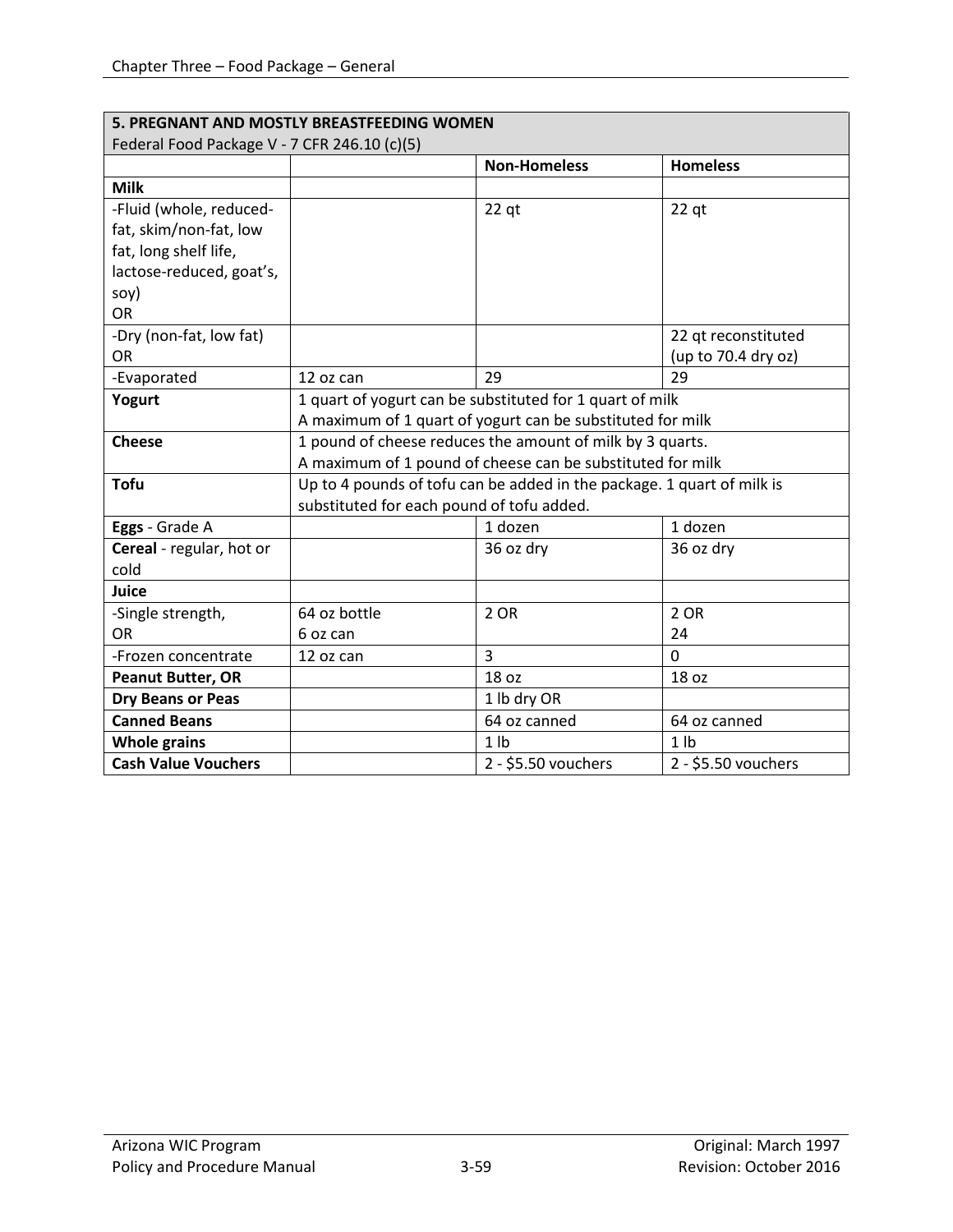| 6. POSTPARTUM, NON-BREASTFEEDING WOMEN AND MINIMALLY BREASTFEEDING WOMEN |                                                                        |                                                           |                     |  |
|--------------------------------------------------------------------------|------------------------------------------------------------------------|-----------------------------------------------------------|---------------------|--|
| Federal Food Package VI - 7 CFR 246.10 (c)(6)                            |                                                                        |                                                           |                     |  |
|                                                                          |                                                                        | <b>Non-Homeless</b>                                       | <b>Homeless</b>     |  |
| <b>Milk</b>                                                              |                                                                        |                                                           |                     |  |
| -Fluid (whole, reduced-                                                  |                                                                        | 16 <sub>qt</sub>                                          | 13 <sub>qt</sub>    |  |
| fat, skim/non-fat, low                                                   |                                                                        |                                                           |                     |  |
| fat, long shelf life,                                                    |                                                                        |                                                           |                     |  |
| lactose-reduced, goat's,                                                 |                                                                        |                                                           |                     |  |
| soy) OR                                                                  |                                                                        |                                                           |                     |  |
| -Dry (non-fat, low-fat)                                                  |                                                                        | 16 qt reconstituted                                       | 13 qt reconstituted |  |
| <b>OR</b>                                                                |                                                                        | (up to 51.2 dry oz)                                       | (up to 41.6 dry oz) |  |
| -Evaporated                                                              | 12 oz can                                                              | 21                                                        | 17                  |  |
| Yogurt                                                                   | 1 quart of yogurt can be substituted for 1 quart of milk               |                                                           |                     |  |
|                                                                          | A maximum of 1 quart of yogurt can be substituted for milk             |                                                           |                     |  |
| <b>Cheese</b>                                                            |                                                                        | 1 pound of cheese reduces the amount of milk by 3 quarts. |                     |  |
|                                                                          | A maximum of 1 pound of cheese can be substituted for milk             |                                                           |                     |  |
| <b>Tofu</b>                                                              | Up to 4 pounds of tofu can be added in the package. 1 quart of milk is |                                                           |                     |  |
|                                                                          | substituted for each pound of tofu added.                              |                                                           |                     |  |
| <b>Eggs</b>                                                              |                                                                        | 1 dozen                                                   | 1 dozen             |  |
| Cereal - regular, hot or                                                 |                                                                        | 36 oz dry                                                 | 36 oz dry           |  |
| cold                                                                     |                                                                        |                                                           |                     |  |
| Juice                                                                    |                                                                        |                                                           |                     |  |
| -Single strength OR                                                      | 64 oz bottle                                                           | $\mathbf{1}$                                              | $\mathbf{1}$        |  |
|                                                                          | 6 oz can                                                               | $\Omega$                                                  | 16                  |  |
| -Frozen concentrate                                                      | 12 oz can                                                              | $\overline{2}$                                            | $\mathbf 0$         |  |
| Dry Beans or Peas or                                                     |                                                                        | $1$ lb.                                                   | $1$ lb.             |  |
| <b>Canned Beans</b>                                                      |                                                                        | <b>OR</b>                                                 | <b>OR</b>           |  |
| Or                                                                       |                                                                        | 64 OZ                                                     | 64 OZ               |  |
| <b>Peanut Butter</b>                                                     |                                                                        | <b>OR</b>                                                 | <b>OR</b>           |  |
|                                                                          |                                                                        | 18 oz                                                     | 18 oz               |  |
| <b>Cash Value Voucher</b>                                                |                                                                        | 2 - \$5.50 vouchers                                       | 2 - \$5.50 vouchers |  |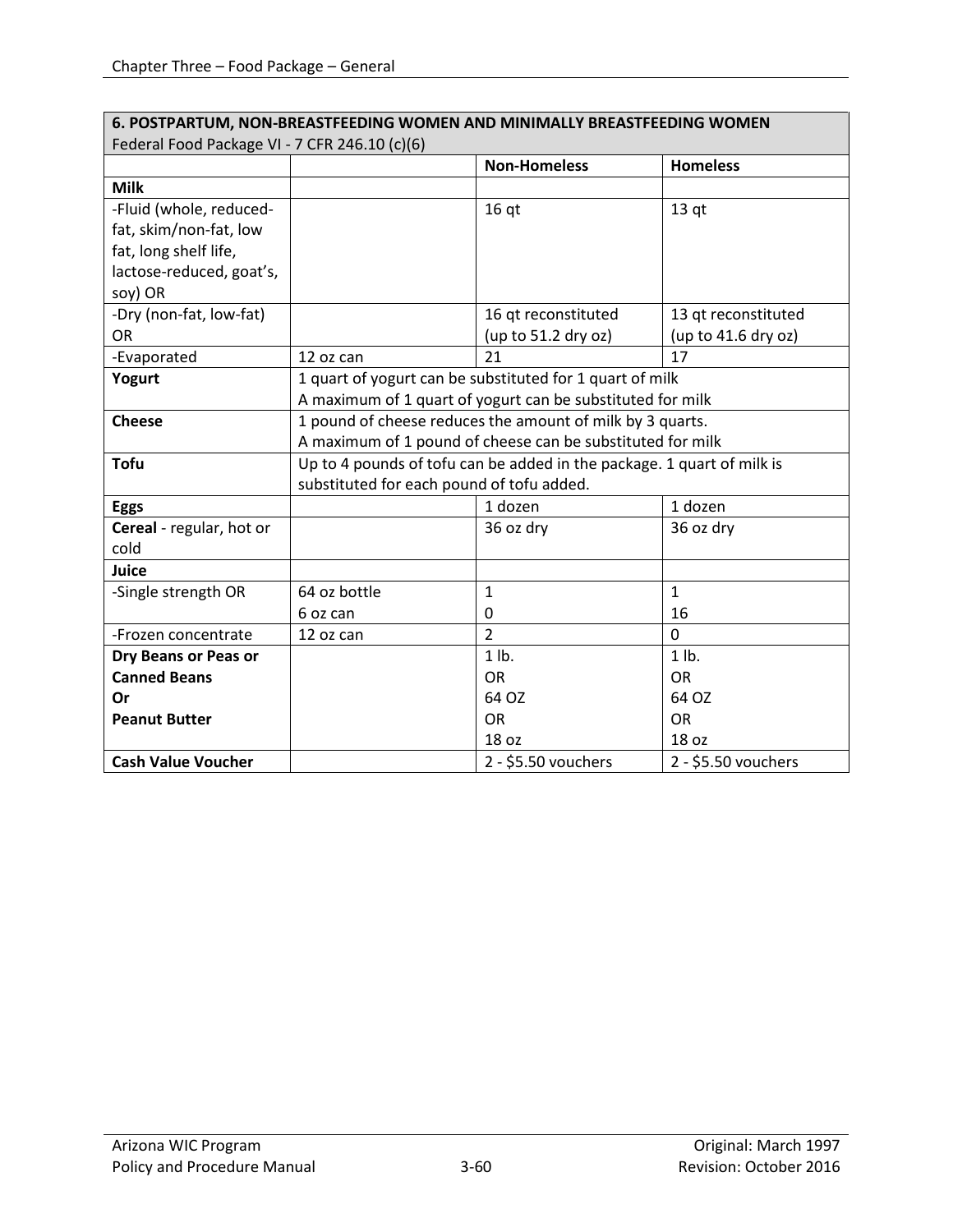### **7. FULLY BREASTFEEDING WOMEN and PG WOMEN WHO ARE MOSTLY NURSING AN INFANT and PREGNANT WITH MULTIPLES WOMENS PACKAGE**

| Federal Food Package VII - 7 CFR 246.10 (c)(5) |  |
|------------------------------------------------|--|
|------------------------------------------------|--|

| $1 \text{ cm} \cdot \text{ cm} + \text{ cm} \cdot \text{ cm}$ |                                                             | <b>Non-Homeless</b>                                                                                   | <b>Homeless</b>     |
|---------------------------------------------------------------|-------------------------------------------------------------|-------------------------------------------------------------------------------------------------------|---------------------|
| <b>Milk</b>                                                   |                                                             |                                                                                                       |                     |
| -Fluid (whole, reduced-                                       |                                                             | $24$ qt                                                                                               | $24$ qt             |
| fat, skim/non-fat, low                                        |                                                             |                                                                                                       |                     |
| fat, long shelf life,                                         |                                                             |                                                                                                       |                     |
| lactose-reduced, goat's,                                      |                                                             |                                                                                                       |                     |
| soy) OR                                                       |                                                             |                                                                                                       |                     |
| -Dry (non-fat, low-fat)                                       |                                                             |                                                                                                       | 24 qt reconstituted |
| <b>OR</b>                                                     |                                                             |                                                                                                       | (up to 76.8 dry oz) |
| -Evaporated                                                   | 12 oz can                                                   | 32                                                                                                    | 32                  |
| Yogurt                                                        | 1 quart of yogurt can be substituted for 1 quart of milk    |                                                                                                       |                     |
|                                                               | A maximum of 1 quart of yogurt can be substituted for milk  |                                                                                                       |                     |
| <b>Cheese</b>                                                 |                                                             | 1 <sub>lb</sub>                                                                                       | 1 <sub>h</sub>      |
|                                                               |                                                             | Additional pounds of cheese shall be substituted at a rate of 1 pound of cheese for 3 quarts of milk. |                     |
|                                                               | A maximum of 2 pounds of cheese can be substituted for milk |                                                                                                       |                     |
| <b>Tofu</b>                                                   |                                                             | Up to 6 pounds of tofu can be added in the package. 1 quart of milk is                                |                     |
|                                                               | substituted for each pound of tofu added.                   |                                                                                                       |                     |
| Eggs - Grade A                                                |                                                             | 2 dozen                                                                                               | 2 dozen             |
| Cereal - regular, hot or                                      |                                                             | 36 oz dry                                                                                             | 36 oz dry           |
| cold                                                          |                                                             |                                                                                                       |                     |
| <b>Juice</b>                                                  |                                                             |                                                                                                       |                     |
| -Single strength, OR                                          | 64 oz bottle                                                | 2 OR                                                                                                  | 2 OR                |
|                                                               | 6 oz can                                                    |                                                                                                       | 24                  |
| -Frozen concentrate                                           | 12 oz can                                                   | $\overline{3}$                                                                                        | $\Omega$            |
| <b>Dry Beans</b>                                              |                                                             | 1 lb dry OR                                                                                           |                     |
| <b>Canned Beans</b>                                           |                                                             | 64 oz canned                                                                                          | 64 oz canned        |
| <b>Peanut Butter</b>                                          |                                                             | 18 oz                                                                                                 | 18 oz               |
| Fish                                                          |                                                             | 30 oz                                                                                                 | 30 oz               |
| <b>Whole grains</b>                                           |                                                             | 16 <sub>oz</sub>                                                                                      | 16 oz               |
| <b>Cash Value Vouchers</b>                                    |                                                             | 2 - \$5.50 vouchers                                                                                   | 2 - \$5.50 vouchers |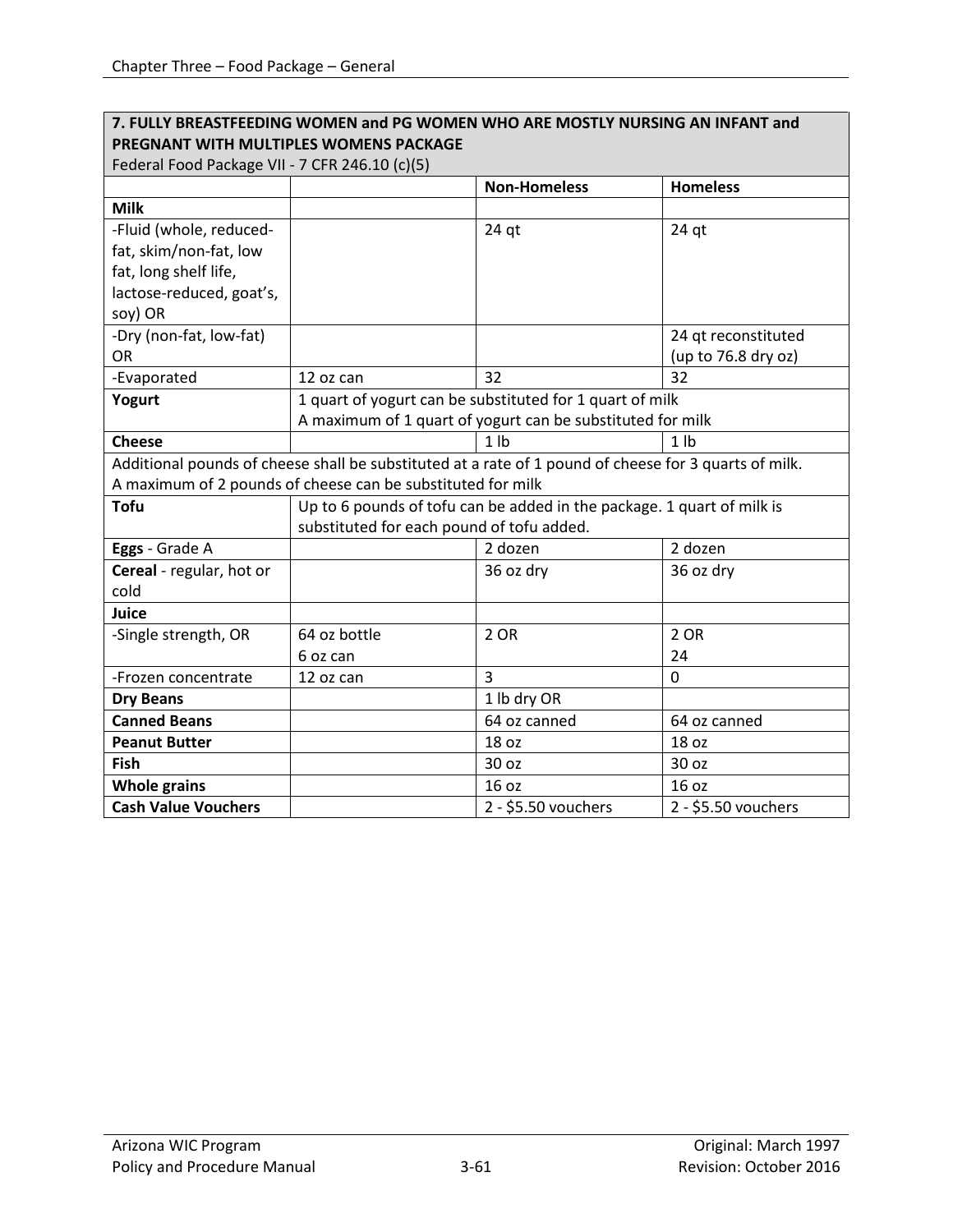| 8. BREASTFEEDING WOMEN WITH MULTIPLES and PG WOMEN EXCLUSIVLY NURSING AN INFANT |                                                              |                                                                                                       |                      |  |
|---------------------------------------------------------------------------------|--------------------------------------------------------------|-------------------------------------------------------------------------------------------------------|----------------------|--|
| Federal Food Package VII - 7 CFR 246.10 (c)(7)                                  |                                                              |                                                                                                       |                      |  |
|                                                                                 |                                                              | <b>Non-Homeless</b>                                                                                   | <b>Homeless</b>      |  |
| <b>Milk</b>                                                                     |                                                              |                                                                                                       |                      |  |
| -Fluid (whole, reduced-                                                         |                                                              | 36 qt                                                                                                 | 36 qt                |  |
| fat, low fat, skim/non-                                                         |                                                              |                                                                                                       |                      |  |
| fat, long shelf life,                                                           |                                                              |                                                                                                       |                      |  |
| lactose-reduced, goat's,                                                        |                                                              |                                                                                                       |                      |  |
| soy) OR                                                                         |                                                              |                                                                                                       |                      |  |
| -Dry (non-fat, low-fat)                                                         |                                                              |                                                                                                       | 36 qt reconstituted  |  |
| <b>OR</b>                                                                       |                                                              |                                                                                                       | (up to 115.2 dry oz) |  |
| -Evaporated                                                                     | 12 oz can                                                    |                                                                                                       | 48                   |  |
| Yogurt                                                                          | 1 quart of yogurt can be substituted for 1 quart of milk     |                                                                                                       |                      |  |
|                                                                                 | A maximum of 1 quart of yogurt can be substituted for milk   |                                                                                                       |                      |  |
| <b>Cheese</b>                                                                   |                                                              | 1 <sub>1</sub>                                                                                        | 1 <sub>h</sub>       |  |
|                                                                                 |                                                              | Additional pounds of cheese shall be substituted at a rate of 1 pound of cheese for 3 quarts of milk. |                      |  |
|                                                                                 | A maximum of 2 pounds of cheese can be substituted for milk. |                                                                                                       |                      |  |
| <b>Tofu</b>                                                                     |                                                              | Up to 6 pounds of tofu can be added in the package. 1 quart of milk is                                |                      |  |
|                                                                                 | substituted for each pound of tofu added.                    |                                                                                                       |                      |  |
| Eggs - Grade A                                                                  |                                                              | 3 dozen                                                                                               | 3 dozen              |  |
| Cereal - regular, hot or                                                        |                                                              | 54 oz dry                                                                                             | 54 oz dry            |  |
| cold                                                                            |                                                              |                                                                                                       |                      |  |
| <b>Juice</b>                                                                    |                                                              |                                                                                                       |                      |  |
| -Single strength, OR                                                            | 64 oz bottle                                                 | 3 OR                                                                                                  | 3 OR                 |  |
|                                                                                 | 6 oz can                                                     |                                                                                                       | 36                   |  |
| -Frozen concentrate                                                             | 12 oz can                                                    | 4                                                                                                     | 0                    |  |
| <b>Dry Beans</b>                                                                |                                                              | 24oz OR                                                                                               | 24 oz OR             |  |
| <b>Canned Beans</b>                                                             |                                                              | 96 oz                                                                                                 | 96 oz                |  |
| <b>Peanut Butter</b>                                                            |                                                              | 18 oz                                                                                                 | 18 oz                |  |
| <b>Fish</b>                                                                     |                                                              | 45 oz                                                                                                 | 45 oz                |  |
| <b>Whole grains</b>                                                             |                                                              | 24 oz                                                                                                 | 24 oz                |  |
| <b>Cash Value Vouchers</b>                                                      |                                                              | 3 - \$5.50 vouchers                                                                                   | 3 - \$5.50 vouchers  |  |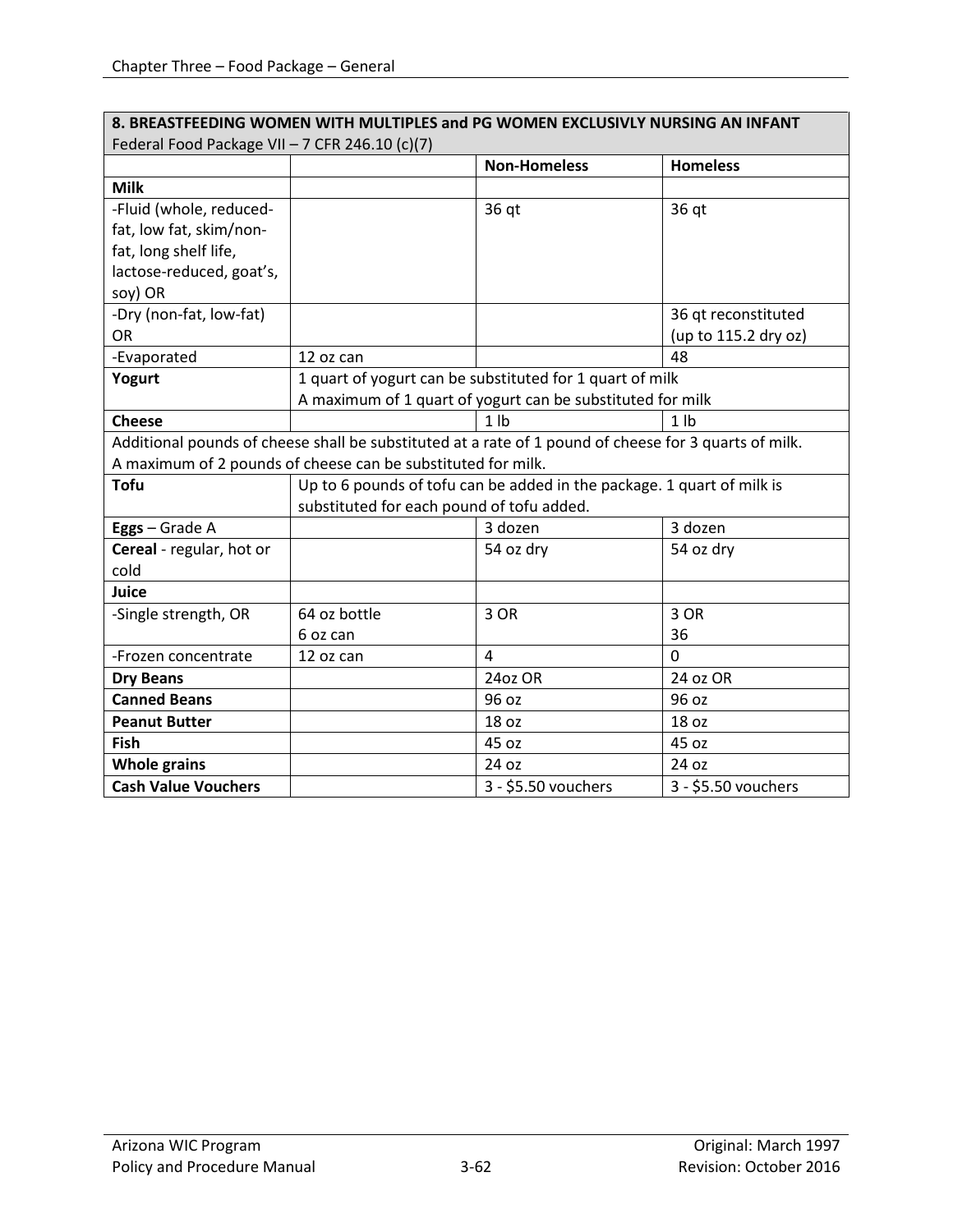# <span id="page-62-0"></span>**Appendix E Medical Documentation Form**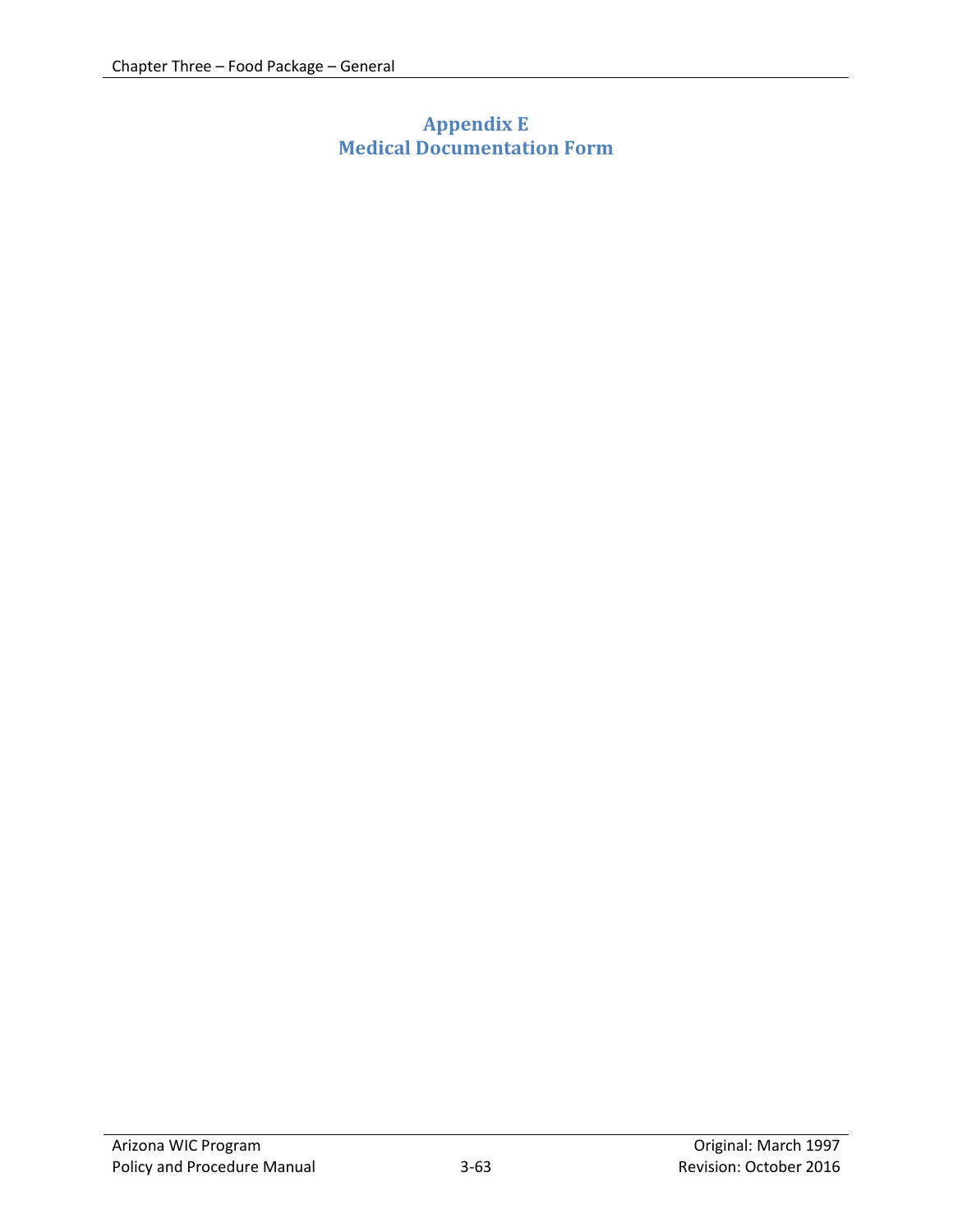



### Medical Documentation Form for Special Needs Food Packages

| <b>Client Name:</b>                                                                                                                                                                                                   |                                                                                                                                                                                         |                               |                                                                                                                                                                                                                                                                                                                                                                               |                        |
|-----------------------------------------------------------------------------------------------------------------------------------------------------------------------------------------------------------------------|-----------------------------------------------------------------------------------------------------------------------------------------------------------------------------------------|-------------------------------|-------------------------------------------------------------------------------------------------------------------------------------------------------------------------------------------------------------------------------------------------------------------------------------------------------------------------------------------------------------------------------|------------------------|
| Date of Birth:                                                                                                                                                                                                        |                                                                                                                                                                                         | WIC Client ID:                |                                                                                                                                                                                                                                                                                                                                                                               |                        |
| 1. Current Formula Request:<br>◻<br>Similac Advance (20 Cal/oz.)*<br>□<br>Similac Sensitive*<br>□<br>Similac for Spit-up*<br>□<br>Similac Total Comfort*<br>□<br>Gerber Good Start Soy*<br>□<br>Gerber Graduates Soy* |                                                                                                                                                                                         |                               | Please fully complete every section (1-7) to avoid delays in issuance. Please choose WIC routine formulas whenever possible, as noted by '*'<br>Alimentum<br>O<br>Nutramigen<br>O<br>Gerber Extensive HA (Powder)<br>Enfamil Enfacare (Powder and RTF)<br>о<br>Similac Expert Care Neosure (Powder and RTF)<br>O<br>Pediasure (must meet WIC criteria for issuance)<br>Other: |                        |
| 2. Amount of Formula Requested Per Day:<br>Oral $\Box$ Tube Feeding<br>0                                                                                                                                              | (If no amount written, amount defaults toWIC Maximum)                                                                                                                                   |                               | 3. Form of Formula:<br>Powder Concentrate Ready-to-feed<br>Note: Concentrate or Ready to feed form given to premature<br>clients unless otherwise specified.                                                                                                                                                                                                                  |                        |
|                                                                                                                                                                                                                       |                                                                                                                                                                                         |                               | 4. Diagnosis for Similac Advance (20 Cal/oz.), Similac Sensitive (19 Cal/oz.), Similac for Spit-up (19 Cal/oz.), Gerber Good Start Soy, and                                                                                                                                                                                                                                   |                        |
| Similac Total Comfort (19 Cal/oz.):<br>Formula Intolerance<br>О                                                                                                                                                       | Food allergy                                                                                                                                                                            | Inappropriate growth patterns | $\Box$ Other:                                                                                                                                                                                                                                                                                                                                                                 |                        |
| Diagnosis for any other formulas not listed above:                                                                                                                                                                    |                                                                                                                                                                                         |                               |                                                                                                                                                                                                                                                                                                                                                                               |                        |
| О<br>Prematurity<br>Severe food allergy<br>О                                                                                                                                                                          | GERD or reflux<br>П                                                                                                                                                                     | □ Dysphagia<br>$\Box$ Other:  | $\Box$ Failure to thrive                                                                                                                                                                                                                                                                                                                                                      |                        |
|                                                                                                                                                                                                                       |                                                                                                                                                                                         |                               | Note: Must be a specific medical diagnosis.                                                                                                                                                                                                                                                                                                                                   |                        |
| 5. WIC Foods:<br>О                                                                                                                                                                                                    | OR Check any foods listed below that are not appropriate for this patient                                                                                                               |                               | Default to WIC Registered Dietitian (RD)/Qualified Nutritionist to choose appropriate WIC foods                                                                                                                                                                                                                                                                               |                        |
| Category                                                                                                                                                                                                              | <b>WIC Foods</b>                                                                                                                                                                        | Do Not Give                   | Note:<br>Children 12-23 months old are typically given whole milk.                                                                                                                                                                                                                                                                                                            |                        |
| □<br><b>Infant cereal</b><br>$Infants (6-11 mo.)$<br>◻<br>or Special Needs<br>Jarred-fruits/vegetables<br><b>Women/Children</b>                                                                                       |                                                                                                                                                                                         |                               | Anyone 2 and older is given 1% fat free milk. If another milk<br>type is needed please include in comment section.                                                                                                                                                                                                                                                            |                        |
| Children<br>$(1-5 \, \text{yr.})$<br>and Women                                                                                                                                                                        | Cow's milk<br><b>Cheese</b><br>Yogurt<br>Eggs<br><b>Peanut butter</b><br>Whole grains**<br>Cereal<br><b>Beans</b><br><b>Vegetables/fruits</b><br>Juice<br>Goat milk<br>Soy milk<br>Tofu | О<br>000000000000             | <b>Comments:</b>                                                                                                                                                                                                                                                                                                                                                              |                        |
| <b>Exclusively Nursing Only:</b><br><b>Canned Fish</b><br>Women<br>Infants (6-11 mo.) Infant Jarred Meats                                                                                                             |                                                                                                                                                                                         | □<br>◻                        | **Grains include the options of whole wheat bread, brown rice,<br>whole wheat pasta, whole wheat tortillas, and/or corn tortillas.                                                                                                                                                                                                                                            |                        |
| 6. Length of Time Requested:                                                                                                                                                                                          | Up to first birthday                                                                                                                                                                    | OR# months:                   |                                                                                                                                                                                                                                                                                                                                                                               |                        |
| 7. Print Provider Name:                                                                                                                                                                                               |                                                                                                                                                                                         |                               | Title (Circle): M.D., D.O., P.A., N.P.                                                                                                                                                                                                                                                                                                                                        | Date:                  |
| <b>Healthcare Provider Signature:</b>                                                                                                                                                                                 |                                                                                                                                                                                         |                               | <b>Phone Number:</b>                                                                                                                                                                                                                                                                                                                                                          |                        |
| Please visit http://www.azwic.gov/physicians.htm for additional forms or information.                                                                                                                                 |                                                                                                                                                                                         |                               |                                                                                                                                                                                                                                                                                                                                                                               | Revised 3/16           |
| Arizona WIC Program                                                                                                                                                                                                   |                                                                                                                                                                                         |                               |                                                                                                                                                                                                                                                                                                                                                                               | Original: March 1997   |
| Policy and Procedure Manual                                                                                                                                                                                           |                                                                                                                                                                                         |                               | $3 - 64$                                                                                                                                                                                                                                                                                                                                                                      | Revision: October 2016 |